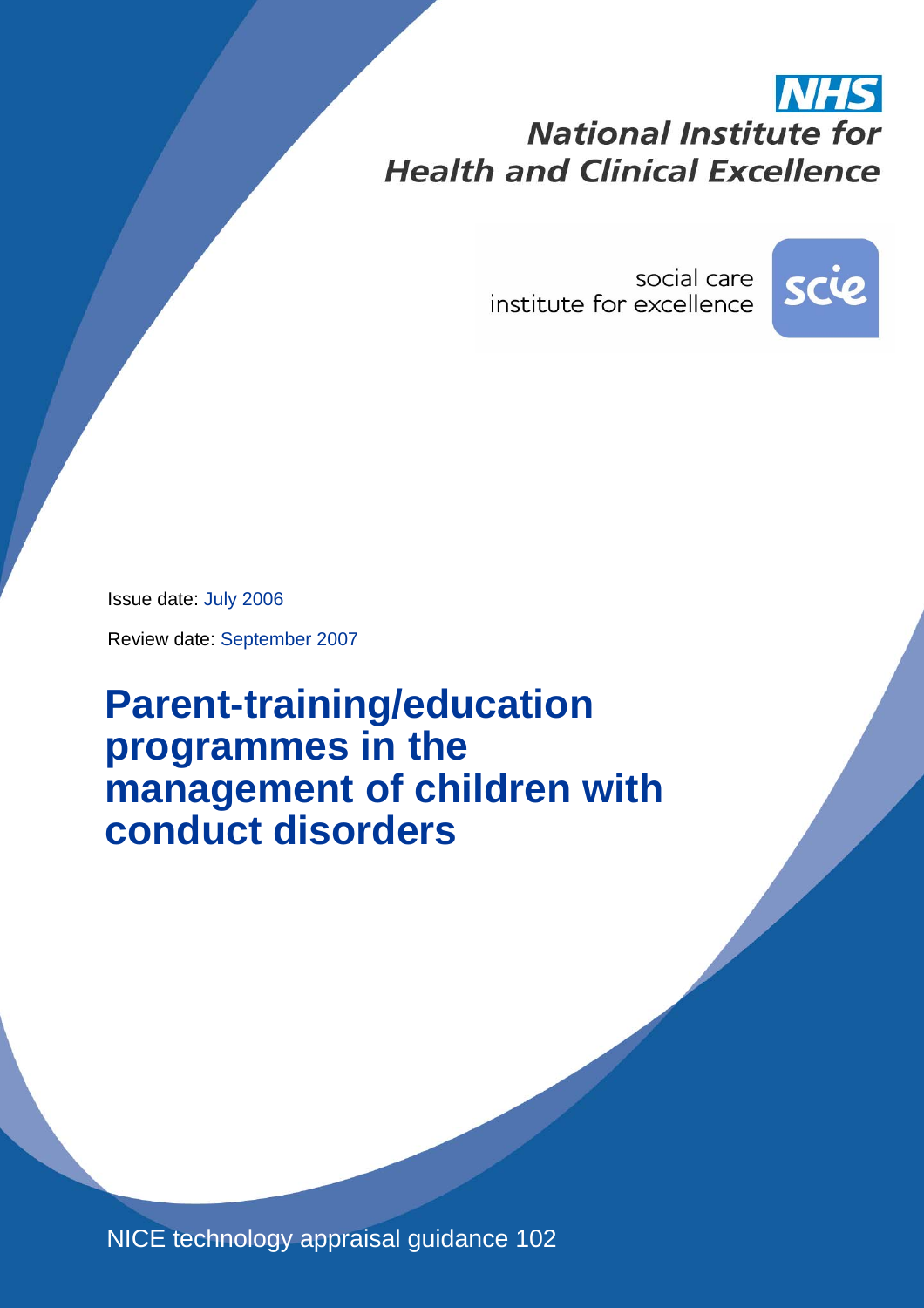#### **NICE technology appraisal guidance 102 Parent-training/education programmes in the management of children with conduct disorders**

#### **Ordering information**

You can download the following documents from [www.nice.org.uk/TA102](http://www.nice.org.uk/TA102)

- The full quidance (this document).
- A quick reference guide for healthcare and social care professionals.
- Information for parents and carers of children with conduct disorders ('Understanding NICE guidance').
- Details of all the evidence that was looked at and other background information.

The full guidance and quick reference guide are also available at [www.scie.org.uk/publications/children.asp](http://www.scie.org.uk/publications/children.asp)

For printed copies of the quick reference guide or 'Understanding NICE guidance', phone the NHS Response Line on 0870 1555 455 and quote:

- N1078 (quick reference quide)
- N1079 ('Understanding NICE guidance').

#### **This guidance is written in the following context**

This guidance represents the view of NICE and SCIE, which was arrived at after careful consideration of the available evidence. Health and social care professionals are expected to take it fully into account when exercising their judgement. The guidance does not, however, override the individual responsibility of social and healthcare professionals to make decisions appropriate to the circumstances of the individual patient, in consultation with the patient and/or guardian or carer.

#### **National Institute for Health and Clinical Excellence**

MidCity Place 71 High Holborn London WC1V 6NA

www.nice.org.uk

© National Institute for Health and Clinical Excellence, July 2006. All rights reserved. This material may be freely reproduced for educational and not-for-profit purposes. No reproduction by or for commercial organisations, or for commercial purposes, is allowed without the express written permission of the National Institute for Health and Clinical Excellence.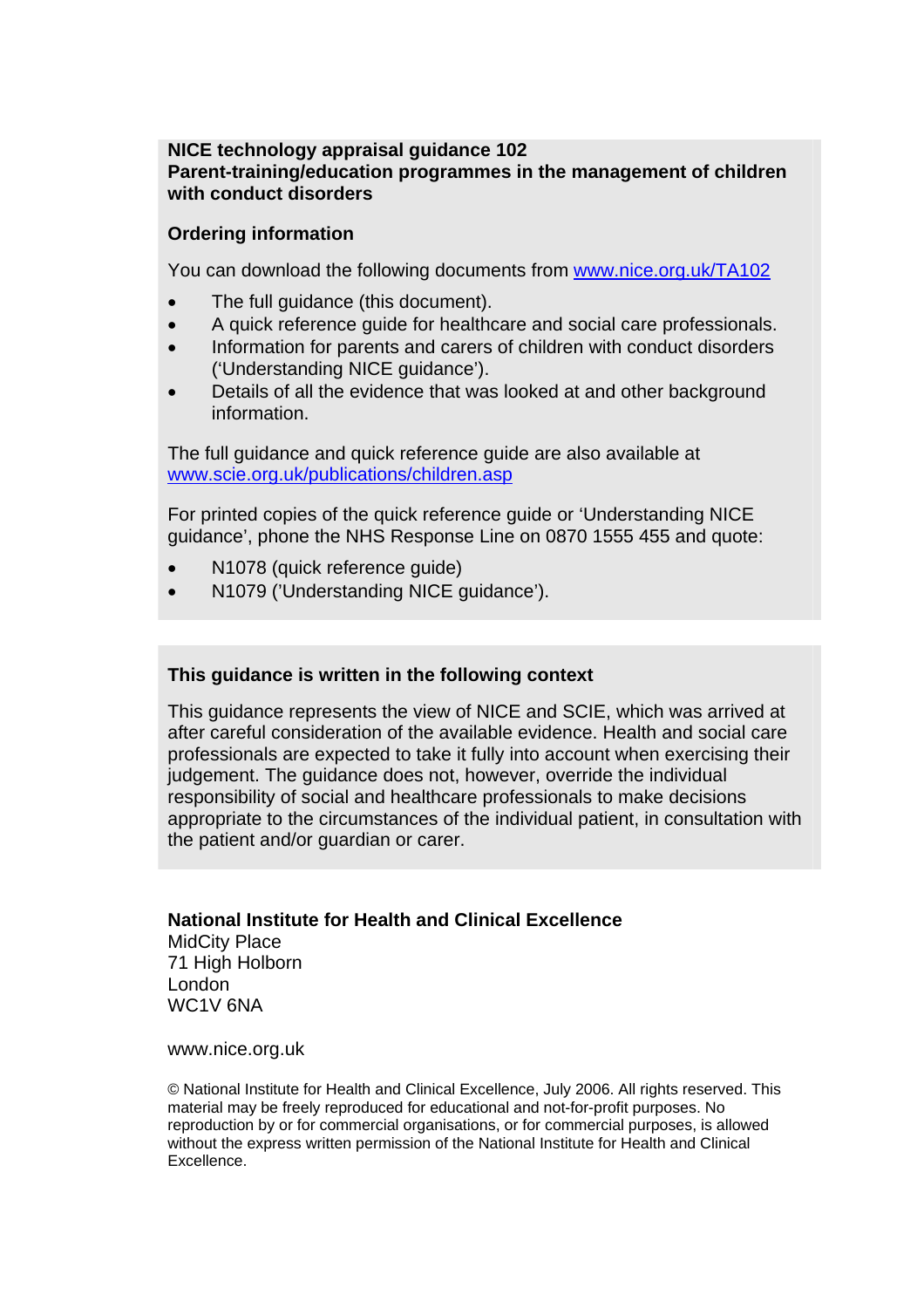### **Contents**

| 1                                                                                | Guidance                             | $\overline{4}$ |  |  |  |
|----------------------------------------------------------------------------------|--------------------------------------|----------------|--|--|--|
| $\overline{2}$                                                                   | Clinical need and practice           | 5              |  |  |  |
| 3                                                                                | The technology                       | 8              |  |  |  |
| 4                                                                                | Evidence and interpretation          | 10             |  |  |  |
| 5                                                                                | Implementation                       | 31             |  |  |  |
| 6                                                                                | Recommendations for further research | 32             |  |  |  |
| $\overline{7}$                                                                   | Related guidance                     | 33             |  |  |  |
| 8                                                                                | Review of guidance                   | 34             |  |  |  |
| Appendix A. Appraisal Committee members and NICE/SCIE project team<br>35         |                                      |                |  |  |  |
| Appendix B. Sources of evidence considered by the Committee<br>39                |                                      |                |  |  |  |
| Appendix C. Detail on criteria for audit of the use of parent-training/education |                                      |                |  |  |  |
| programmes in the management of children with conduct disorders<br>44            |                                      |                |  |  |  |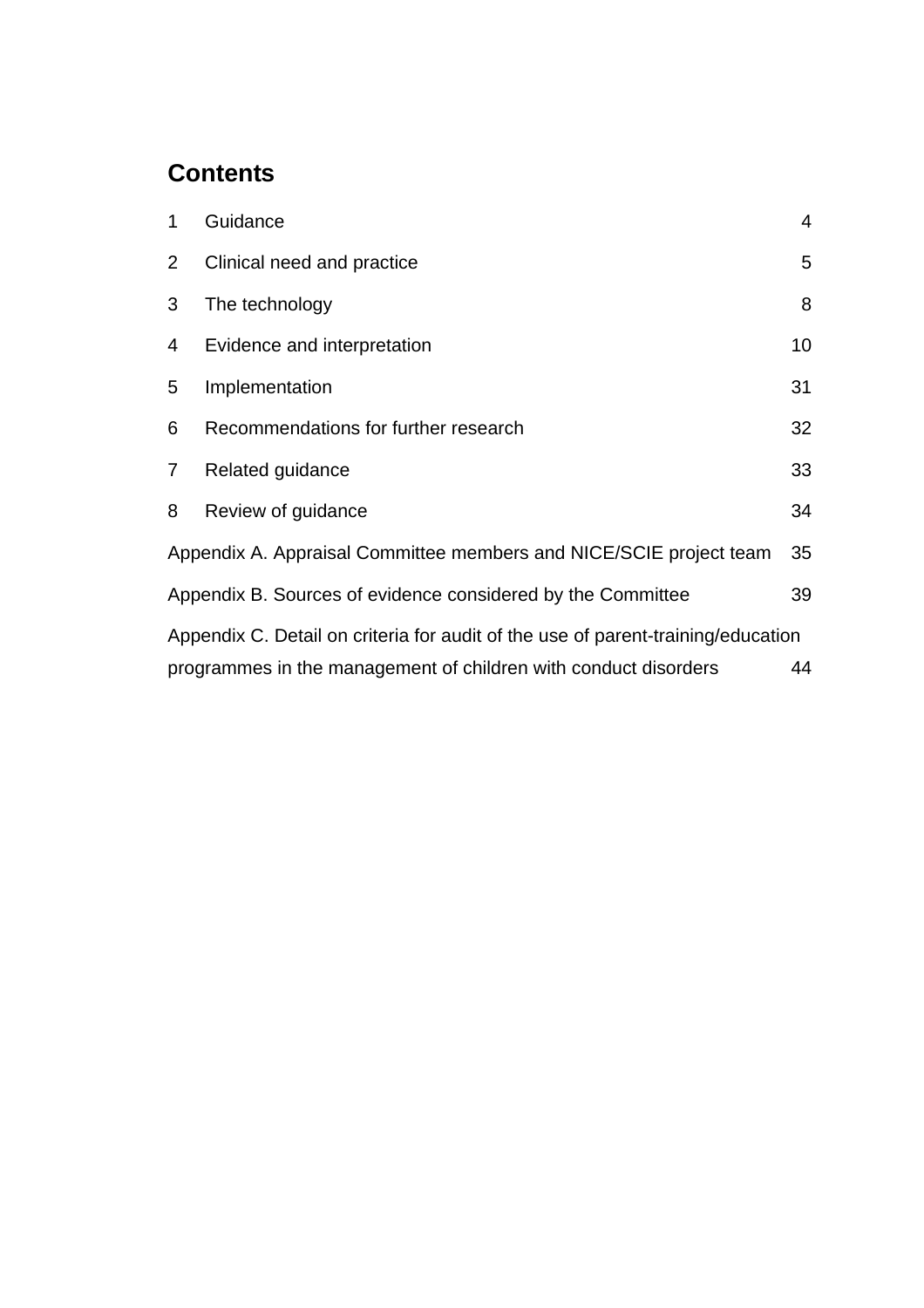### **1 Guidance**

This guidance only applies to the management of children aged 12 years or younger or with a developmental age of 12 years or younger.

- 1.1 Group-based parent-training/education programmes are recommended in the management of children with conduct disorders.
- 1.2 Individual-based parent-training/education programmes are recommended in the management of children with conduct disorders only in situations where there are particular difficulties in engaging with the parents or a family's needs are too complex to be met by group-based parent-training/education programmes.
- 1.3 It is recommended that all parent-training/education programmes, whether group- or individual-based, should:
	- be structured and have a curriculum informed by principles of social-learning theory
	- include relationship-enhancing strategies
	- offer a sufficient number of sessions, with an optimum of 8–12, to maximise the possible benefits for participants
	- enable parents to identify their own parenting objectives
	- incorporate role-play during sessions, as well as homework to be undertaken between sessions, to achieve generalisation of newly rehearsed behaviours to the home situation
	- be delivered by appropriately trained and skilled facilitators who are supervised, have access to necessary ongoing professional development, and are able to engage in a productive therapeutic alliance with parents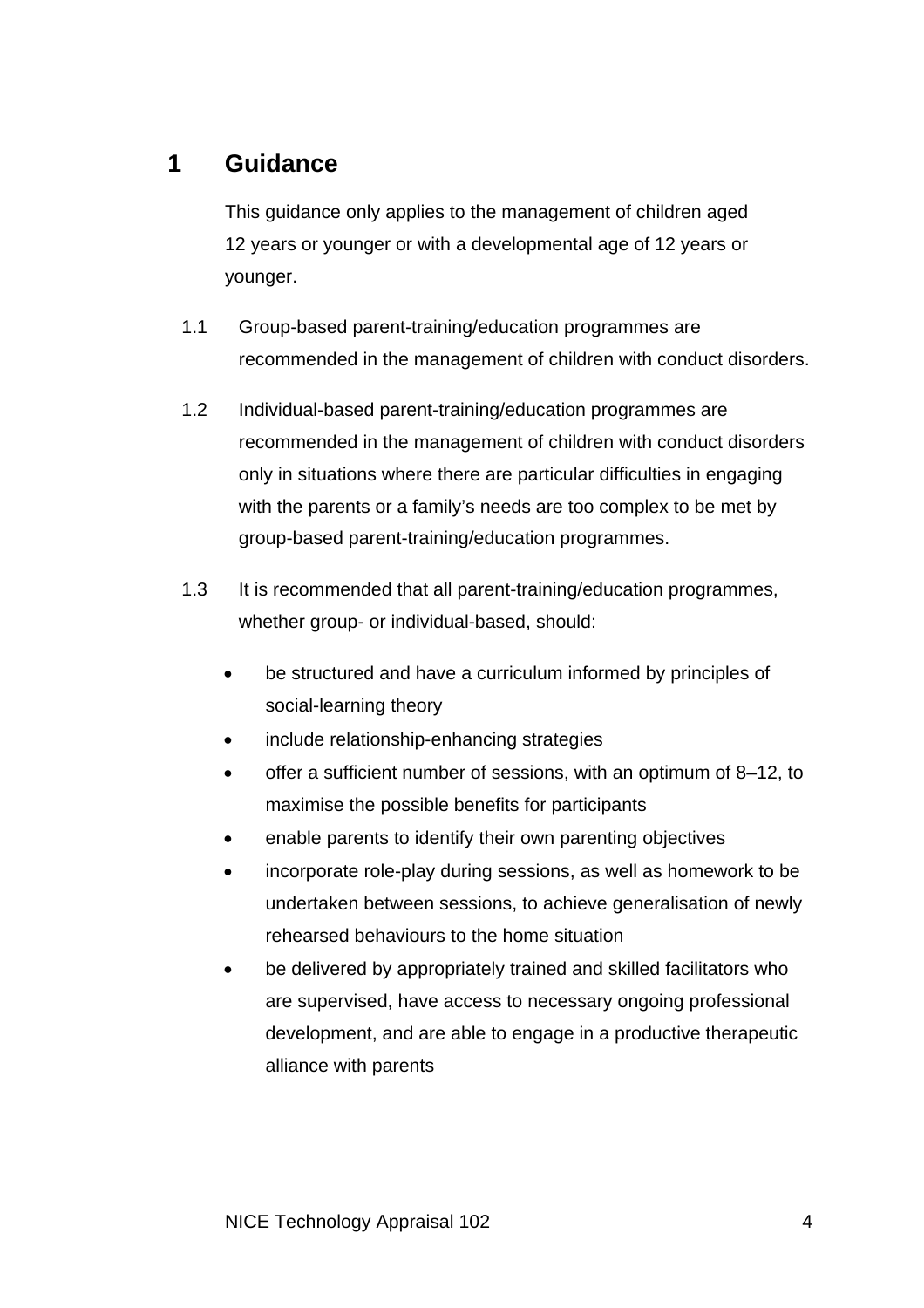- adhere to the programme developer's manual and employ all of the necessary materials to ensure consistent implementation of the programme.
- 1.4 Programmes should demonstrate proven effectiveness. This should be based on evidence from randomised controlled trials or other suitable rigorous evaluation methods undertaken independently.
- 1.5 Programme providers should also ensure that support is available to enable the participation of parents who might otherwise find it difficult to access these programmes.

### **2 Clinical need and practice**

- 2.1 The term 'conduct disorders' in this appraisal refers to conduct disorder and oppositional defiant disorder (ODD). Conduct disorders are characterised by a repetitive and persistent pattern of antisocial, aggressive or defiant conduct. Such behaviour is more severe than ordinary childish mischief or adolescent rebelliousness, and it goes beyond isolated antisocial acts. To meet the definitions of conduct disorders in the Diagnostic and Statistical Manual, fourth edition (DSM-IV) and the International Classification of Diseases, tenth edition (ICD-10), at least three behavioural criteria (including aggression to people and/or animals, destruction of property, deceitfulness, theft and serious violation of rules) must have been exhibited in the preceding 12 months, with at least one criterion present in the last 6 months.
- 2.2 Conduct disorders vary widely in their presentation, and both DSM-IV and ICD-10 subdivide them into different types. DSM-IV divides conduct disorders into childhood onset (onset before 10 years of age), adolescent onset (onset at 10 years of age or older) and ODD, characterised by persistently hostile or defiant behaviour outside the normal range, but without aggressive or antisocial behaviour. ICD-10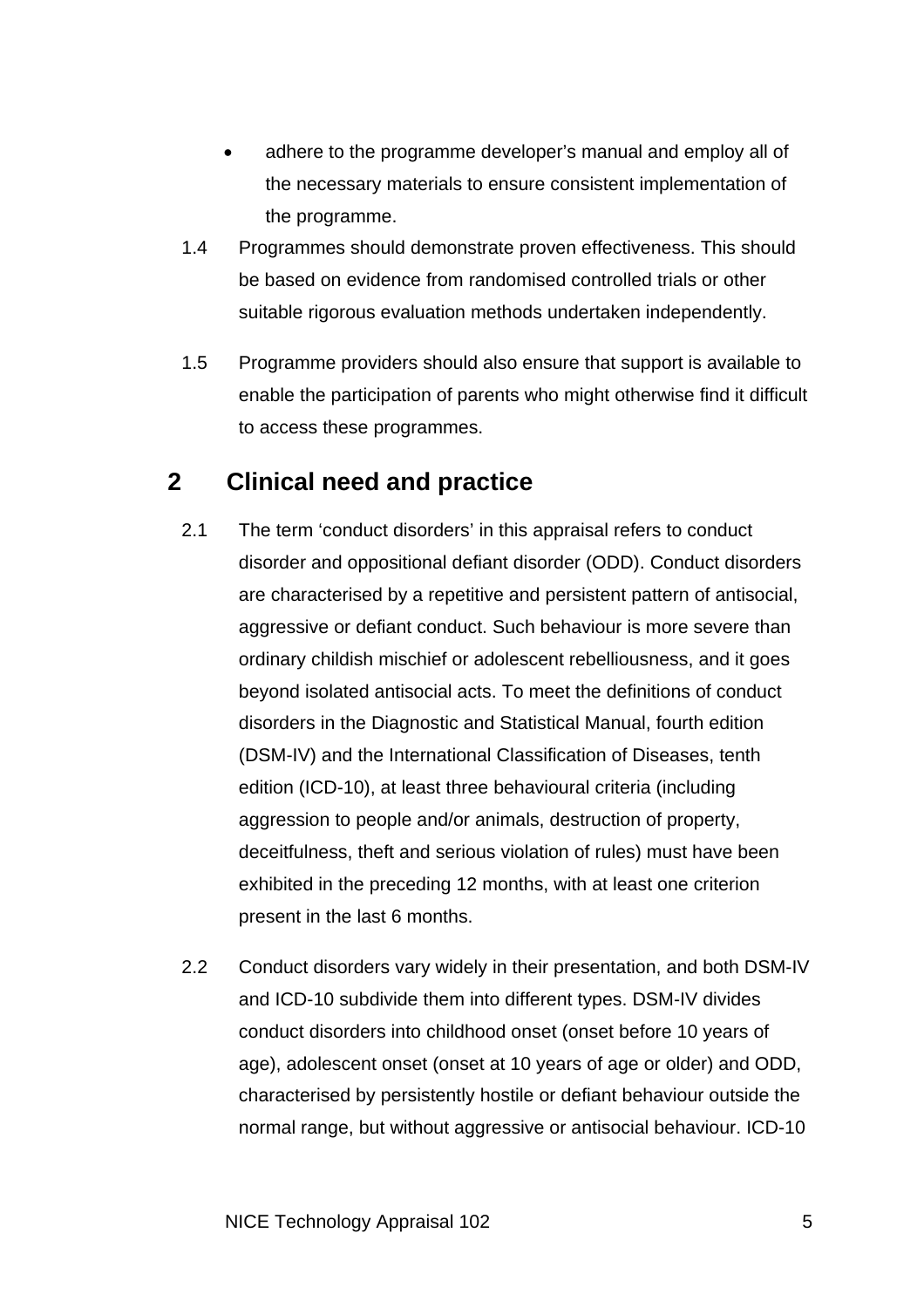divides conduct disorders into socialised conduct disorder, unsocialised conduct disorder, conduct disorders confined to the family context, and ODD.

- 2.3 Conduct disorders need to be professionally assessed by a child and adolescent psychiatrist, a paediatrician, a child clinical psychologist specialising in the area of behaviour disorders or another professional who has the appropriate competencies. This professional will make an assessment based on observations and interviews with the parents, teachers and children. Several checklists are used for rating symptoms in children. One of the most commonly used is the Child Behaviour Checklist (CBCL), which has between 100 and 113 items that describe specific behavioural and emotional problems. A child with conduct disorder would be expected to score over 65.
	- 2.4 Conduct disorders are often seen in association with attention deficit hyperactivity disorder (ADHD). Depression, learning disabilities (particularly dyslexia), substance misuse and, less frequently, psychosis and autism can also coexist with conduct disorders.
	- 2.5 There are a number of risk factors that can predispose children to conduct disorders. These factors can be environmental or associated with the family or the children themselves. Environmental risk factors include social disadvantage, homelessness, low socioeconomic status, poverty, overcrowding and social isolation. Family risk factors include marital discord, substance misuse or criminal activities, and abusive and injurious parenting practices. Children with a 'difficult' temperament, brain damage, epilepsy, chronic illness or cognitive deficits are also more prone to conduct disorders.
	- 2.6 Conduct disorders constitute the largest single group of psychiatric disorders in children and adolescents and are the main reason for referral to child and adolescent mental health services. From community-based surveys, it is estimated that in the UK, the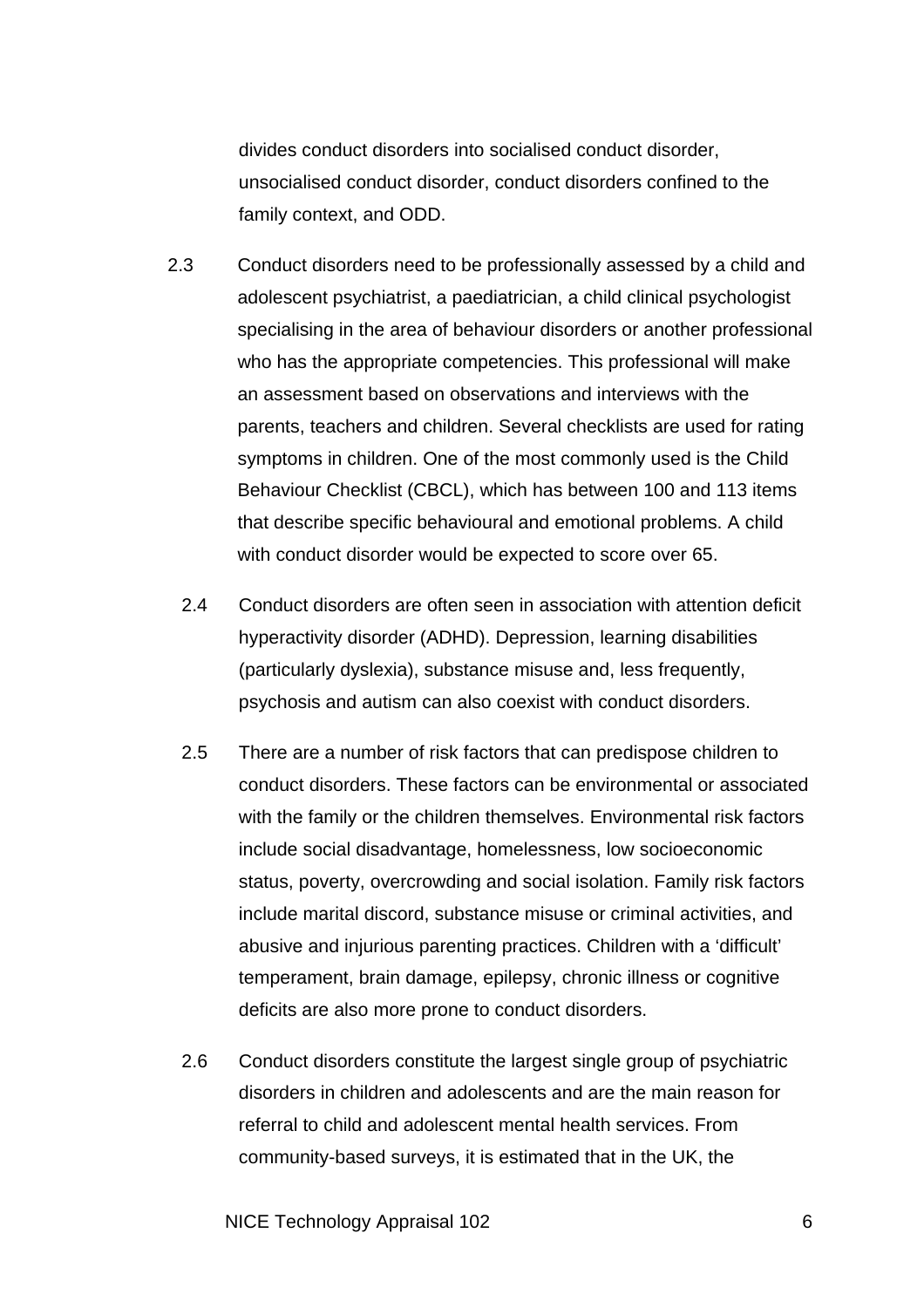prevalence of conduct disorders in children between the ages of 5 and 10 years is 6.9% for boys and 2.8% for girls, of which ODD represents 4.5% and 2.4%, respectively. In older children (11– 16 years of age), the prevalence of diagnosed conduct disorders is slightly higher, at 8.1% for boys and 5.1% for girls, although ODD is less prevalent, at 3.5% and 1.7%, respectively.

- 2.7 Prognosis is particularly poor in early-onset conduct disorders, reinforcing the importance of early effective treatment. More than 60% of 3-year-olds with conduct disorders still exhibit problems at the age of 8 years if left untreated, and many problems will persist into adolescence and adulthood. Approximately half of children diagnosed with conduct disorders receive a diagnosis of antisocial personality disorders as adults, with others being diagnosed with psychiatric disturbances including substance misuse, mania, schizophrenia, obsessive-compulsive disorder, major depressive disorder and panic disorder.
	- 2.8 Conduct disorders have a significant and detrimental impact on the quality of life of both the child and the family or carer(s). Children with conduct disorders are at high risk of experiencing future disadvantage through social exclusion, poor school achievement, long-term unemployment, juvenile delinquency and crime, and poor interpersonal relationships leading to family break-up in adulthood, divorce and abuse of their own children.
	- 2.9 Conduct disorders are currently managed through a combination of interventions targeted at both the child and the family. Child-focused therapies include behavioural therapy, cognitive therapy, psychotherapy, social skills training, play therapy, music/art therapy and occupational therapy. Family therapy usually involves a therapist meeting with the whole family to explore personal interactions that could be contributing to or sustaining a child's problem behaviours.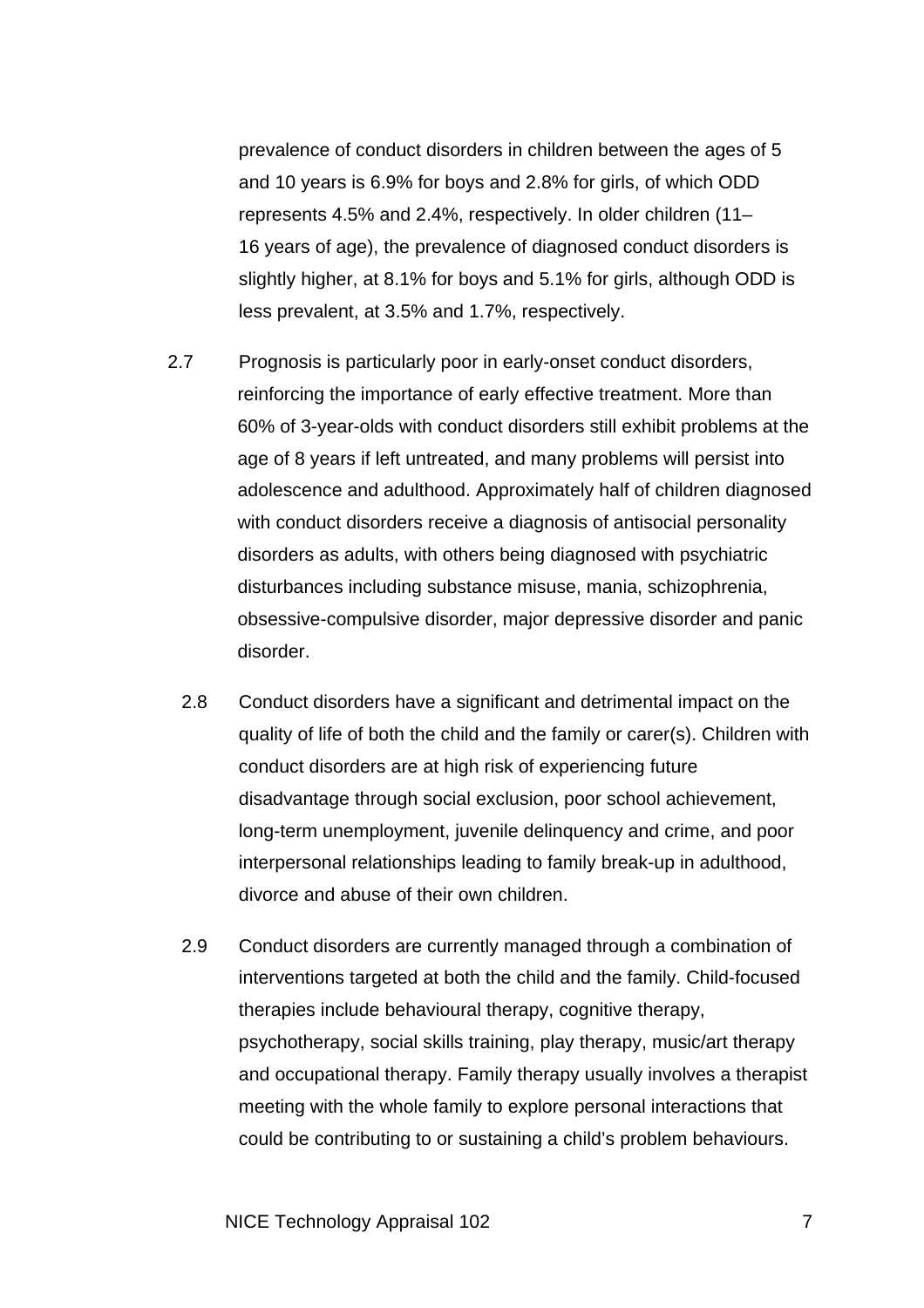However, many children with conduct disorders will not receive treatment because of the limited resources currently available, the high prevalence of the condition, and also the difficulty of engaging some families in treatment.

### **3 The technology**

- 3.1 The main goals of parent-training/education programmes are to enable parents to improve their relationship with their child and to improve their child's behaviour. This is undertaken through behaviour-management principles grounded in social-learning theory. The term 'parent' applies to the main carer of the child, even though in some situations the child does not live with his or her parents. The term 'programme' indicates that the intervention is structured and that its key components are documented, allowing the programme to be reliably applied by different workers with appropriate training.
- 3.2 There are many different types of parent-training/education programme. Many are conducted primarily with the parents and involve no direct intervention with the child. However, in some individual programmes, both parent and child will be observed by the facilitator in order to see how the parents are relating to their child; the intervention can then be modified accordingly. There are two main types of programme, behavioural and relationship, but most combine elements of both. Behavioural programmes focus on teaching the parenting skills needed to address the causes of problem behaviours. Relationship programmes aim to help parents understand both their own and their child's emotions and behaviour and to improve their communication with the child. Relationship programmes include Adlerian programmes and parent-effectiveness training (PET).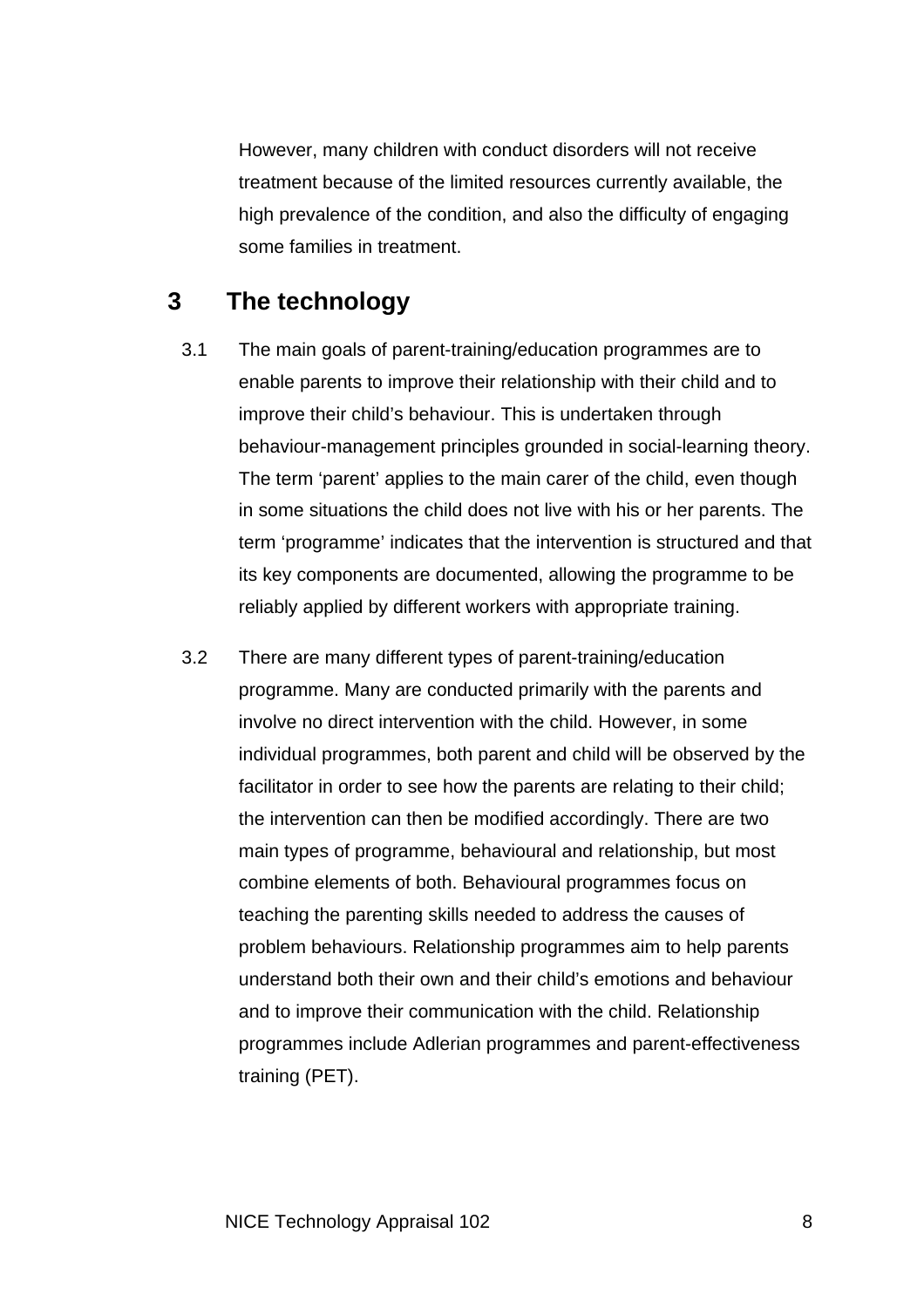- 3.3 Parent-training/education programmes tend to be focused and short term, usually 1.5–2 hours every week for 8–12 weeks. They can be held in a variety of settings including the hospital, clinic, community or home, and they can be conducted in groups of 6–12 participants or individually. The basic requirements are that programmes are provided in a congenial setting, accessible by parents and with crèche facilities for children and siblings. Programmes can be run by psychologists, therapists/counsellors, social workers or community workers, but in some cases voluntary agencies or parents who have been through programmes themselves can be involved. Parenttraining/education programmes can also be self-administered in the home, using printed training materials or audiovisual training tools such as videos.
- 3.4 Some parent-training/education programmes contain specific additional elements to help address factors interfering with effective parenting, such as marital problems, depression and lack of adult social skills, as well as their children's behaviour problems. Some programmes also combine parent training with other interventions such as child training.
- 3.5 The cost of parent-training/education programmes for conduct disorders depends on the type of programme offered. Current estimates of costs for group-based programmes range from £500 per family attending a clinic-based programme to £720 per family attending a community-based programme: both estimates are based on a 2-hour session each week for 10 weeks, in a group of 10 families. For individual programmes, costs range from £2000 per family for a clinic-based programme to £3000 per family receiving an individual programme in the home: these estimates are both based on a 2-hour session per week for 8 weeks.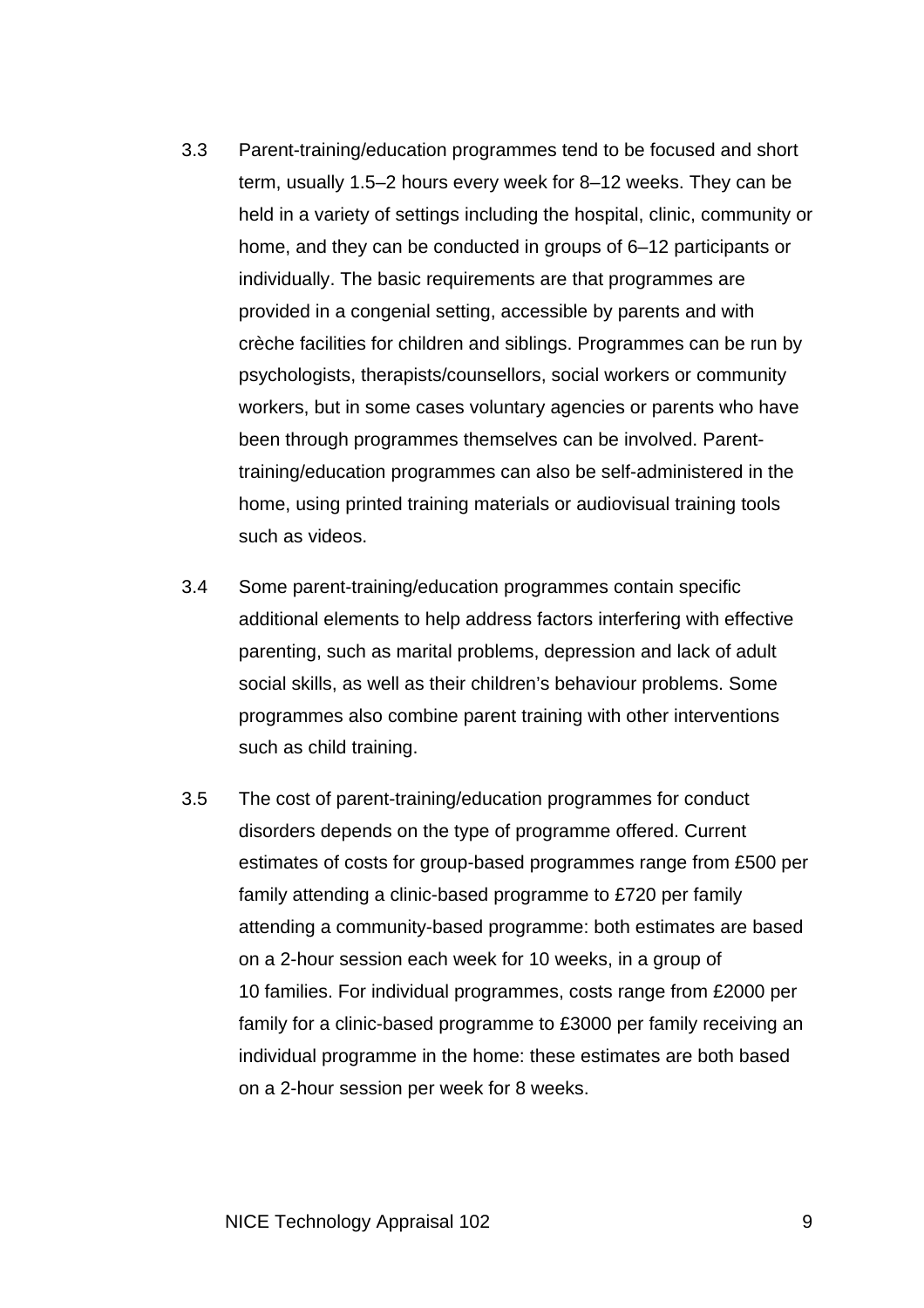### **4 Evidence and interpretation**

The Appraisal Committee (appendix A) considered evidence from a number of sources (appendix B).

The scope specified that the population to be appraised was children diagnosed with conduct disorders (including ODD), aged up to 12 years or with a developmental age of 12 years or younger.

### *4.1 Clinical effectiveness*

#### *Assessment report – systematic reviews*

- 4.1.1 The Assessment Group identified 16 reviews that assessed the effectiveness of one or more parent-training programmes, using a number of child and parent outcome measures. The majority of reviews  $(n = 13)$  focused specifically on the effectiveness of parenttraining/education programmes. Two reviews included parenttraining/education programmes as part of a review of a broader range of programmes, such as psychosocial treatments for conductdisordered children, and one focused on family-based crime prevention programmes. Only one review addressed the medium- and long-term effectiveness of parent-training programmes.
- 4.1.2 Six of the reviews obtained a quality rating of at least 8 out of a possible 11. All six of these reviews showed that parent-training programmes are effective in improving children's behaviour. Three of these compared the effectiveness of different types of parenttraining/education programme (behavioural versus relationship). The results showed that behavioural programmes are the most effective in modifying children's behaviour, as measured by a combination of parent-report outcome measures and independent observations of children's behaviour. One review showed that Adlerian programmes were effective, while another showed them to be ineffective. PET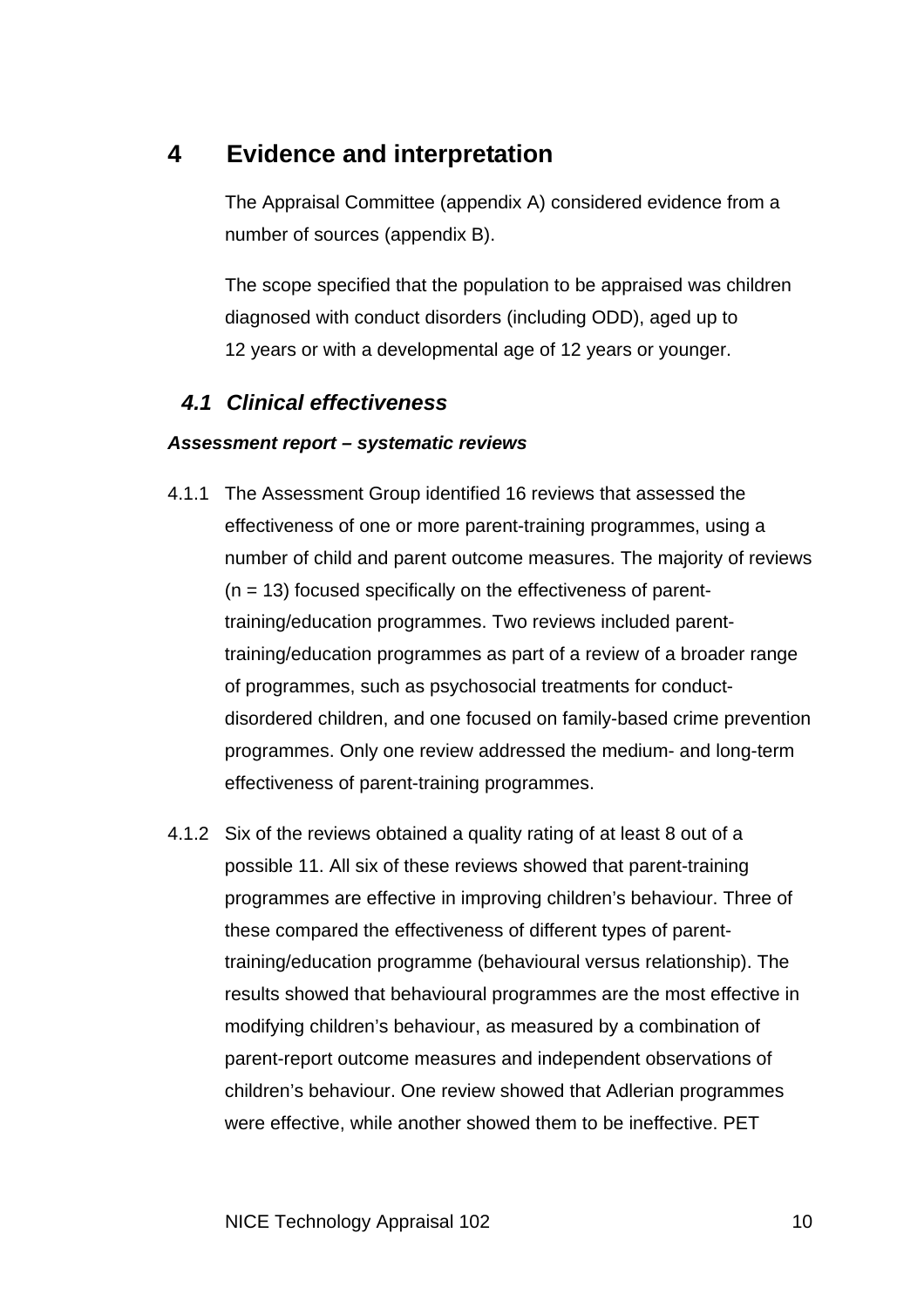programmes were found to be less effective in modifying children's behaviour than the behavioural programmes.

4.1.3 One review examined the medium- and long-term effectiveness of parent-training/education programmes for children's behaviour problems. Fourteen out of the 15 rigorous studies showed positive long-term effects (between 1 and 10 years) on children's behaviour, 11 of which were statistically significant. There was also evidence of effectiveness in improving parental well-being (for example, depression, self-esteem, parenting stress, parenting attitudes) in the medium to long term (between 1 and 4.5 years). For societal and health service outcomes (for example, delayed pregnancy, further education, delinquency, drug use, police contacts and court records), all studies demonstrated a positive direction of effect, but for many the change was not statistically significant. The findings of this review suggest that parent-training/education programmes are effective in the medium to long term in improving children's behaviour, but the results were based only on follow-up of intervention groups and so do not provide firm evidence of long-term effectiveness.

#### *Assessment report – trials*

4.1.4 The Assessment Group identified 25 randomised controlled trials (RCTs) that were relevant to the scope of the appraisal. Trials were included if it appeared likely that 50% or more of the children involved in the study had a conduct disorder or ODD defined by using a standardised screening checklist.

#### *RCT results for programmes versus control*

4.1.5 The 19 studies comparing parent-training/education programmes with a control showed a clear trend towards demonstrating the effectiveness of parent-training/education programmes. Based on a vote-counting approach, 50% of all outcomes assessed showed a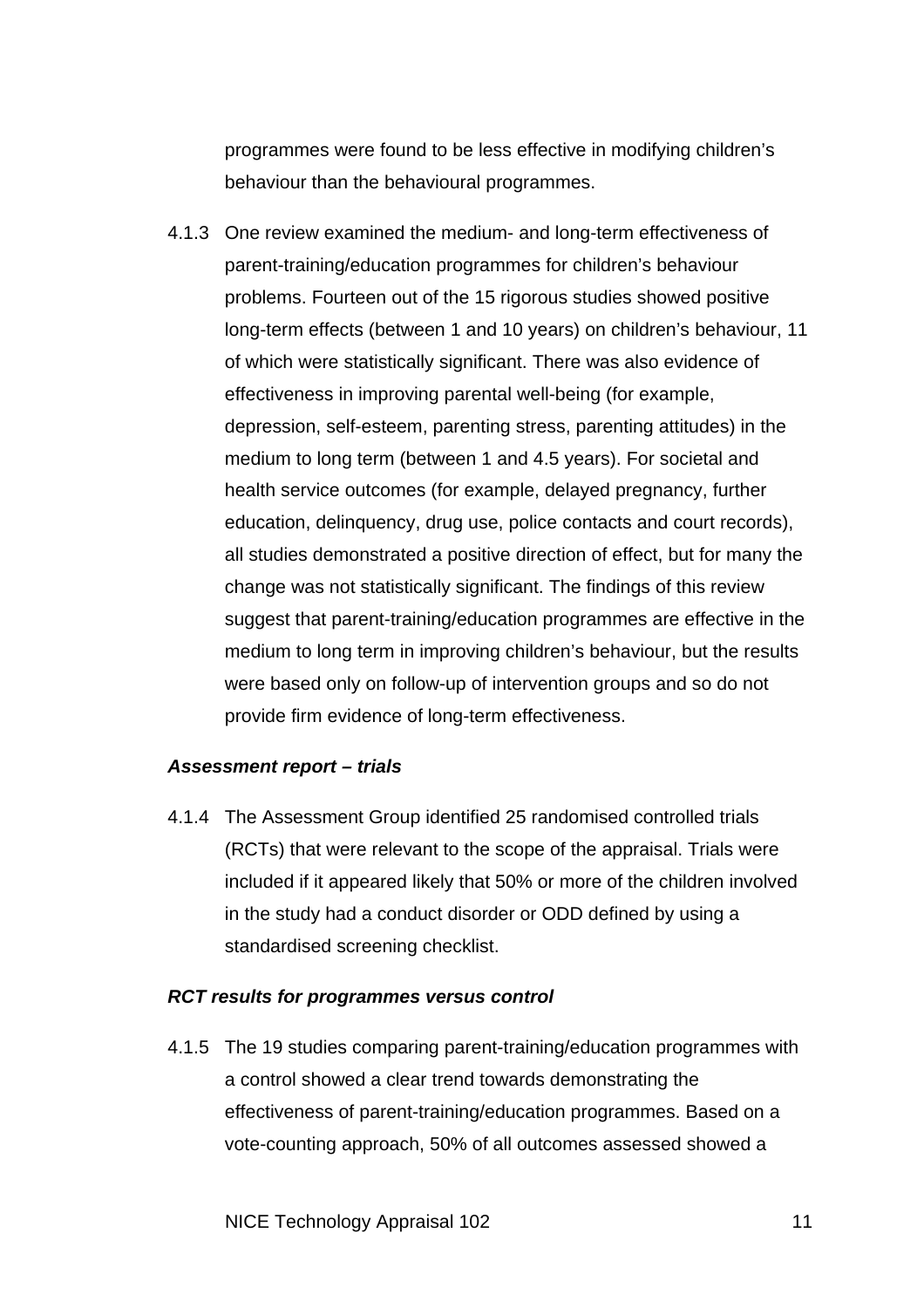statistically significant improvement in child behaviour in the group receiving parent-training/education. The remaining outcomes (50%) were neutral (that is, no statistically significant difference was found between the control and the intervention arms of the trials). No study reported a statistically significant outcome that favoured the control over parent-training/education programmes.

- 4.1.6 More results in the larger studies showed a positive improvement in child behaviour, indicating that statistical significance had not been reached in some of the smaller studies. Studies with a higher quality score, or in which only independent observations were counted, showed considerably fewer statistically significant results. Selfadministered programmes appeared the most effective, but this was based on relatively small sample sizes. The type of diagnostic criteria used also appeared to have an effect, although again the relatively small sample sizes make it difficult to draw any conclusions.
- 4.1.7 The Assessment Group point out that studies that measured more outcomes (or investigated more than one parent programme versus control) were given greater weight than studies that measured only one outcome, because all outcomes were counted individually.
- 4.1.8 Two studies that performed an additional follow-up assessment on the same outcomes (following post-treatment assessment) found that treatment effects were maintained (whether they were statistically significant or not). These longer-term follow-up times were fairly short (2–4 months).
- 4.1.9 Meta-analyses in the RCTs were limited to those outcomes that were reported consistently across a high proportion of trials. Outcomes were reported consistently for the Child Behaviour Checklist (CBCL), the Eyberg Child Behaviour Inventory (ECBI), and the Dyadic Parent–Child Interaction Coding System (DPICS). Meta-analyses in the RCTs were also limited to where sufficient outcome data were reported. Outcomes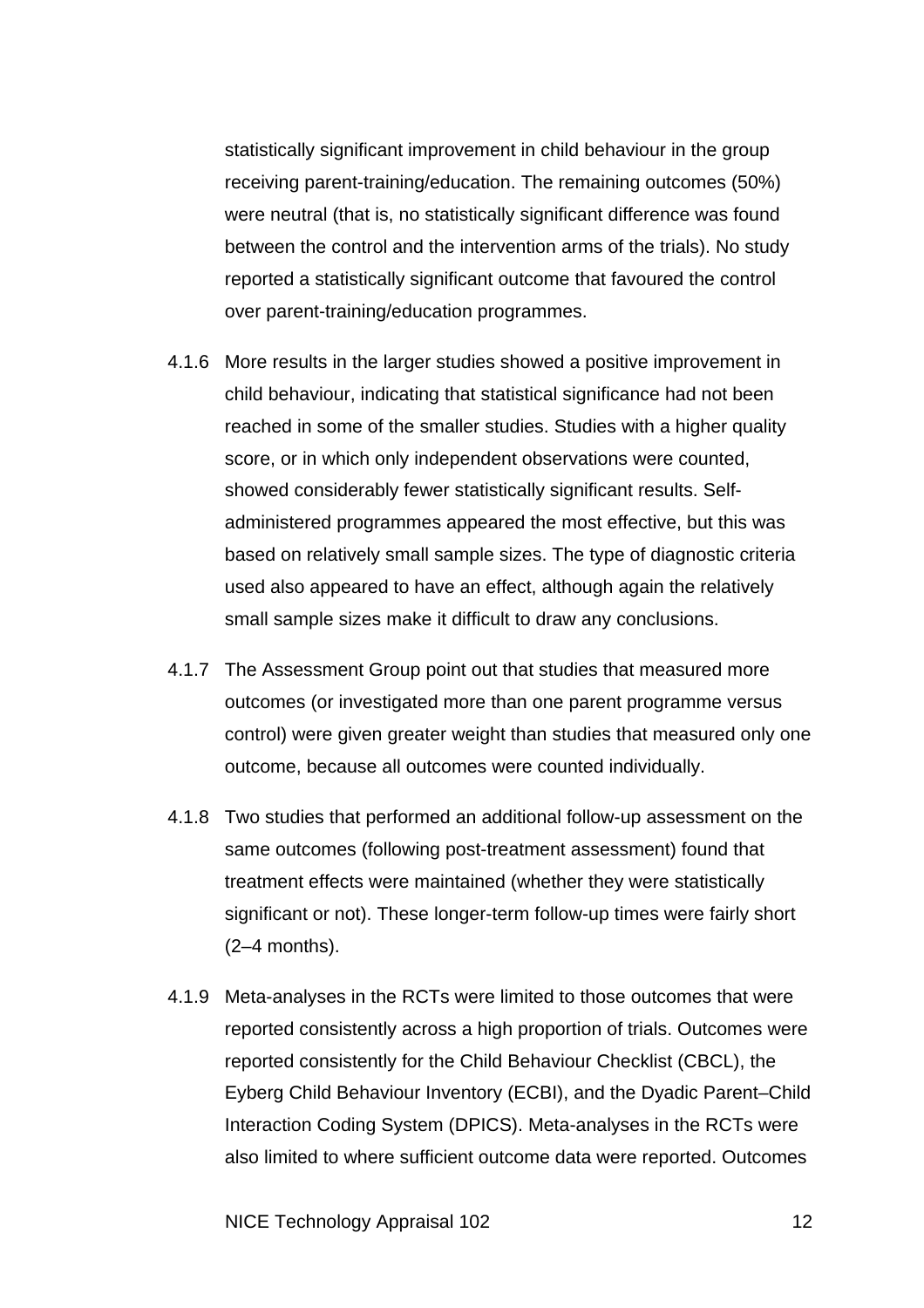for the data were combined by pooling the post-intervention scores and comparing the outcome across groups. Where studies included more than one eligible parent-training/education intervention arm (for example, self-administered parent training versus group parent training versus control), outcomes of the parent-training/education arms were pooled in order to obtain a single comparison (parenttraining/education versus no parent-training/education) for that trial. Where studies provided parent-reported outcomes from both mothers and fathers, analyses were limited to maternal reports. Intention-totreat (ITT) results were used where available. One study reported early drop-outs from the intervention group separately; these data were combined with the intervention group to provide an ITT estimate for this trial.

4.1.10 The results showed a consistent trend across studies for an improvement in scores for parent-training/education programmes compared with controls. The weighted mean difference was statistically significant in favour of the parent-training/education programme for ECBI frequency score (–4.2, 95% confidence interval [CI] –6.5 to  $-1.9$ ), ECBI intensity score  $(-21.4, 95\%$  CI $-29.6$  to  $-13.1$ ) and DPICS score  $(-8.9, 95\% \text{ Cl} -13.7 \text{ to } -4.0)$ . The difference on the CBCL was not statistically significant although it was in the same direction (–3.8, 95% CI –7.8 to 0.2).

#### *RCT results for programmes versus an active comparator*

4.1.11 Of the 16 studies relevant to the scope of the appraisal that compared parent-training/education programmes with an active comparator, there were no statistically significant differences in effectiveness between interventions in six of the studies. In nine studies, parenttraining/education programmes were found to be statistically significantly more effective than an active comparator. In one study, no formal statistical analyses were performed.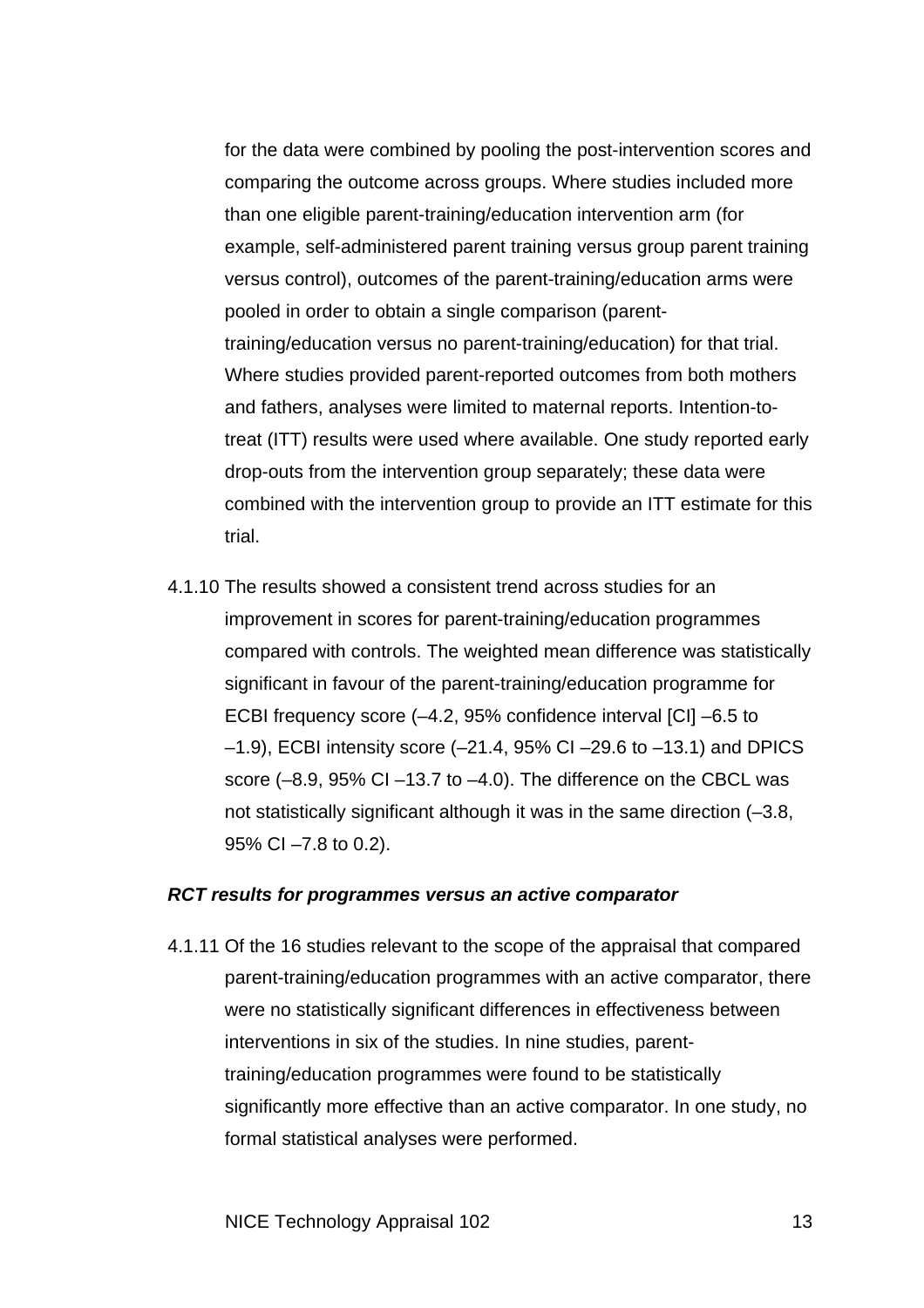- 4.1.12 When self-administered programmes (with no additional treatments) were compared with group or individual contacts, they appeared to be slightly less effective. However, given the overall heterogeneity between studies and the small sample sizes, the Assessment Group considered that the identified trends should be interpreted with caution, and that it was difficult to draw firm conclusions.
- 4.1.13 Overall treatment effects were maintained at longer-term follow-up (2 months to 3 years) and there was little or no difference in effectiveness between groups. One study noted some further statistically significant decreases in problem behaviour from the period between post-treatment and 1 year, and one study noted deterioration in school behaviour from the period between post-treatment and 1 year. As comparisons with control groups were not undertaken, it is difficult to assess how much of this treatment effect was a result of the initial treatment.
- 4.1.14 Given the heterogeneity in the parent-training/education programmes and the heterogeneity in the active comparators, the Assessment Group considered it inappropriate to undertake a meta-analysis to compare these approaches directly.
- 4.1.15 Thirteen studies had a loss to follow-up of 20% or more. The Assessment Group noted that participants who did not complete the studies were more likely to:
	- be significantly younger
	- come from a lower socioeconomic group
	- have less social support
	- have higher levels of life stress
	- be significantly less educated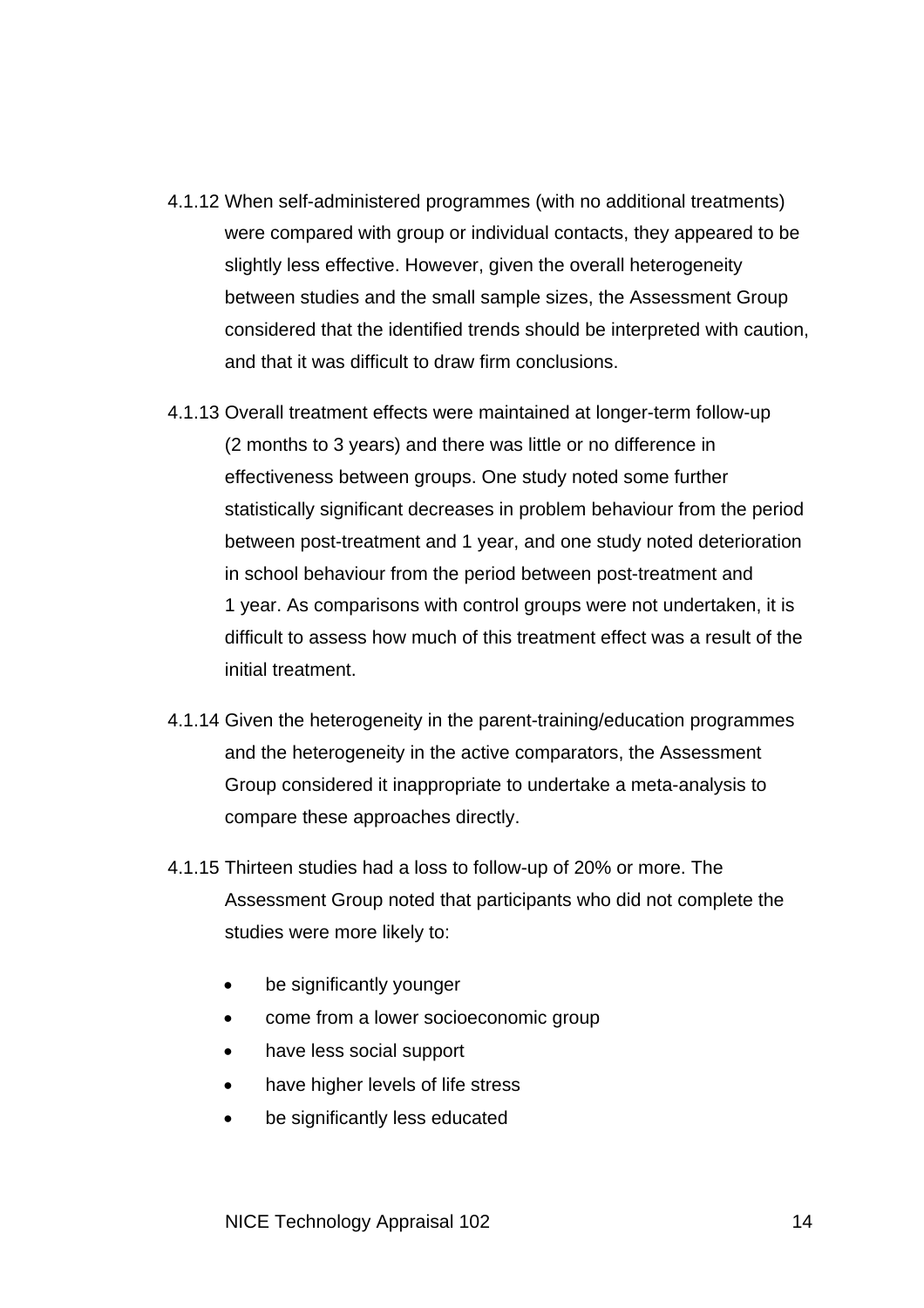- be a mother with higher ratings on the Depression Anxiety Stress Scales (DASS)
- have higher levels of parental dysfunction.

#### *Additional work*

- 4.1.16 After completion of the Assessment Report, further analysis was undertaken to assess other trials relating to parent-training/education programmes that included direct work with the child. An additional 16 RCTs were appraised, bringing a total of 41 RCTs together in a new report. Further analysis, by the NICE Decision Support Unit (DSU), was also undertaken to report in more detail parental mental health outcomes of these trials.
- 4.1.17 All of the trials failed to meet at least one of the required quality criteria (or failed to provide sufficient detail). However, most provided clear, concise and relevant information and were methodologically sound in their interpretations. Thirty-five studies had groups that were comparable at baseline in at least one respect (demographics and/or pre-treatment behaviour measures). Thirty-six studies provided information to make a decision on whether there was comparable treatment of groups throughout the trial. Twenty-one studies provided some details about the blinding of outcome assessment. Seventeen studies had a loss to follow-up of less than 20% or provided no details on any loss. Six of the studies with a loss to follow-up of less than 20% reported an ITT analysis.
- 4.1.18 All the studies compared between two and six groups. Thirteen studies compared a parent-training/education programme with a waiting-list control (WLC) group only. Fourteen studies compared a parenttraining/education programme with a different parent programme or another intervention (such as child training/education). Fourteen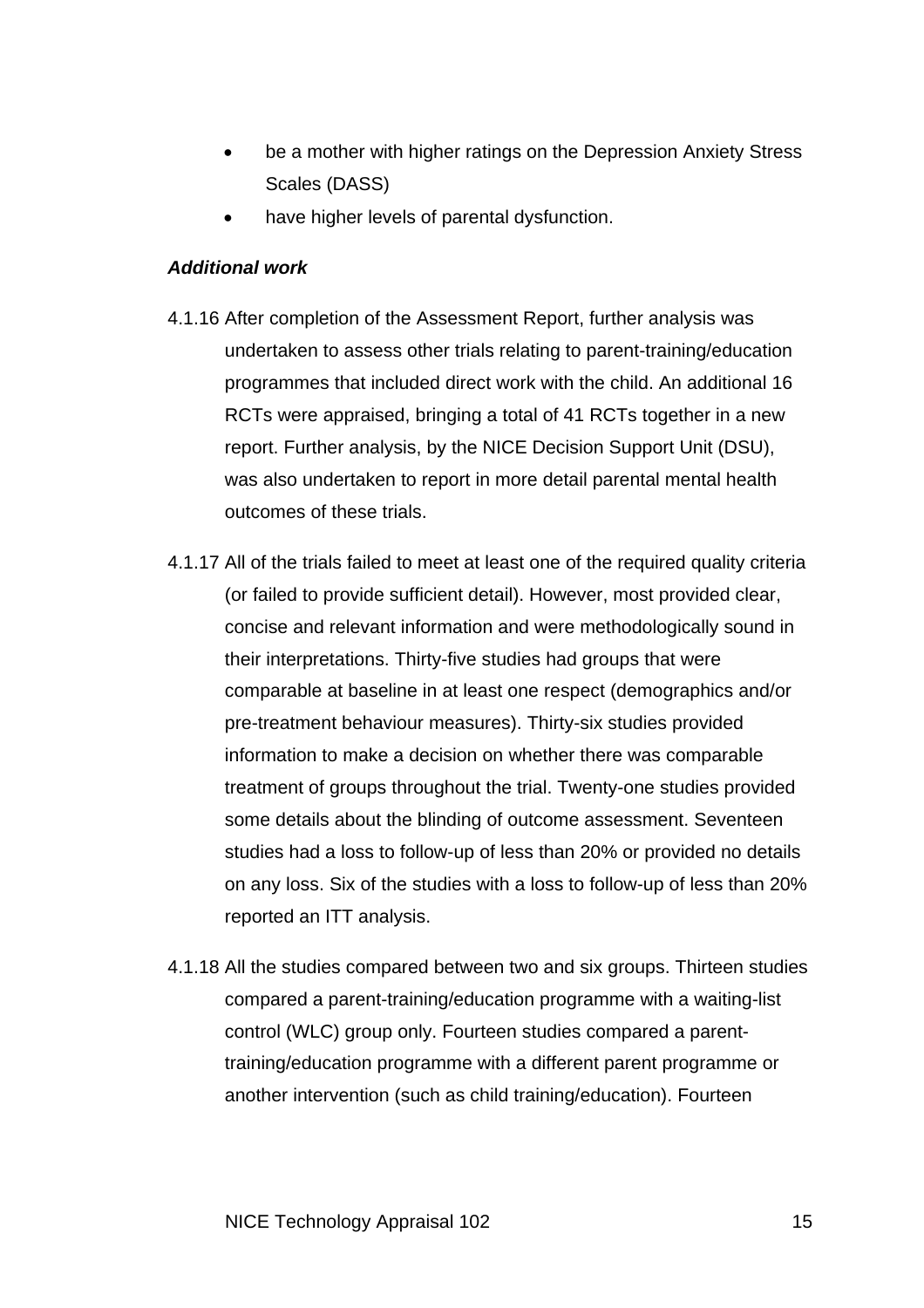studies compared two or more parent-training/education programmes with a WLC.

- 4.1.19 The majority of studies ( $n = 22$ ) were conducted in the USA. Twelve were conducted in Australia, two in Canada, four in the UK and one in Ireland.
- 4.1.20 Sample sizes for individual intervention/control groups within studies ranged from 4 to 303. The most common method of recruitment was using a media advertisement or fliers in community centres, medical practices, kindergartens, schools or similar, where parents would respond by referring their children. In 18 studies, children were recruited by using a combination of parent, school, social and medical service referrals. In seven studies, children were recruited from referrals to outpatient psychiatry clinics. In five studies, recruitment was from referrals made by community agencies, schools or social services. Two studies reported no details of the sample selection.
- 4.1.21 Twenty-five studies used child behaviour scales such as ECBI, CBCL or other checklists to restrict inclusion to children that were above a cut-off point. Fourteen studies used the DSM-III, DSM-IIIR or DSM-IV diagnoses of conduct disorders and/or ODD for the inclusion of their population. Studies were not excluded if children had comorbidities, providing that more than 50% of children had a behavioural disorder. Only one study reported on prior treatments, and in this study, all children were receiving methylphenidate. Many studies excluded children involved in any treatment at the time of recruitment.
- 4.1.22 The overall population features included similar proportions of oneparent and two-parent families. A large proportion of parents involved in the studies were white, but parents were from a wide range of socioeconomic backgrounds. Mothers were the primary focus of the trials, with only a small proportion of fathers also participating.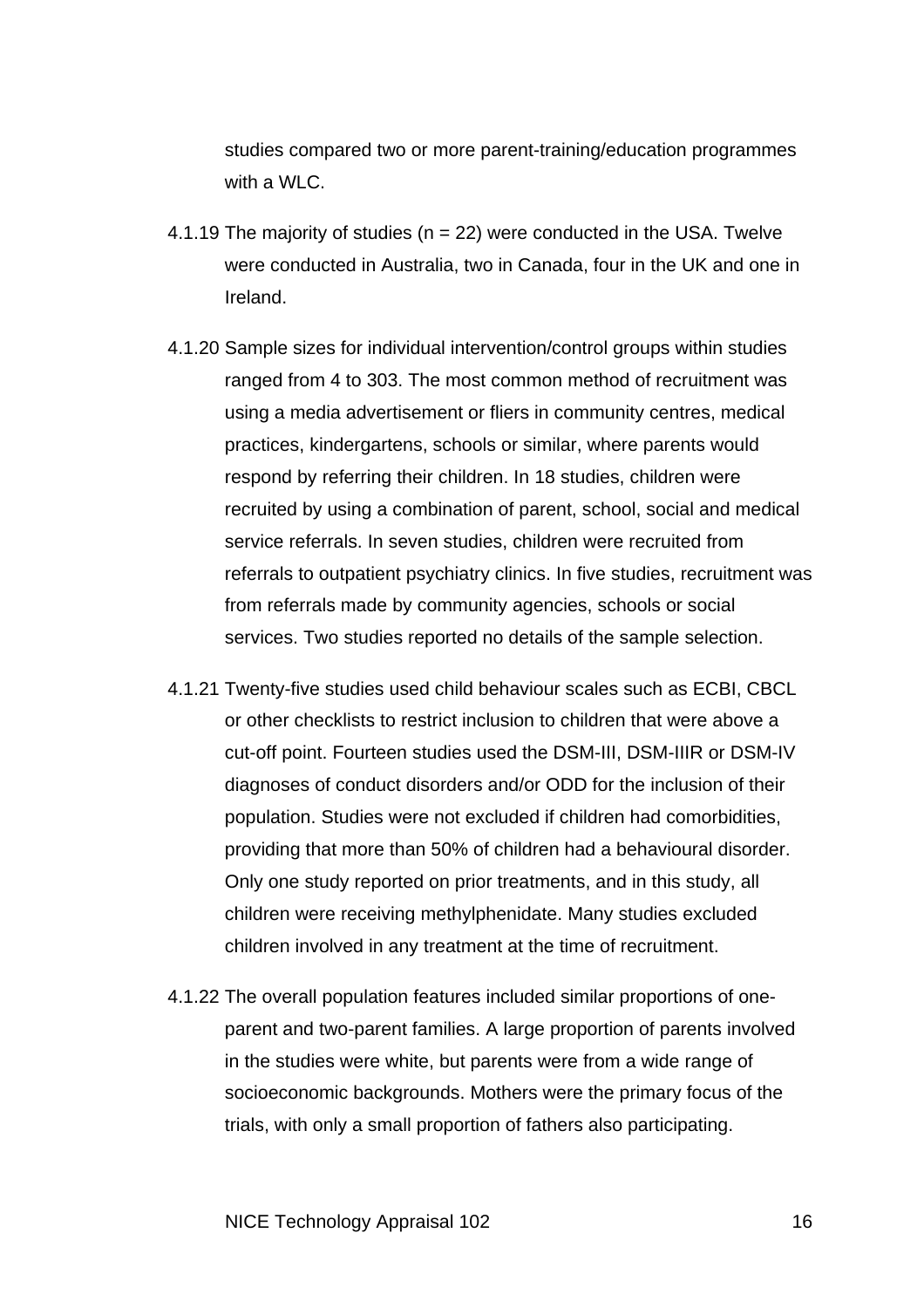4.1.23 The studies included group-based (therapist-led) training, selfadministered (by parent) programmes and individual one-to-one sessions. The person delivering the interventions varied between studies and included people educated to graduate, masters or PhD level, nurses and school counsellors. Eleven studies noted few details on who delivered the intervention.

#### *Results for child behaviour outcome*

- 4.1.24 No results using the 'vote-counting' method previously used in the original Assessment Report were reported in the DSU report. Meta-analyses in the RCTs were limited to those outcomes that were reported consistently across a high proportion of trials. These were the ECBI, CBCL and DPICS, and where sufficient outcome data were reported. In recalculating the analyses, the DSU report compared the change in scores between pre- and post-treatment across groups. The DSU report examined the results only from mothers, using the CBCL and ECBI. Although it was recognised that fathers did participate in some studies, it was more common to report data on mothers alone. Several studies reported data on more than one intervention. In all cases, the more standard intervention was chosen in preference to interventions that included additional parent-training components.
- 4.1.25 Seven studies provided data on the change in total CBCL score between pre- and post-treatment. The heterogeneity test was not statistically significant, but these were very small trials and there was little power to investigate heterogeneity. The combined weighted mean difference between the parent-training and control groups was 5.96 (95% CI 3.40 to 8.52;  $Z = 4.56$ ,  $p < 0.00001$ ; test for heterogeneity =  $4.49$ ,  $p = 0.61$ ), indicating a statistically significant improvement in total CBCL score from pre- to post-treatment in the parent-training group compared with the control.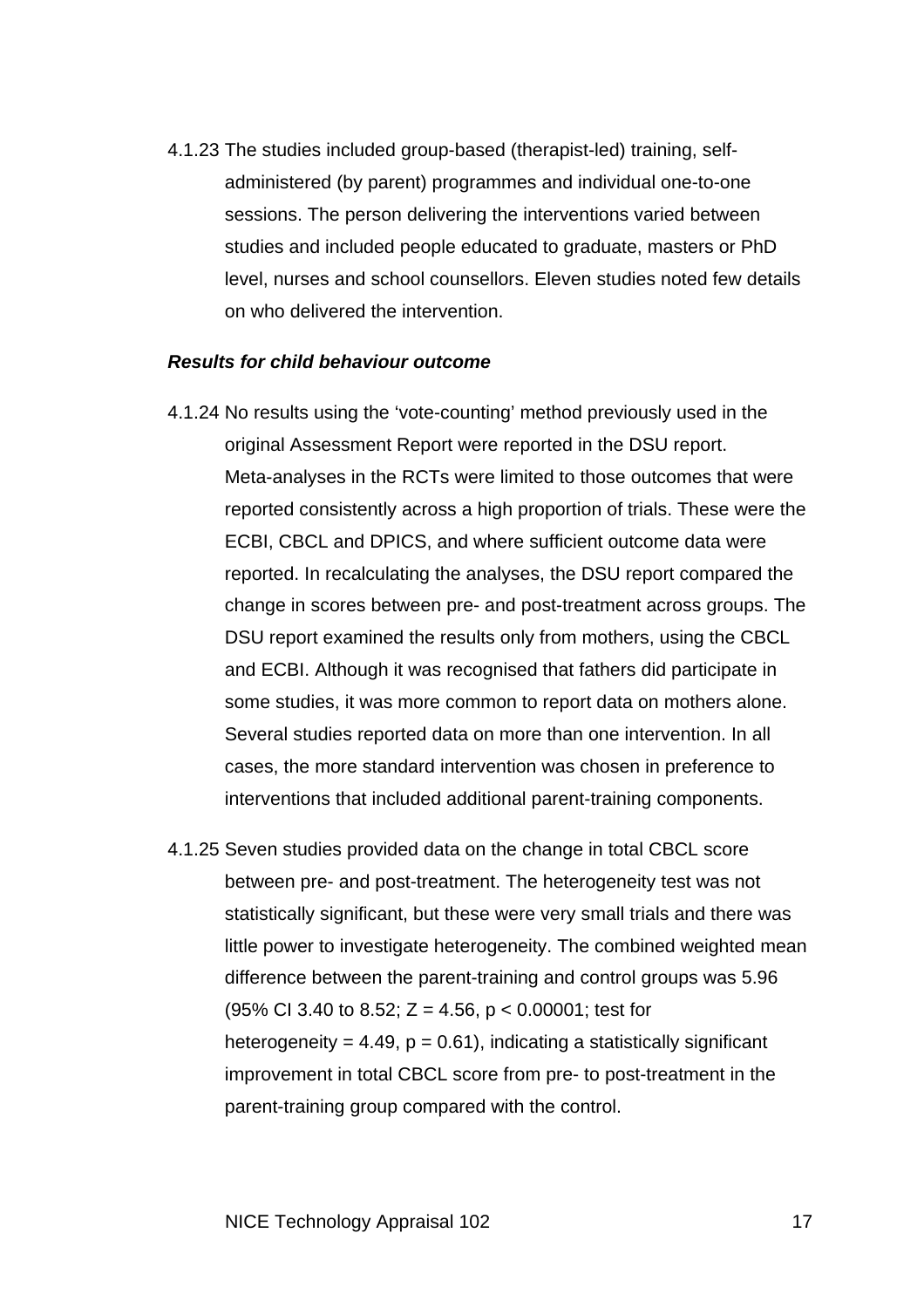- 4.1.26 Fifteen studies provided data on the change in ECBI intensity score between pre- and post-treatment. The heterogeneity test was not statistically significant, but these were very small trials and there was little power to investigate heterogeneity. The combined weighted mean difference between the parent training and control was 21.71 (95% CI 17.34 to 26.08;  $Z = 9.74$ ,  $p < 0.00001$ ; test for heterogeneity = 20.17,  $p = 0.12$ ), indicating a statistically significant improvement in ECBI intensity score from pre- to post-treatment in the parent-training group compared with the control.
- 4.1.27 Eleven studies provided data on the change in ECBI frequency score between pre- and post-treatment. The heterogeneity test was not statistically significant, but these were very small trials and there was little power to investigate heterogeneity. The combined weighted mean difference between the parent-training and control groups was 5.57 (95% CI 4.10 to 7.04;  $Z = 7.41$ ,  $p < 0.00001$ ; test for heterogeneity = 12.17,  $p = 0.27$ ), indicating a statistically significant improvement in ECBI frequency score from pre- to post-treatment in the parent-training group compared with the control. One study favoured the control group with a weighted mean difference of –2.00 (95% CI –11.33 to 7.33).
- 4.1.28 Three studies provided data on the change in DPICS child deviance total score between pre- and post-treatment. The heterogeneity test was not statistically significant, but these were very small trials and there was little power to investigate heterogeneity. The combined weighted mean difference between the parent-training and control groups was 5.74 (95% CI –0.49 to 11.97; Z = 1.80, p = 0.07; test for heterogeneity =  $0.55$ ,  $p = 0.76$ ), in favour of parent training.
- 4.1.29 There was no evidence from the trials used in the meta-analysis for a differential effect between group and individual programmes. Only one trial included a programme that had a parent working directly with his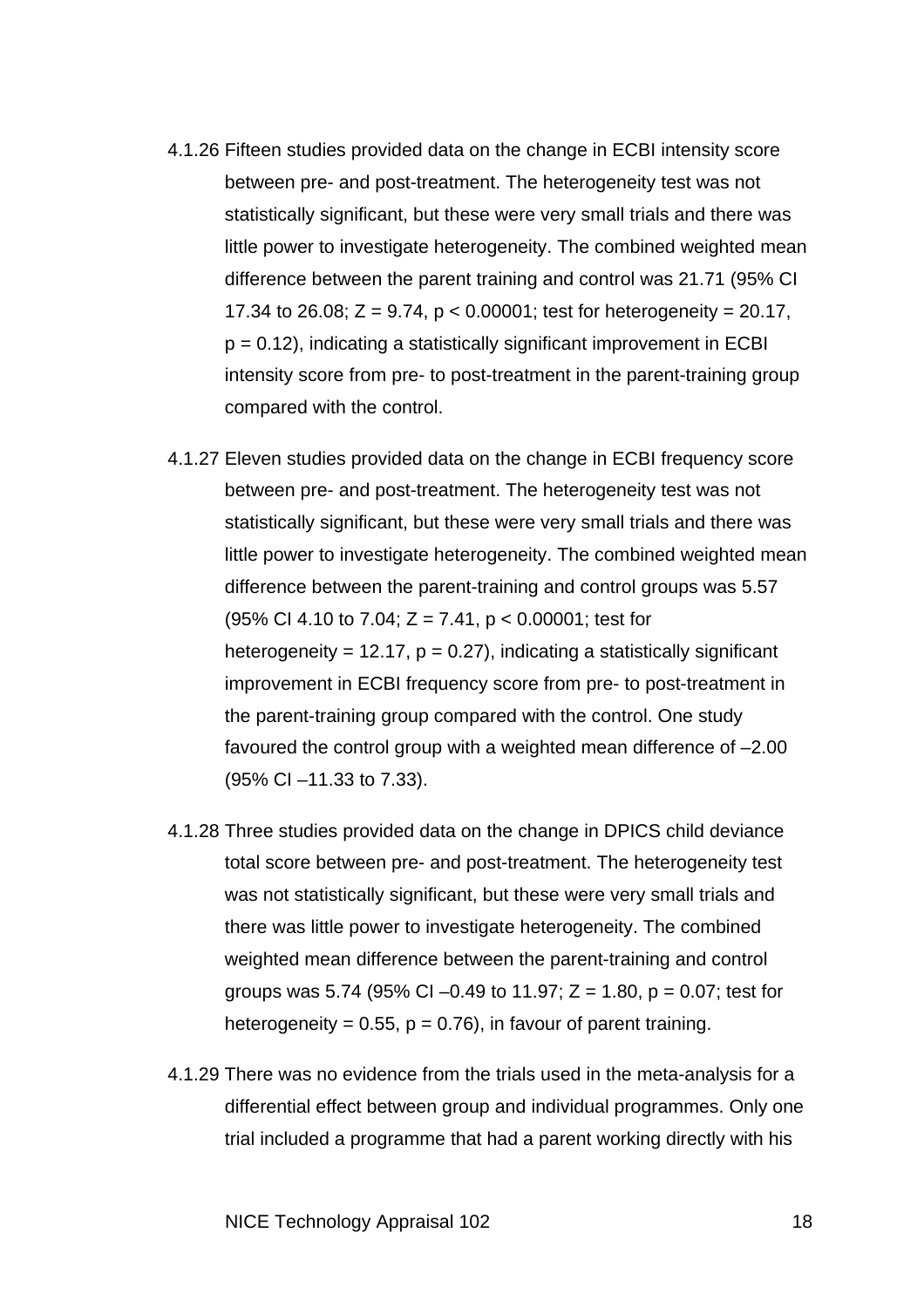or her child, and therefore the DSU did not undertake separate analyses.

#### *Results for parental mental health outcome*

- 4.1.30 A range of outcome measures reported across the trials were related to stress, depression and anxiety in parents. Meta-analyses were undertaken using the Beck Depression Inventory (BDI) ( $n = 3$ ), Depression–Anxiety Stress Scale (DASS) (n = 5) and Parent Stress Index  $(n = 8)$ , because these were the most consistently reported. The DSU chose to examine these measures from using just the mothers' results because it was more common to report the mothers' data alone.
- 4.1.31 Of the seven measures that were meta-analysed from four trials, only one parental state measure (the DASS stress score) had a statistically significant overall effect  $(Z = 2.79, p = 0.005)$  with a weighted mean difference between the parent-training and control groups of 4.47 (95% CI 1.33 to 7.62), indicating a statistically significant improvement in the DASS stress score from pre- to post-treatment in the parent-training group compared with the control. For the other measures, although there were no statistically significant results, there were overall trends in favour of reductions in specific psychological difficulties (for example, depression, anxiety and stress) following parent training. However, these findings were limited by the small number of studies that could be included.

#### *Summary*

4.1.32 The results of the child behaviour outcomes showed a consistent trend across studies for an improvement in all measures for parenttraining/education compared with no-treatment controls (WLC). The pooled results for the parental mental health outcomes showed a trend towards improvement in all measures for parent-training/education compared with no-treatment controls (WLC).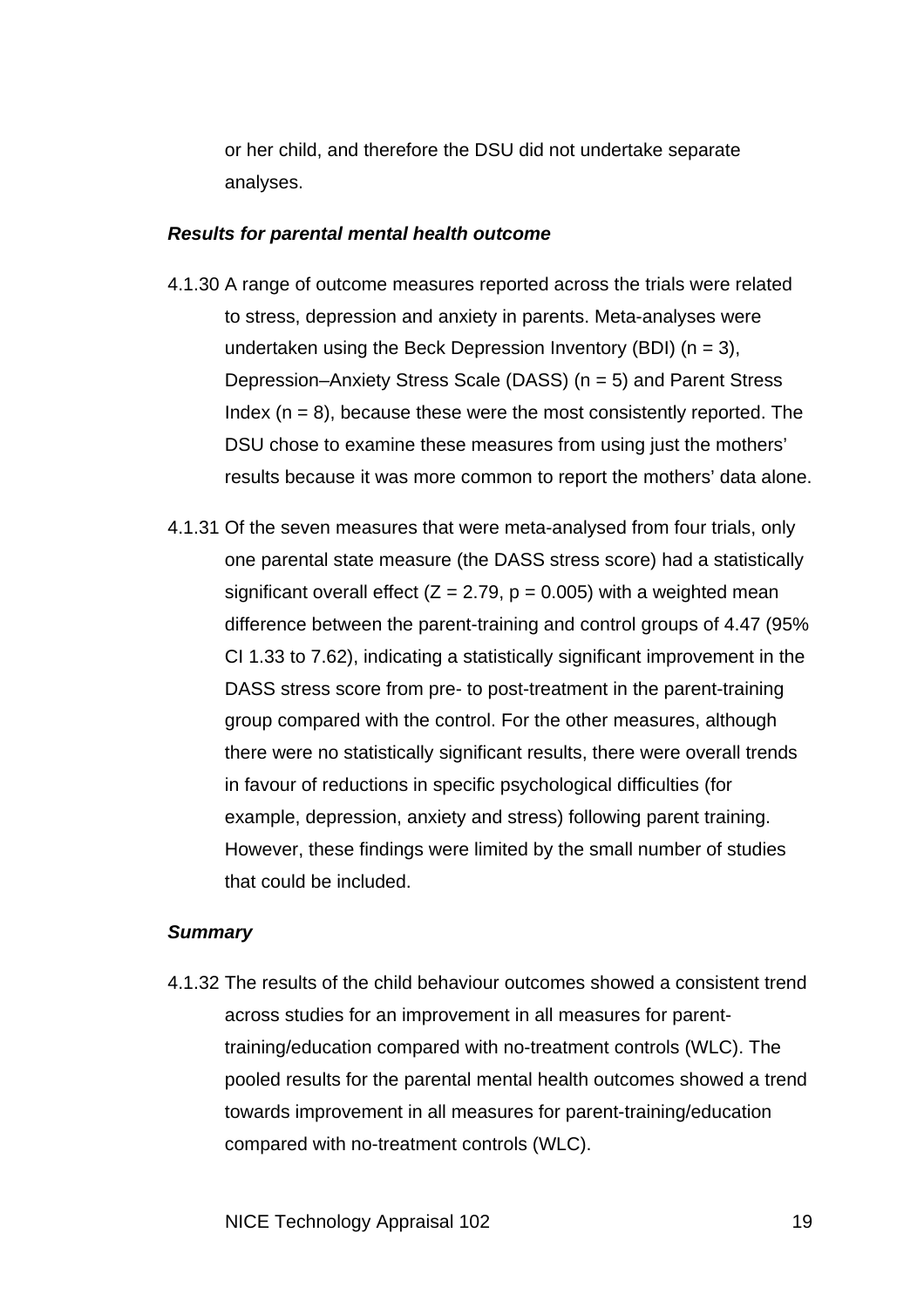### *4.2 Cost effectiveness*

4.2.1 Two published economic evaluations were found; neither was from the UK and neither included quality-of-life information. Five costing studies were found that provided estimates of the costs of parenttraining/education programmes from a UK perspective. Two consultees included costing information in their submissions, although neither was for typical training programmes. The Assessment Group undertook a 'bottom-up' costing exercise and used this information to estimate the cost effectiveness of parent-training/education programmes based on assumed quality-of-life gains.

### *Published evaluations*

- 4.2.2 Of the published evaluations, one found that a large-group communitybased parent-training/education programme produced a greater improvement in behaviour scores at a statistically significantly lower cost than an individual clinic-based programme. The other evaluation found no statistically significant differences in effectiveness between individual clinic-based, individual home-based and group clinic-based programmes. When operation costs alone were considered, group delivery was the cheapest option.
- 4.2.3 The five costing studies were of little use; two provided little detail on the methods and sources of the costing data, one was retrospective and subject to recall bias, one was based on a very small sample size, and one considered only a small proportion of the costs that fall on the NHS.

### *Submission evaluations*

4.2.4 The Triple P – Positive Parenting Programme submission included a cost–benefit analysis evaluating the introduction of a treatment and prevention programme to the entire population of children aged 2–12 years. The analysis suggested that the programme would pay for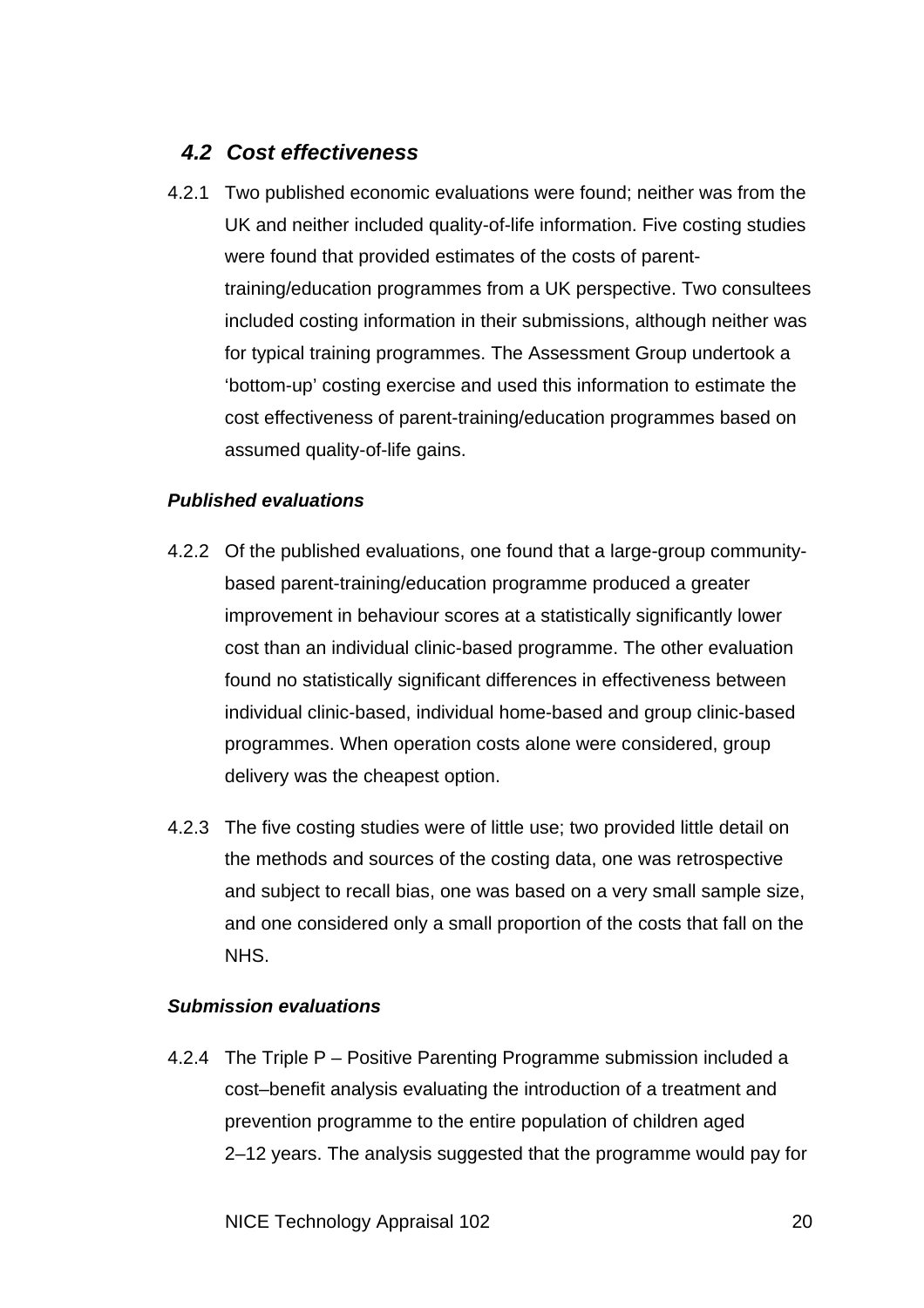itself by averting cases of conduct disorder that incur a high cost. The analysis does have some limited applicability because the programmes are not targeted only at children with a diagnosis of conduct disorders but also incorporate other levels of intervention with more of a prevention focus.

4.2.5 The Mellow Parenting Programme submission included a costing that covered an intensive 4-month package with both parents and children attending for a whole day every week. Estimated costs ranged from £801 to £2539 per family depending on the setting.

#### *Assessment Group evaluation*

- 4.2.6 The Assessment Group costed a typical parent-training/education programme consisting of a 2-hour session every week for 10 weeks. Costs included, where appropriate, staff time, supervision, travel, crèche facilities, course packs and room hire. An individual homebased programme was estimated to cost £3839. Group-based programmes were assumed to include eight families per group and were estimated to cost £899 in a community-based setting and £629 in a clinic-based setting.
- 4.2.7 In the absence of information on the impact of parenttraining/education programmes on quality of life, the Assessment Group estimated cost effectiveness based on assumed improvements in quality of life. Assuming a typical programme improves quality of life by 5%, incremental cost-effectiveness ratios (ICERs) range from £12,600 per quality-adjusted life year (QALY) for a group clinic-based programme, to £76,800 per QALY for an individual home-based programme. Assuming a typical programme improves quality of life by 10%, ICERs range from £6300 per QALY for a group clinic-based programme to £38,400 per QALY for an individual home-based programme.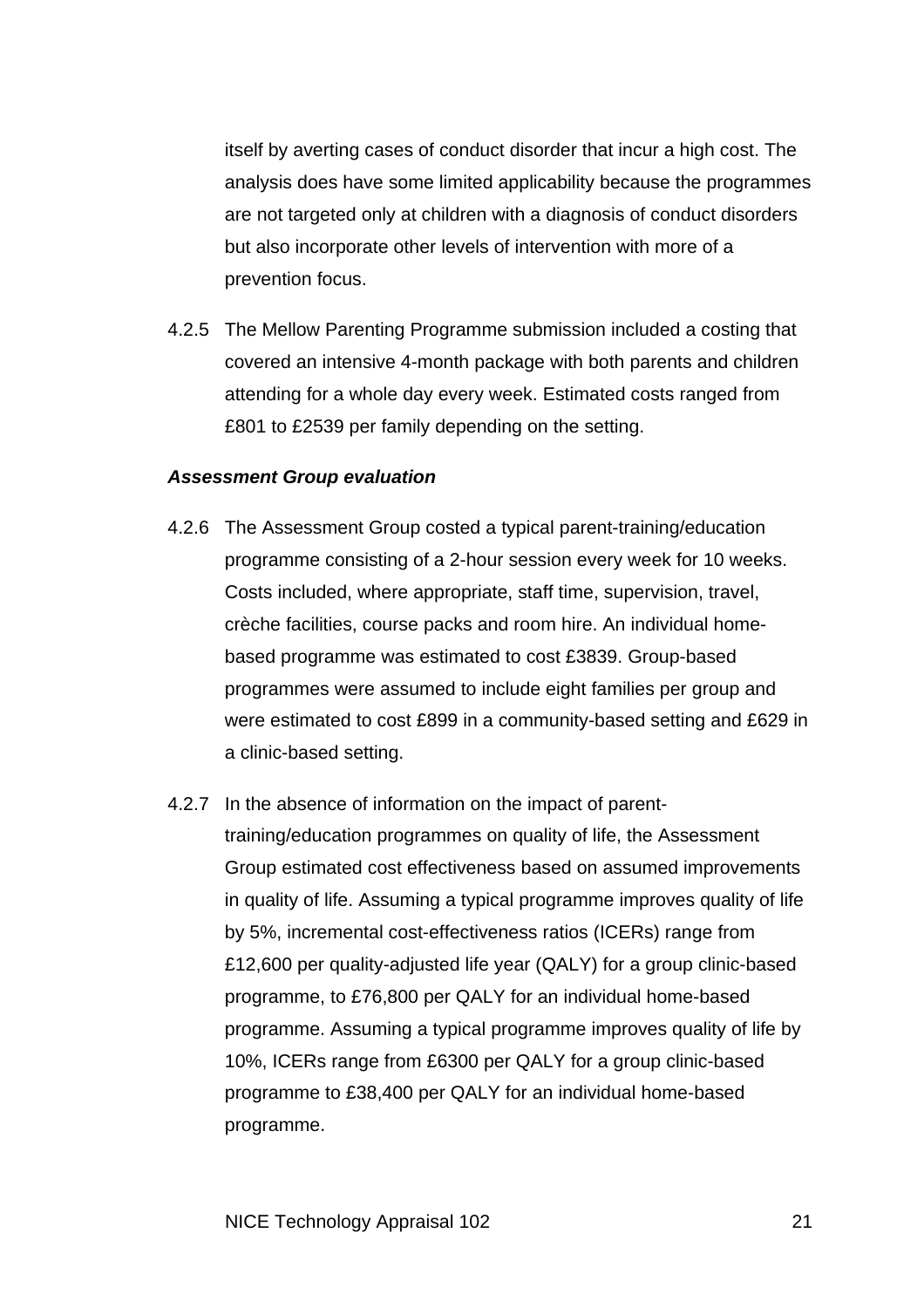#### *Additional work*

- 4.2.8 The DSU found that the published natural history models for conduct disorders were not suited for economic purposes. Additional research conducted by the DSU did not lead to the identification of appropriate utility weights associated with conduct disorders, and it was unable to link outcomes recorded in the trials to appropriate utility scores.
- 4.2.9 Two studies on the costs associated with mental health services for antisocial behaviour were identified. One published study of the longterm financial costs of social exclusion of antisocial children collected data on service use for education, health, foster and residential care, benefits and crime to 28 years of age. The excess cost to all services of conduct disorders compared with no problems was estimated to be £63,000. The excess cost for the conduct disorder group compared with the conduct problem group (lower score on CBCL, 60–65) was £24,324.
- 4.2.10 A second unpublished study reported mean total annual costs for a cohort of 80 children aged 3–8 years, who were referred to the mental health services because of antisocial behaviour. Costs were reported for health, social care, voluntary and education services. The study did not report costs associated with crime or potential adult healthcare costs (for example, substance misuse, sexually transmitted diseases, teenage pregnancies and antisocial personality disorder). The mean annual total service cost was £1277 (standard deviation = £2309). NHS service use accounted for 37% of this, 49% was attributable to education, 13% to the voluntary sector and 1% to social services.

#### *DSU economic evaluation*

4.2.11 In the absence of a comprehensive natural history model of the condition that was suitable for economic evaluation, the DSU modelled a simple three-health-state categorisation that has been reported in the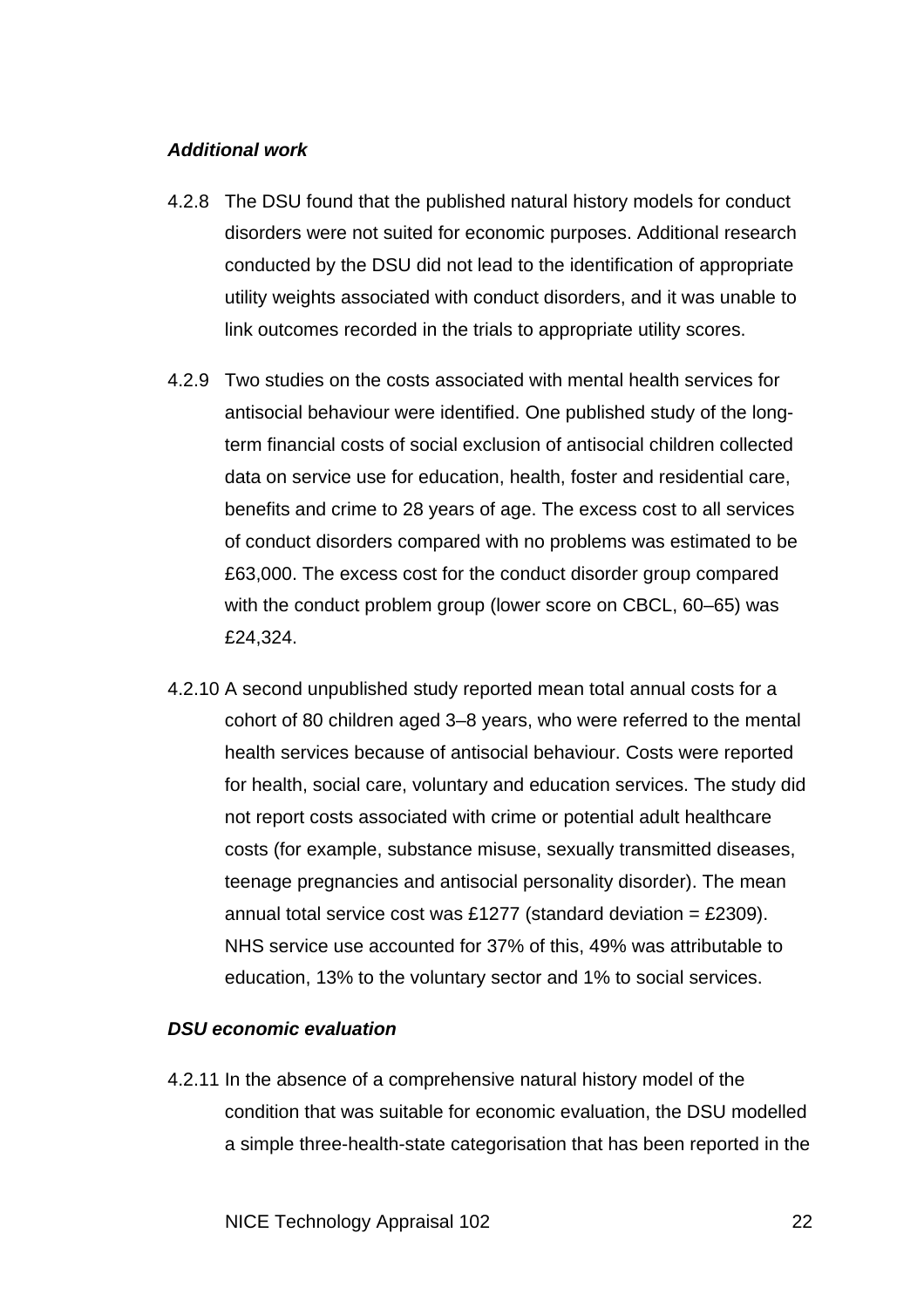literature: normal behaviour, conduct problems and conduct disorders. Using the T-score of the CBCL, an initial distribution of the population across these three states was specified, and annual costs were assigned to each state. They included costs to the NHS and to social and education services. Using the estimate of effectiveness taken from the CBCL meta-analysis (5.96, 95% CI 3.40 to 8.52), the expected change in the CBCL scores of children with conduct disorders and conduct problems attributable to parent-training/education programmes could be estimated. The time horizon for the analysis was 1 year.

- 4.2.12 The estimate of the annual costs was updated to 2004 costs. The costs of treating a child with conduct problems, whose parents have not undertaken a parent-training/education programme, are: £184 for the NHS, £244 for education services, £66 for voluntary services and £3 for social services. For conduct disorders, the costs per child per annum are: £531 for the NHS, £704 for education services, £191 for voluntary services and £9 for social services.
- 4.2.13 It was assumed that when parent-training/education programmes are being undertaken, the mean CBCL score in both conduct problems and disorder is reduced in line with the results from the meta-analysis. The model calculated whether the predicted reduction in CBCL score was sufficient to change the category from conduct disorders to conduct problems, or from conduct problems to no conduct problems. Thus, the model estimated the cost of providing programmes with respect to the costs that are avoided as a consequence of its use.
- 4.2.14 Four costs for parent-training/education programmes were inputted into the model, based on the Assessment Group's assumptions and comments received from experts on these assumptions. For group clinic-based and group community-based programmes, assuming 10 families in each group receiving 2 hours of training per week for 10 weeks, costs used were £500 and £720 respectively. For individual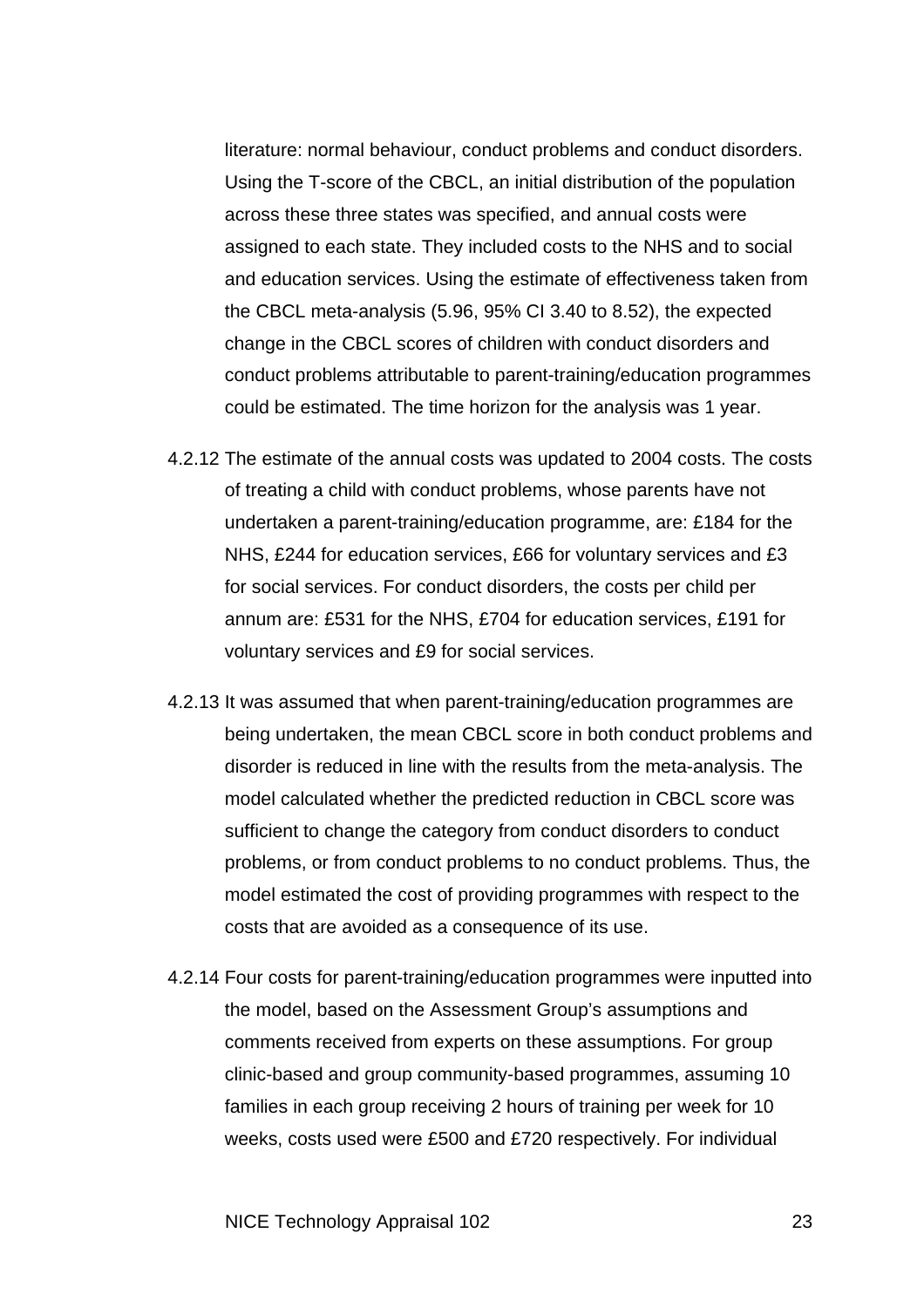home-based and individual clinic-based programmes, assuming 2 hours of training per week for 8 weeks, costs inputted were £3000 and £2000 respectively.

- 4.2.15 A probabilistic sensitivity analysis was undertaken to take into account the uncertainty regarding the input parameters in the model.
- 4.2.16 Using the four costs listed above, compared with no intervention, the mean incremental cost of parent-training/education programmes in improving a child's behaviour from conduct disorders to a better state (conduct problems or normal behaviour) is £90 for group communitybased, £1380 for individual home-based, and £2400 for individual clinic-based programmes, and a saving of £70 per family for group clinic-based programmes.

#### *Summary*

4.2.17 The analysis undertaken reports the net cost of parenttraining/education programmes and suggests that for children with conduct disorders, these programmes are cost saving. The vast majority of the cost savings would accrue to the education services and the health services. It was noted that the study used to provide the annual costs falling on the various agencies did not report either on the youth justice service or on potential cost savings for adult healthcare. The cohort in the study also had an unusually low level of usage and consequently, a low cost to social services. There was no evidence from the trials used in the meta-analysis for a differential effect between group and individual programmes. It was shown that group programmes cost less than individual programmes and therefore these programmes are likely to result in greater cost savings to the various agencies.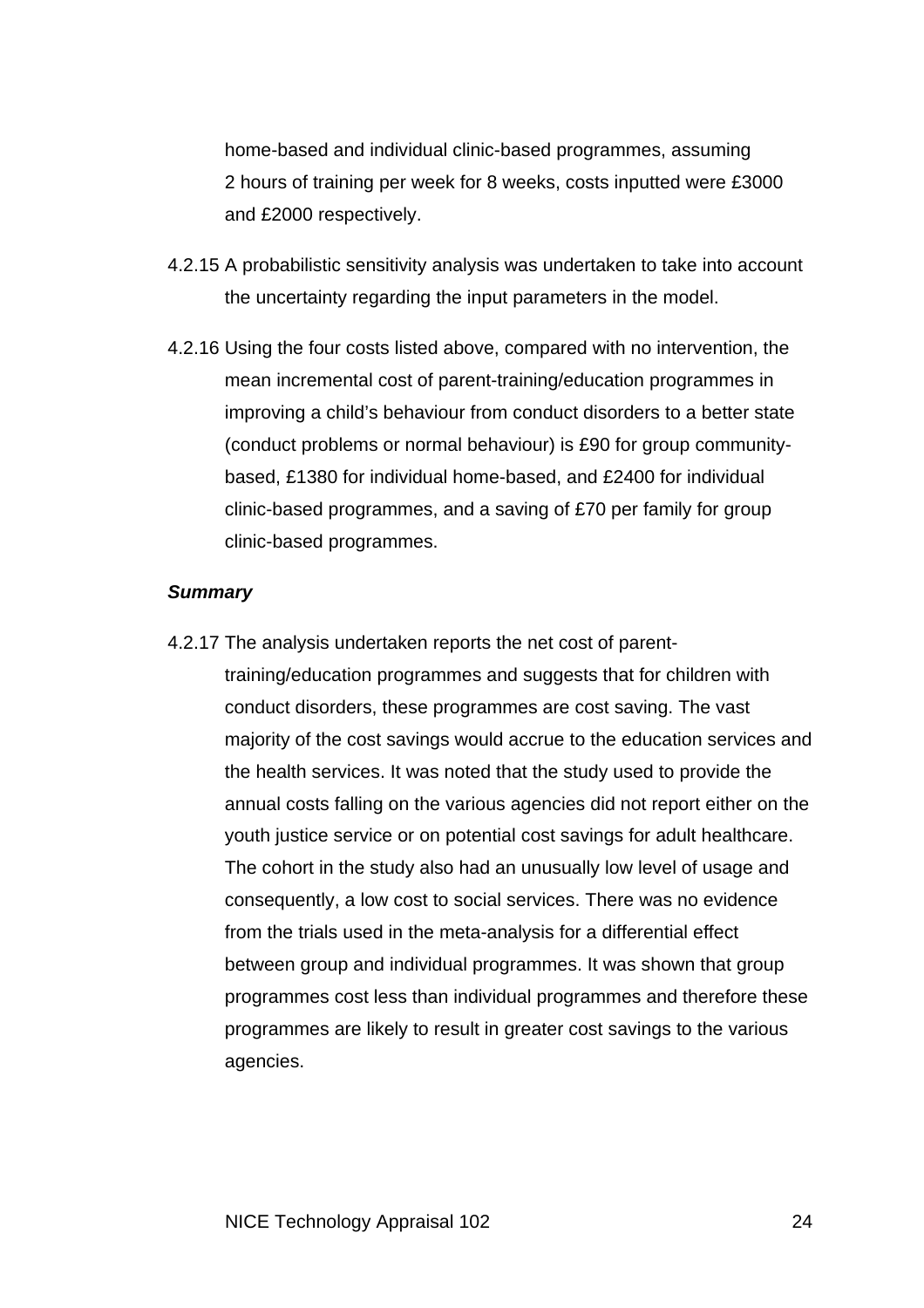### *4.3 Consideration of the evidence*

- 4.3.1 The Committee reviewed the evidence available on the clinical and cost effectiveness of parent-training/education programmes in the management of children with conduct disorders. It considered evidence on the nature of the condition and the value placed by users on the benefits of parent-training/education programmes from clinical experts and people who represent the parents/carers of children with conduct disorders. It was also mindful of the need to ensure that its advice took account of the efficient use of NHS resources.
- 4.3.2 At the first committee meeting, following full discussion of the Assessment Report and hearing the testimony of the clinical experts, the Committee concluded that additional evidence and analysis was needed regarding:
	- parent-training/education programmes that include direct work with the child
	- the effects of parent-training/education programmes on parental mental health
	- the impact of conduct disorder on the lives of children and their parents in both the short and longer term, preferably in the form of a natural history model of the condition
	- the feasibility of attaching a utility to improvements in children's health-related quality of life resulting from the parenttraining/education programmes
	- an economic evaluation linking short-term with longer-term health and cost outcomes
	- the cost offsets outside the health sector, where a large potential economic benefit of parent-training/education programmes could lie.
- 4.3.3 At the second committee meeting, the Committee discussed the additional evidence base that had been made available for parent-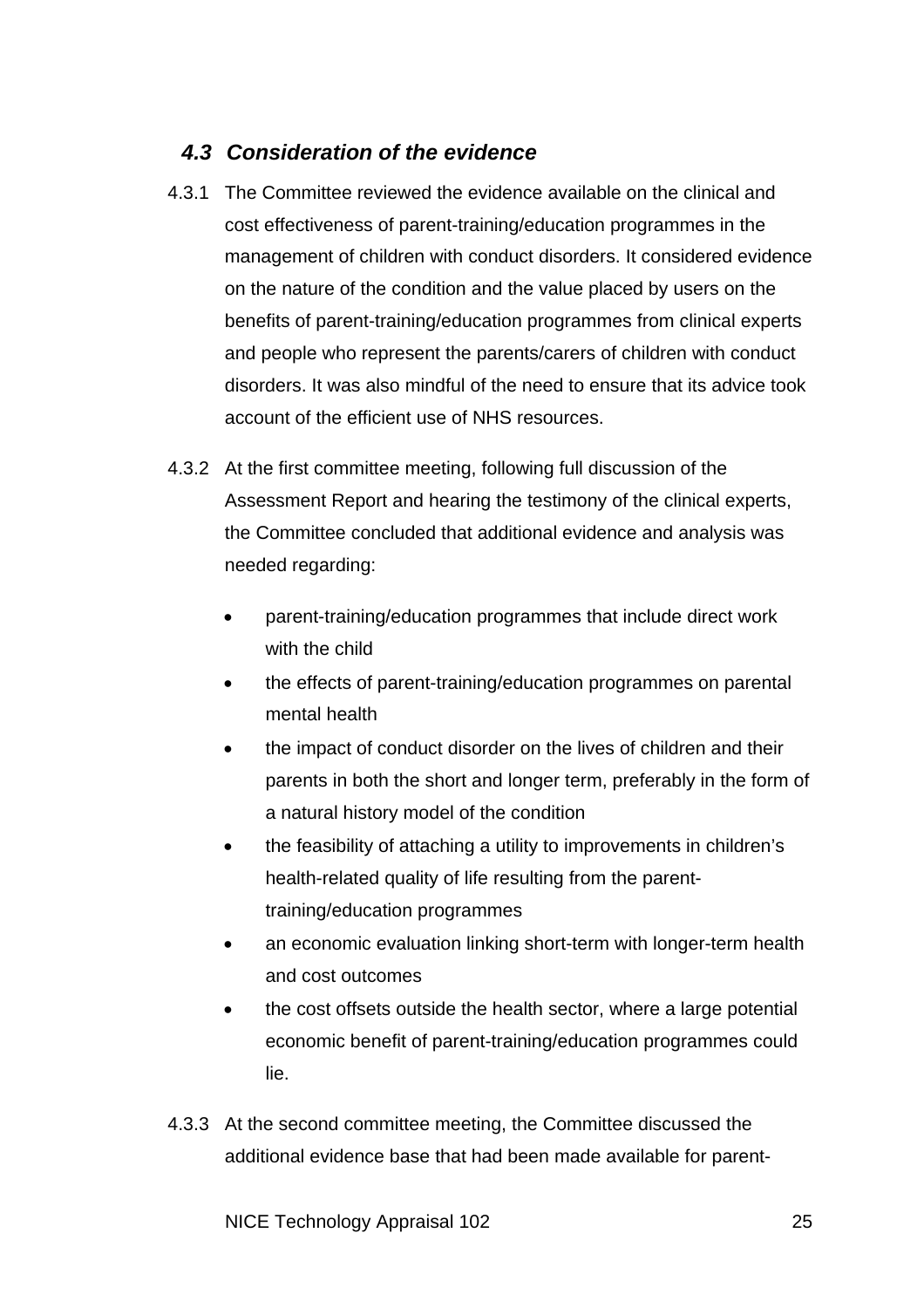training/education programmes. It considered that two of the child behaviour outcome measures, the CBCL and ECBI, showed that parent-training programmes were statistically more effective compared with a waiting list control in treating children with conduct disorders. It also considered that for the DPICS, there was a strong trend in favour of parent-training/education programmes.

- 4.3.4 In relation to parental mental health, the Committee noted a trend in favour of improved maternal mental health indices for the parenttraining/education intervention, but it was aware that only one of the measures had achieved statistical significance.
- 4.3.5 The Committee was concerned that, for both child behaviour and parental mental health outcome measures, only a small number of trials had been included in the meta-analyses. This was because of the lack of consistency of measures used across trials and the lack of sufficient outcome data reported. However, the Committee heard from the experts that the results reported were clinically meaningful and that because the meta-analysis had been conducted on the CBCL total score (and not the CBCL externalising score), there was a possibility of an underestimation of the effect of the intervention on the child behaviour outcome.
- 4.3.6 The Committee also noted that there was no difference in the effects of programmes administered to individuals or to a group. The experts agreed that this was so. They informed the Committee that it was best standard practice to prefer individual-based programmes only in situations where the parents are particularly difficult to engage with and/or the complexities of the family's needs cannot be met by groupbased parent-training/education programmes.
- 4.3.7 The Committee discussed the issue of generalisability of the trial results to UK practice, because it was aware that the majority of trials were conducted outside the UK and had not included families from a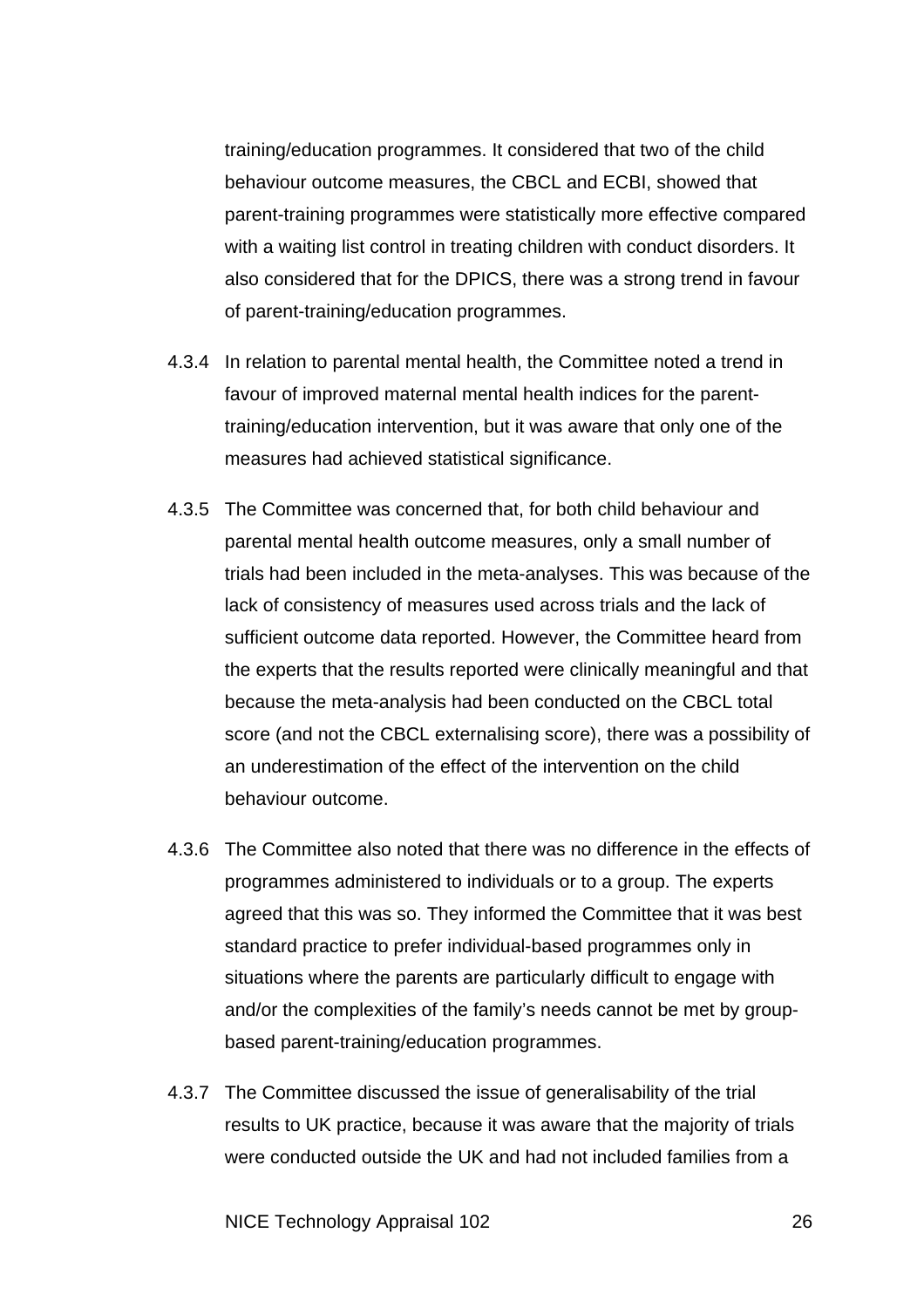wide range of ethnic backgrounds. The Committee heard from the experts that parent-training/education programmes were generalisable, and they heard from the experts that there was good evidence from clinical practice that the programmes are equally effective across a range of cultures and communities.

- 4.3.8 The Committee noted that the DSU had been unable to construct a natural history model of conduct disorder for the purpose of costeffectiveness evaluation. It heard testimony from the experts that data on the long-term effects of conduct disorder do exist and that around 40% of children with conduct disorder became young offenders later in life. In addition, almost all young offenders had a past history of conduct disorders during childhood. The Committee was also persuaded that the effectiveness of parent-training/education programmes was sustained at 3-year follow-up and could last for longer. The Committee considered, therefore, that because the DSU model used a 1-year time horizon, it would probably have underestimated the true cost effectiveness of the intervention.
- 4.3.9 The Committee noted that the DSU had been unable to identity evidence of direct health-related quality effects of parenttraining/education programmes in the management of children with conduct disorders. It was, however, convinced of the importance of parent-training/education programmes in improving child behaviour and allowing children to have less impairment of everyday/social functioning. It was convinced that this would contribute to improvements in quality of life for the child. Additionally, the observed trend towards improvement in maternal mental health would also contribute to overall improvement in quality of life for both child and parent. The Committee therefore concluded that, given the one-off cost of parent-training/education programmes, in the majority of cases, relatively small improvements in terms of quality of life for both the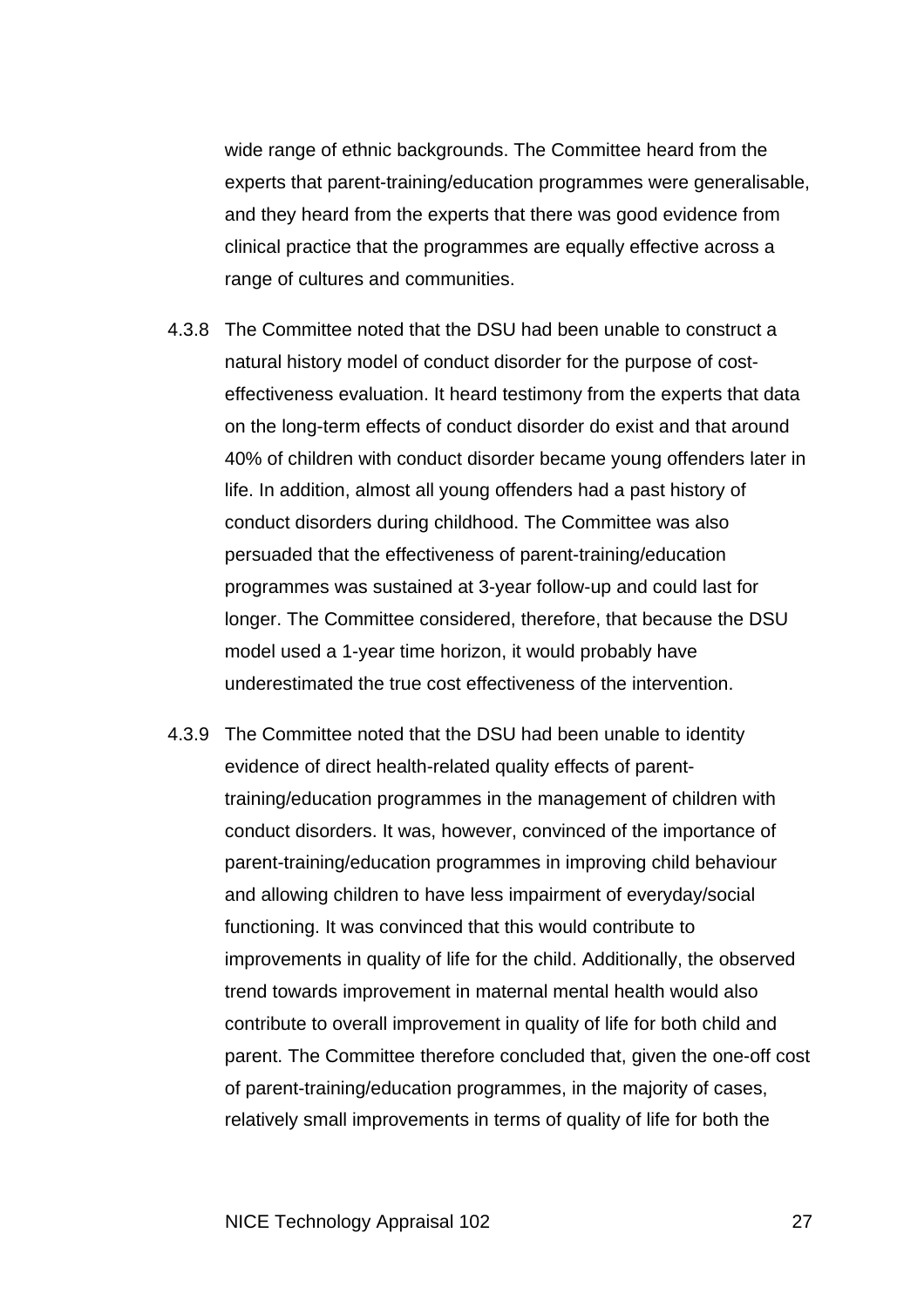child and the parent would be needed to make these programmes cost effective.

- 4.3.10 The Committee considered the cost offsets of parent-training/education programmes across different agencies that might benefit from their use. It noted from the analyses undertaken that for group clinic-based and group community-based programmes, the model indicated that the mean additional cost of these programmes was cost neutral across all of the agencies involved. The Committee also noted that the principal cost savings accrued to the education services (49%) and health services (37%). However, it was also persuaded that the model could have underestimated the cost savings to social services, and did not consider the potential longer-term savings to the youth justice service and further savings to the NHS from potential adult healthcare costs. The Committee was persuaded therefore that a wide variety of public services stood to benefit from the appropriate implementation of parent-training/education programmes.
- 4.3.11 The Committee considered the piece of qualitative work conducted by the SCIE and NICE project team, and it discussed with the experts what should be considered as the essential characteristics of an effective programme. The Committee was convinced that parenttraining/education programmes would result in the achievement of substantial and sustained changes in behaviour in children with conduct disorders, but only when the programmes contained certain essential characteristics. The Committee noted that the Webster-Stratton Incredible Years Programme and the Triple P – Positive Parenting Programme are examples that demonstrate these essential characteristics and are sufficiently effective with regard to cost. Thus, programmes should:
	- be structured and have a curriculum informed by principles of social-learning theory. The content should incorporate learning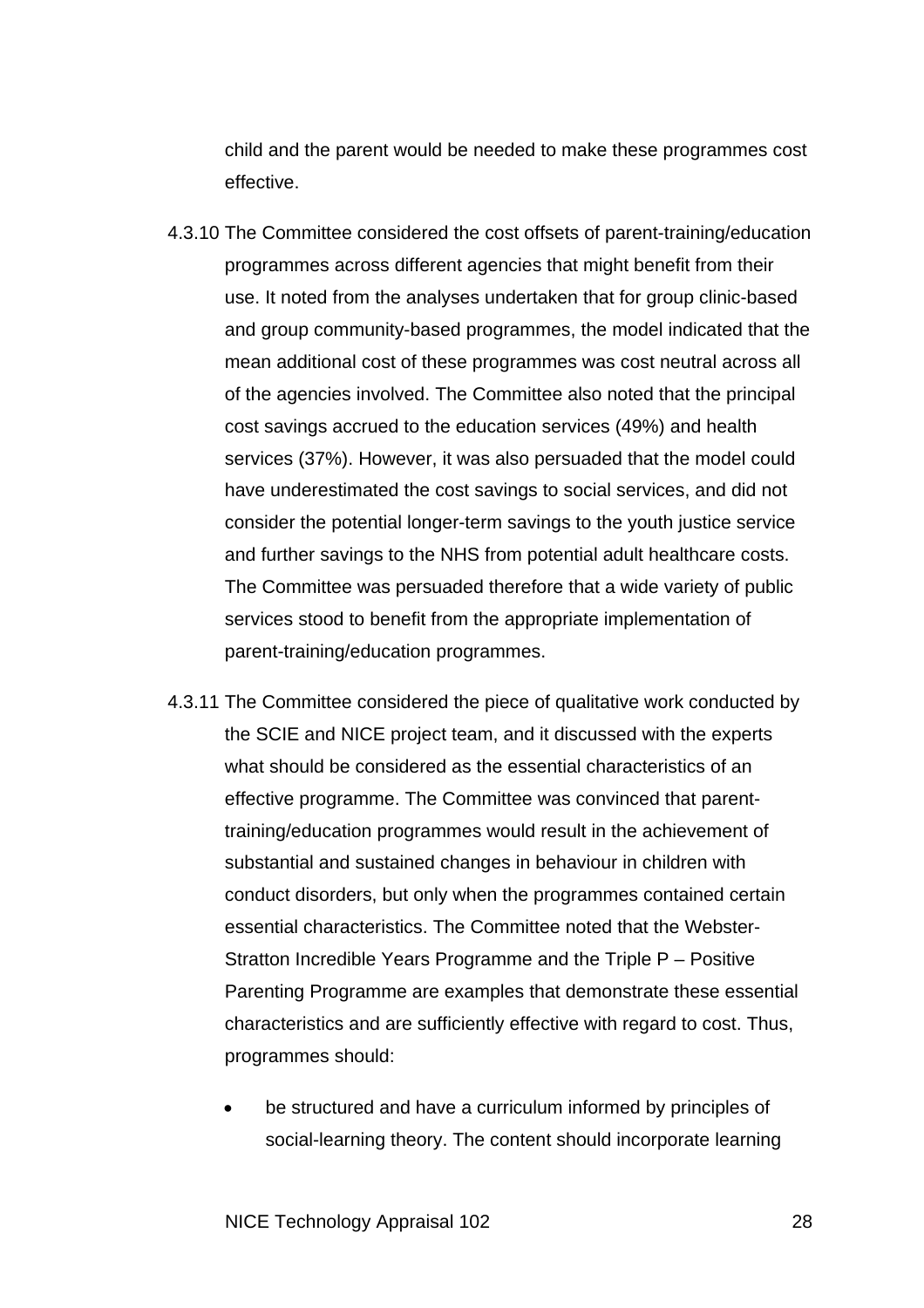opportunities that reflect social-learning approaches, such as skills rehearsal and role play, watching recorded vignettes as triggers for discussion of alternative parenting strategies, and preparation and review of homework

- include relationship-enhancing strategies such as play and praise, and effective discipline strategies
- offer sufficient sessions, with an optimum of 8–12, to maximise the possibility of participants deriving benefit
- not be didactic, but should enable parents to identify their own parenting objectives
- incorporate role-play during sessions, as well as homework to be undertaken between sessions, to achieve generalisation of newly rehearsed behaviours to the home situation
- be delivered by appropriately trained and skilled facilitators<sup>[1](#page-28-0)</sup> who are supervised, have access to necessary ongoing professional development and are to engage in a productive therapeutic alliance with parents.
- adhere to the programme developer's manual and employ all of the necessary materials to ensure consistent implementation of the programme.
- 4.3.12 The Committee was of the view that programmes should provide data on proven effectiveness, which would normally be based on RCT evidence. However, there was discussion about the robustness of alternative forms of outcome evaluation, which may be more appropriate to the social care sector, and the potential accreditation of programmes. The Committee was persuaded that these alternative

l

<span id="page-28-0"></span> $1$  Facilitators should be accredited as meeting relevant standards (such as the National Occupational Standards for Work with Parents).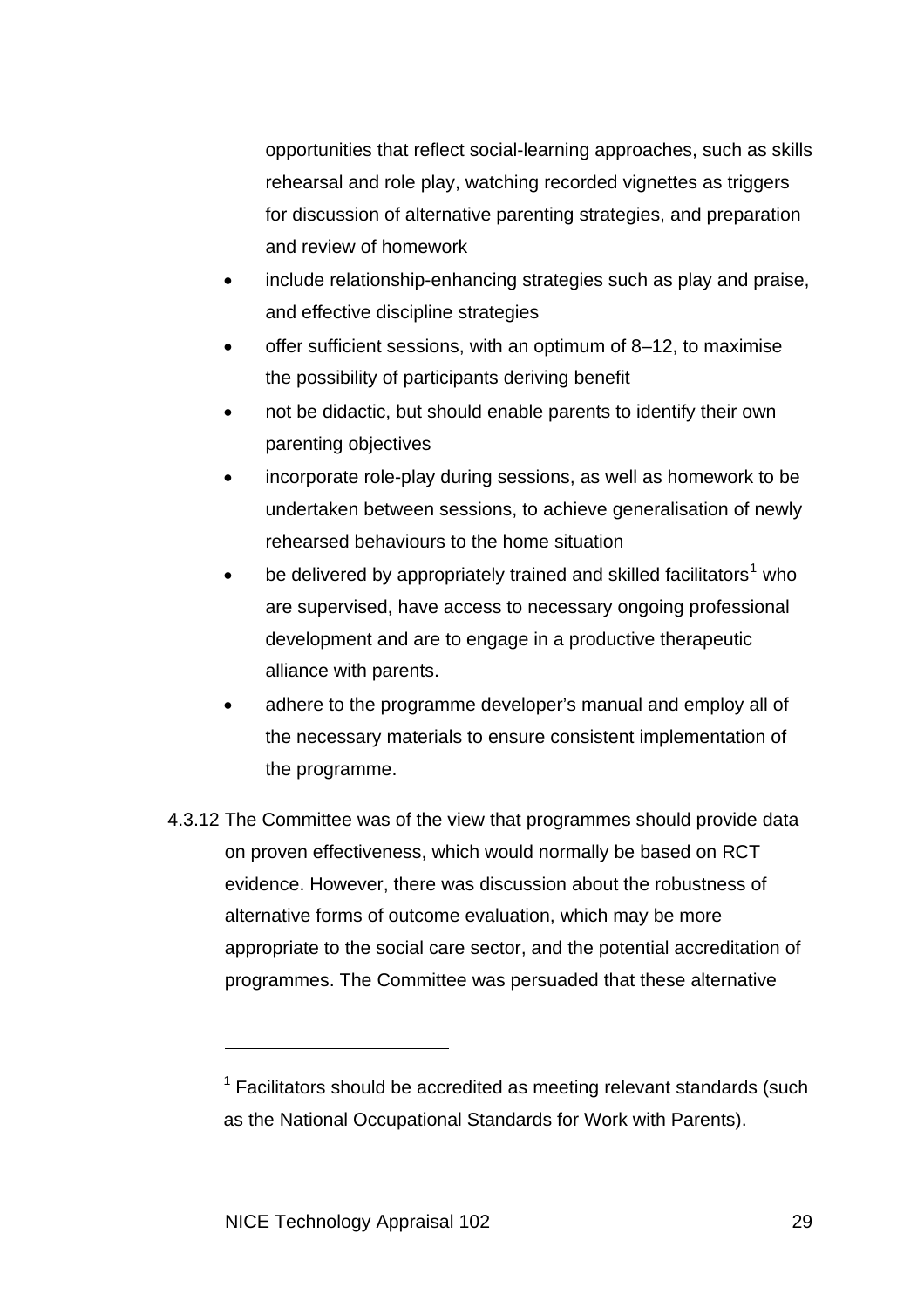forms of outcome evaluation should be undertaken independently of the programme providers.

- 4.3.13 In addition, programme providers should ensure that support is available to enable participation of those parents who could find it difficult to access these programmes and yet could have the greatest need (for example, by providing an accessible venue, helping with transport, and providing support for any caring responsibilities that might hinder participation).
- 4.3.14 The Committee concluded that parent-training/education programmes that contain these essential elements were clinically effective. Additionally, group-based programmes offered the best value for money. Therefore, group-based programmes containing the stated essential elements should be recommended for the management of children with conduct disorders, with individual programmes containing the same essential elements as an option only in situations where there are particular difficulties in engaging with the parents and/or the complexities of the family's needs cannot be met by group-based parent-training/education programmes.
- 4.3.15 The Committee noted that the national delivery of these group-based parent-training/education programmes would benefit from coordination and integrated financial support across health, education, social care, youth justice and voluntary sector agencies, in line with current policy.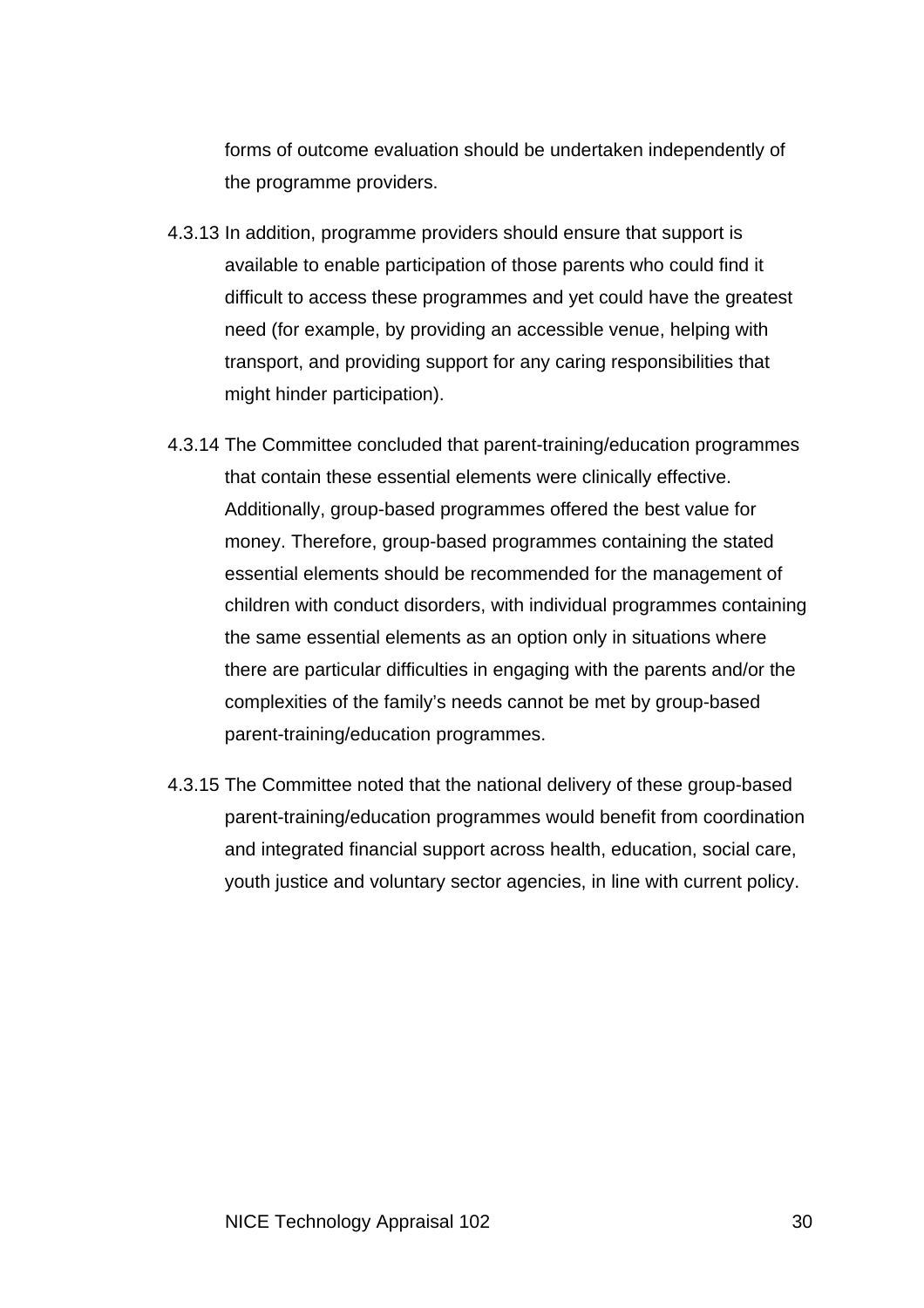### **5 Implementation**

- 5.1 The Healthcare Commission assesses the performance of NHS organisations in meeting core and developmental standards set by the Department of Health in 'Standards for better health' issued in July 2004. The Secretary of State has directed that the NHS provides funding and resources for medicines and treatments that have been recommended by NICE technology appraisals normally within 3 months from the date that NICE publishes the guidance. Core standard C5 states that healthcare organisations should ensure they conform to NICE technology appraisals.
- 5.2 'Healthcare Standards for Wales' was issued by the Welsh Assembly Government in May 2005 and provides a framework both for selfassessment by healthcare organisations and for external review and investigation by Healthcare Inspectorate Wales. Standard 12a requires healthcare organisations to ensure that patients and service users are provided with effective treatment and care that conforms to NICE technology appraisal guidance. The Assembly Minister for Health and Social Services issued a Direction in October 2003 which requires Local Health Boards and NHS Trusts to make funding available to enable the implementation of NICE technology appraisal guidance, normally within 3 months.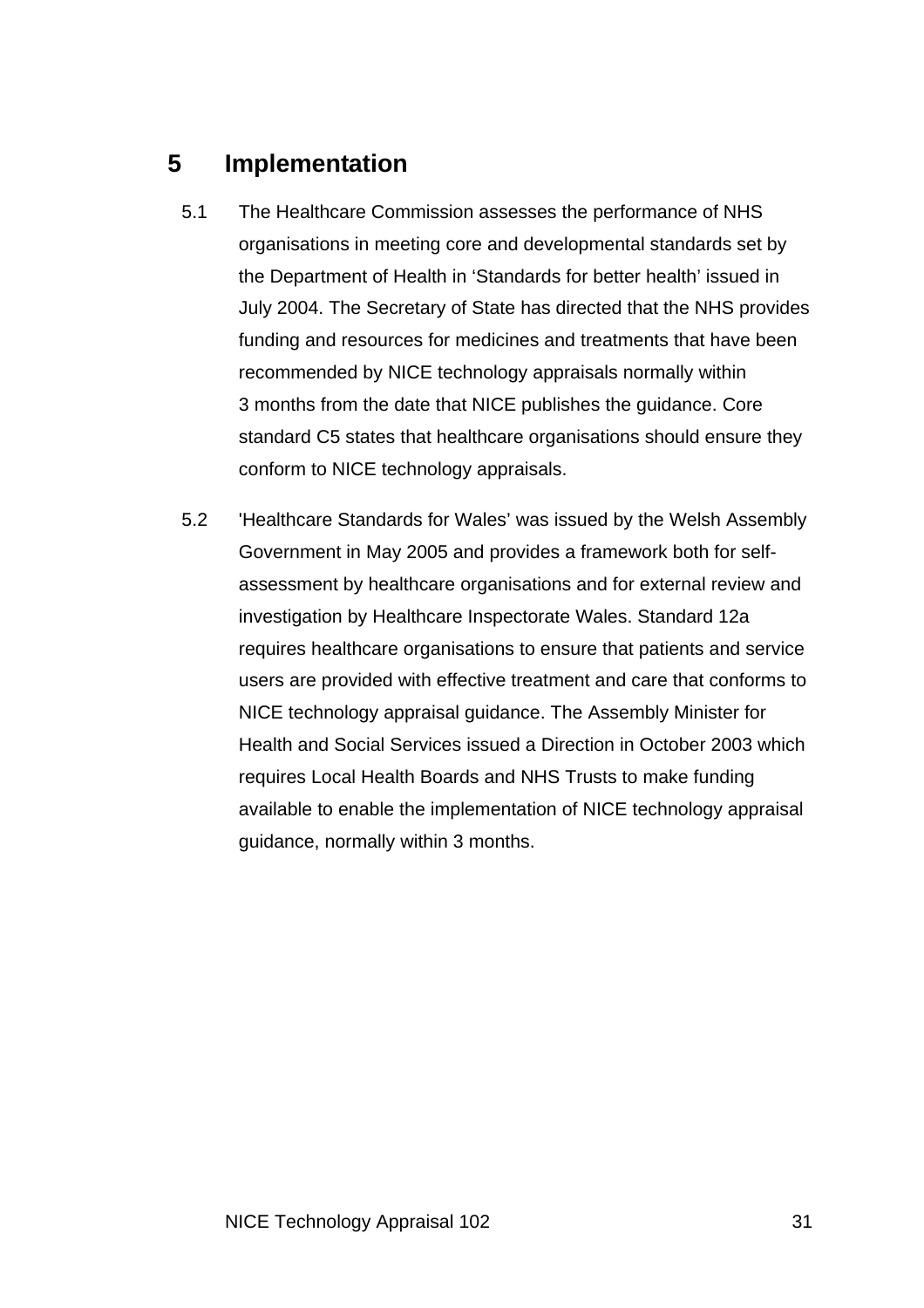- 5.3 NICE has developed tools to help organisations implement this guidance (listed below). These are available on our website (www.nice.org.uk/TA102).
	- Slides highlighting key messages for local discussion.
	- Costing report and costing template to estimate the savings and costs associated with implementation.
	- Implementation advice on how to put the guidance into practice and national initiatives which support this locally.
	- Audit criteria to monitor local practice (see appendix C).

### **6 Recommendations for further research**

- 6.1 Research is needed examining the impact of parenttraining/education programmes on the quality of life of children with conduct disorders, their parents, carers, siblings and the wider community.
- 6.2 Qualitative research looking at parental satisfaction and preference is needed. This is to obtain information to enable programmes to be sensitised to the needs of black and minority ethnic families and more socially excluded families, and possibly to decrease poor attendance/concordance.
- 6.3 RCTs of UK-developed parent-training/education programmes are needed.
- 6.4 A 'practice review' of parent-training/education programmes within social care contexts is needed in order to investigate a wider range of sources other than RCTs to identify good practice.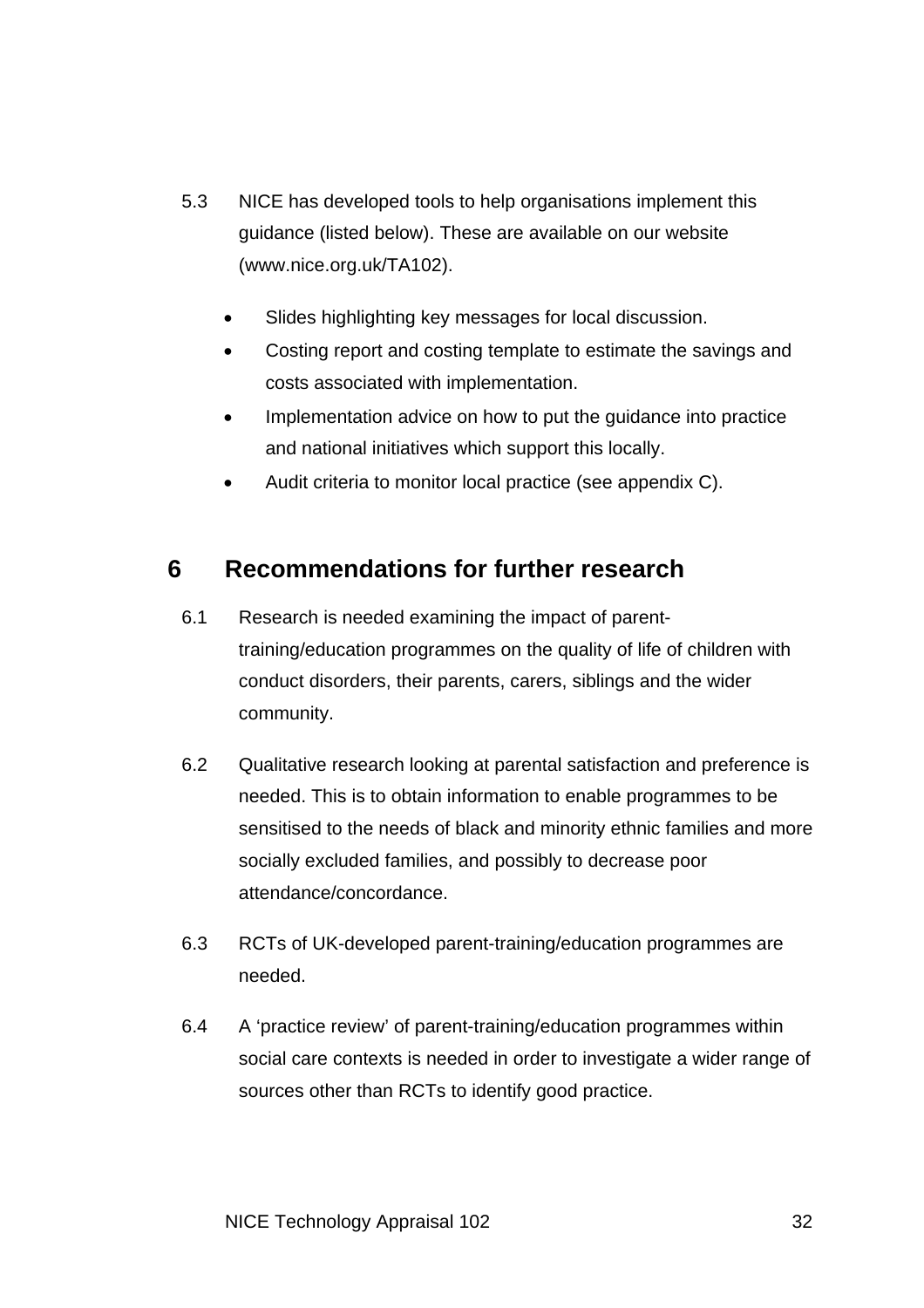- 6.5 Research is needed examining the long-term impact of parenttraining/education programmes on child behaviour and outcomes, such as educational achievement and criminality.
- 6.6 Research examining the impact of parent-training/education programmes on parents with learning disabilities is needed.
- 6.7 Research examining the impact of parent-training/education programmes on parents with children with learning disabilities is needed.
- 6.8 Research on consistent implementation of programmes is needed.
- 6.9 Similar outcome measures should be used in trials of these programmes to allow comparability of programmes.

### **7 Related guidance**

- 7.1 NICE has issued the following related technology appraisal guidance:
	- Methylphenidate, atomoxetine and dexamfetamine for attention deficit hyperactivity disorder (ADHD) in children and adolescents (review). *NICE technology appraisal guidance* no. 98 (2006). Available from: www.nice.org.uk/TA098
- 7.2 NICE is in the process of developing the following guidance:
	- Attention deficit hyperactivity disorder. *NICE clinical guideline* (publication expected February 2008).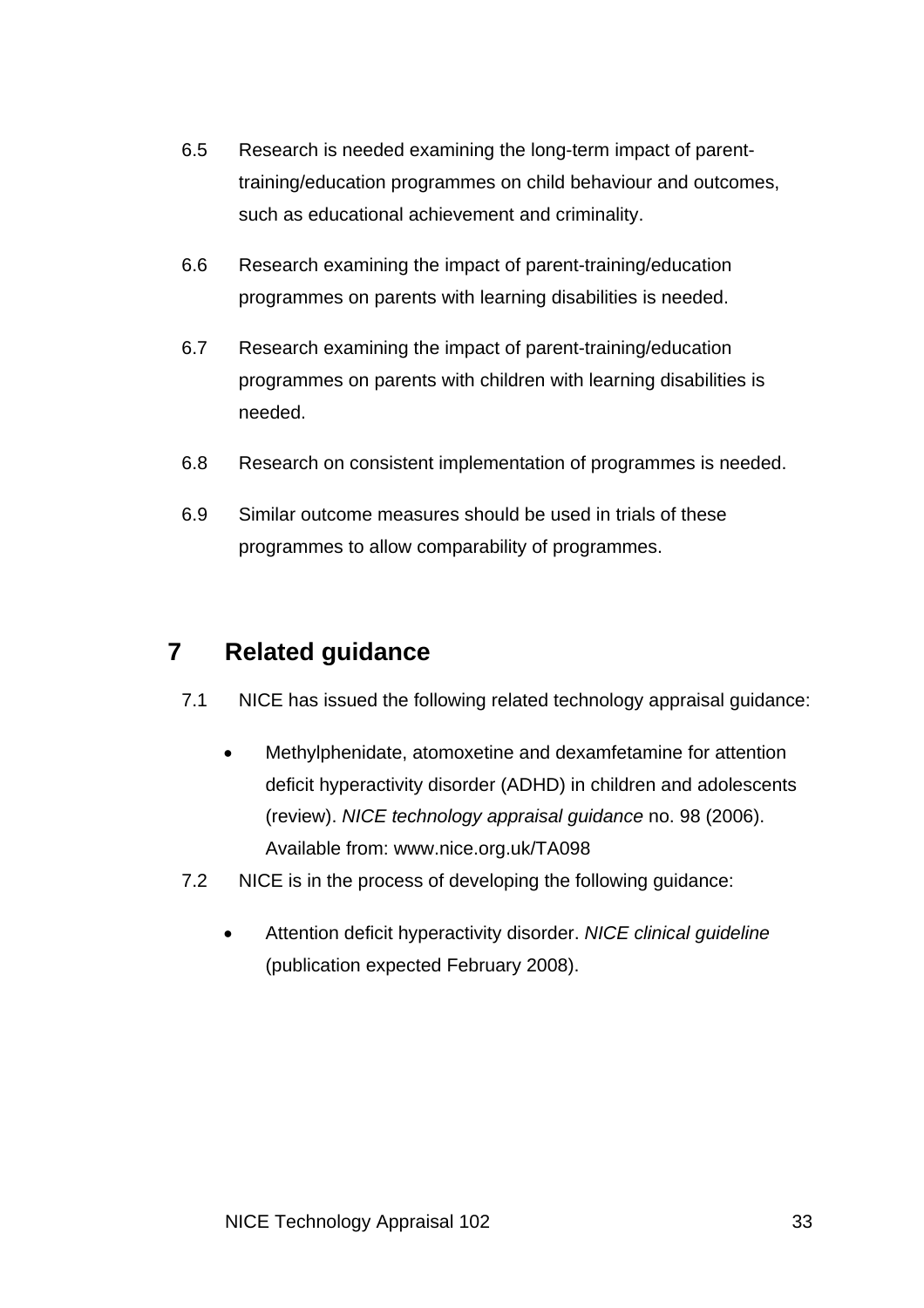### **8 Review of guidance**

- 8.1 The review date for a technology appraisal refers to the month and year in which the Guidance Executive will consider whether the technology should be reviewed. This decision will be taken in the light of information gathered by the Institute, and in consultation with consultees and commentators.
- 8.2 The guidance on this technology will be considered for review in September 2007 because of the further research that is needed.

Andrew Dillon Chief Executive July 2006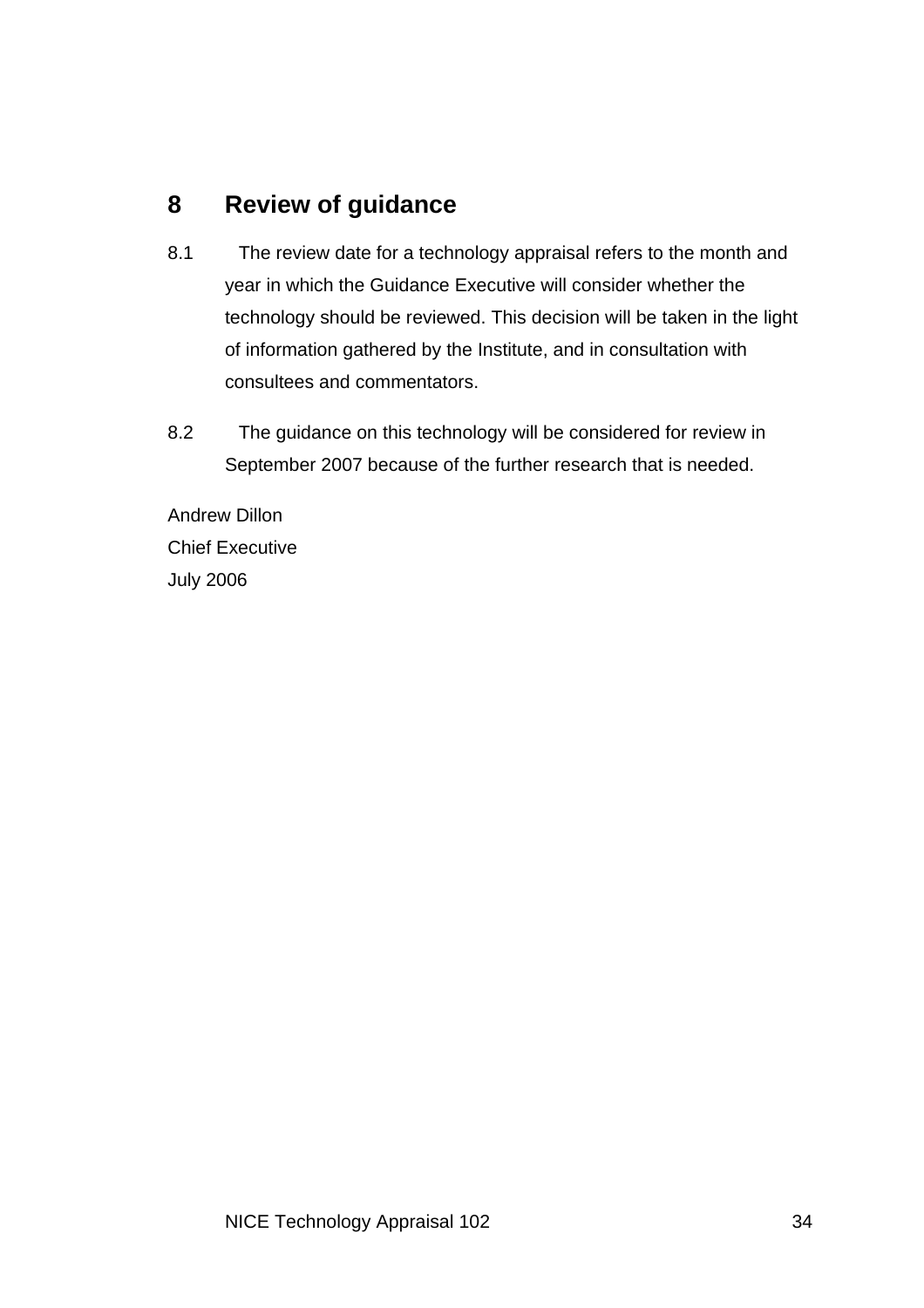# **Appendix A. Appraisal Committee members and NICE/SCIE project team**

### **A. Appraisal Committee members**

The Appraisal Committee is a standing advisory committee of the Institute. Its members are appointed for a 3-year term. A list of the Committee members who took part in the discussions for this appraisal appears below. The Appraisal Committee meets twice a month except in December, when there are no meetings. The Committee membership is split into two branches, with the chair, vice-chair and a number of other members attending meetings of both branches. Each branch considers its own list of technologies and ongoing topics are not moved between the branches.

Committee members are asked to declare any interests in the technology to be appraised. If it is considered there is a conflict of interest, the member is excluded from participating further in that appraisal.

The minutes of each Appraisal Committee meeting, which include the names of the members who attended and their declarations of interests, are posted on the NICE website.

### **Professor A E Ades**

MRC Senior Scientist, MRC Health Services Research Collaboration, Department of Social Medicine, University of Bristol

**Dr Tom Aslan**  General Practitioner, Stockwell, London

### **Professor David Barnett (Chair)**  Professor of Clinical Pharmacology, University of Leicester

**Dr Sheila Bird**  MRC Biostatistics Unit, Cambridge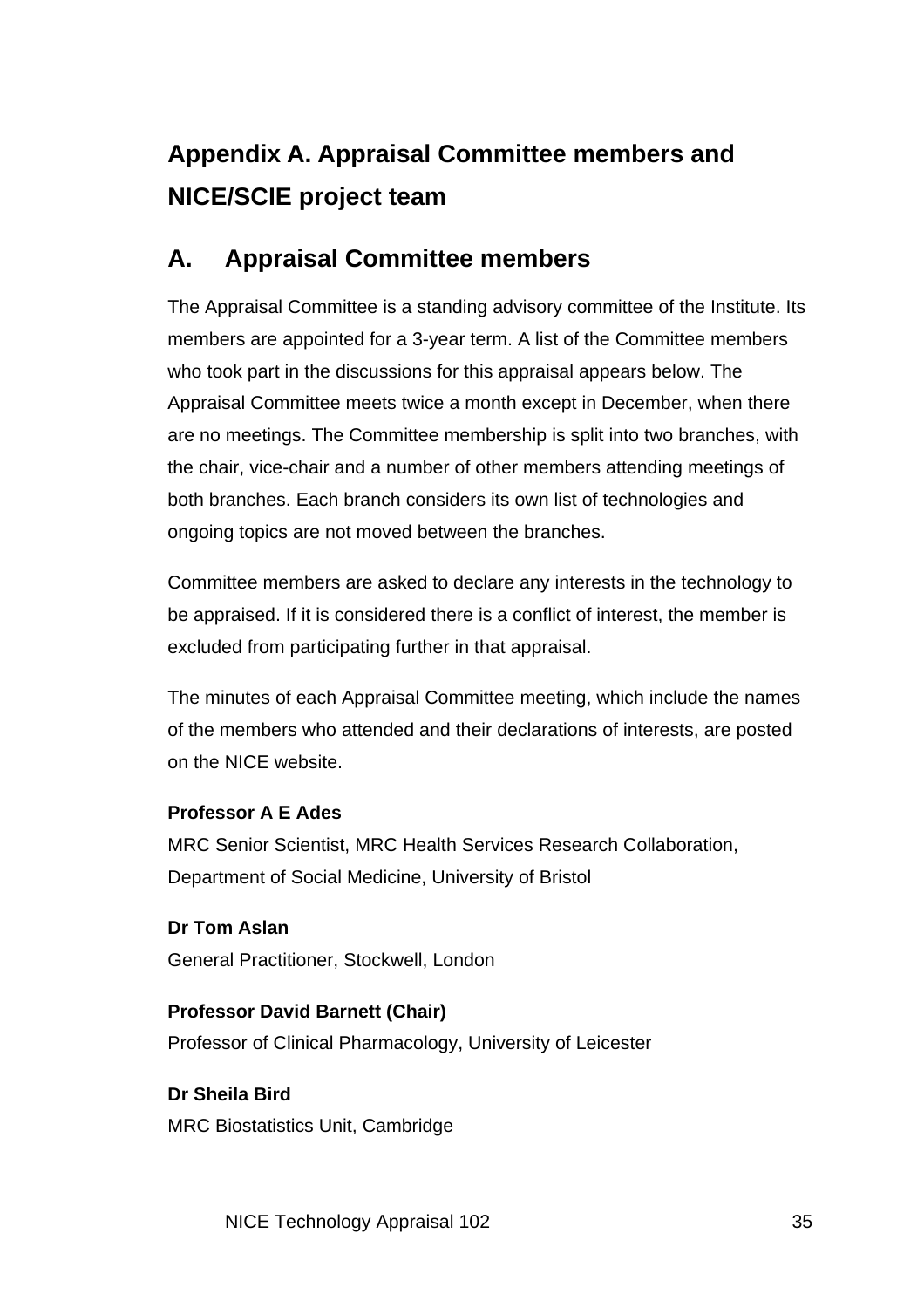**Mrs Elizabeth Brain**  Independent Patient Advocate

**Professor Gary Butler**  Professor of Paediatrics, University of Reading/Royal Berkshire Hospital

**Dr Karl Claxton**  Health Economist, University of York

**Dr Richard Cookson**  Senior Lecturer in Health Economics, School of Medicine Health Policy and Practice, University of East Anglia

**Professor Christopher Eccleston**  Director Pain Management Unit, University of Bath

**Professor Terry Feest**  Professor of Clinical Nephrology, Southmead Hospital

**Ms Alison Forbes**  Lay Representative, Health Consultant Associate, Eden Insight

**Professor John Geddes**  Professor of Epidemiological Psychiatry, University of Oxford

**Mr John Goulston**  Director of Finance, St Bartholomew's and the London NHS Trust

**Mr Adrian Griffin**  Health Outcomes Manager, Johnson & Johnson Medical Ltd

**Dr Elizabeth Haxby**  Lead Clinician in Clinical Risk Management, Royal Brompton Hospital

**Dr Rowan Hillson**  Consultant Physician, Diabeticare, The Hillingdon Hospital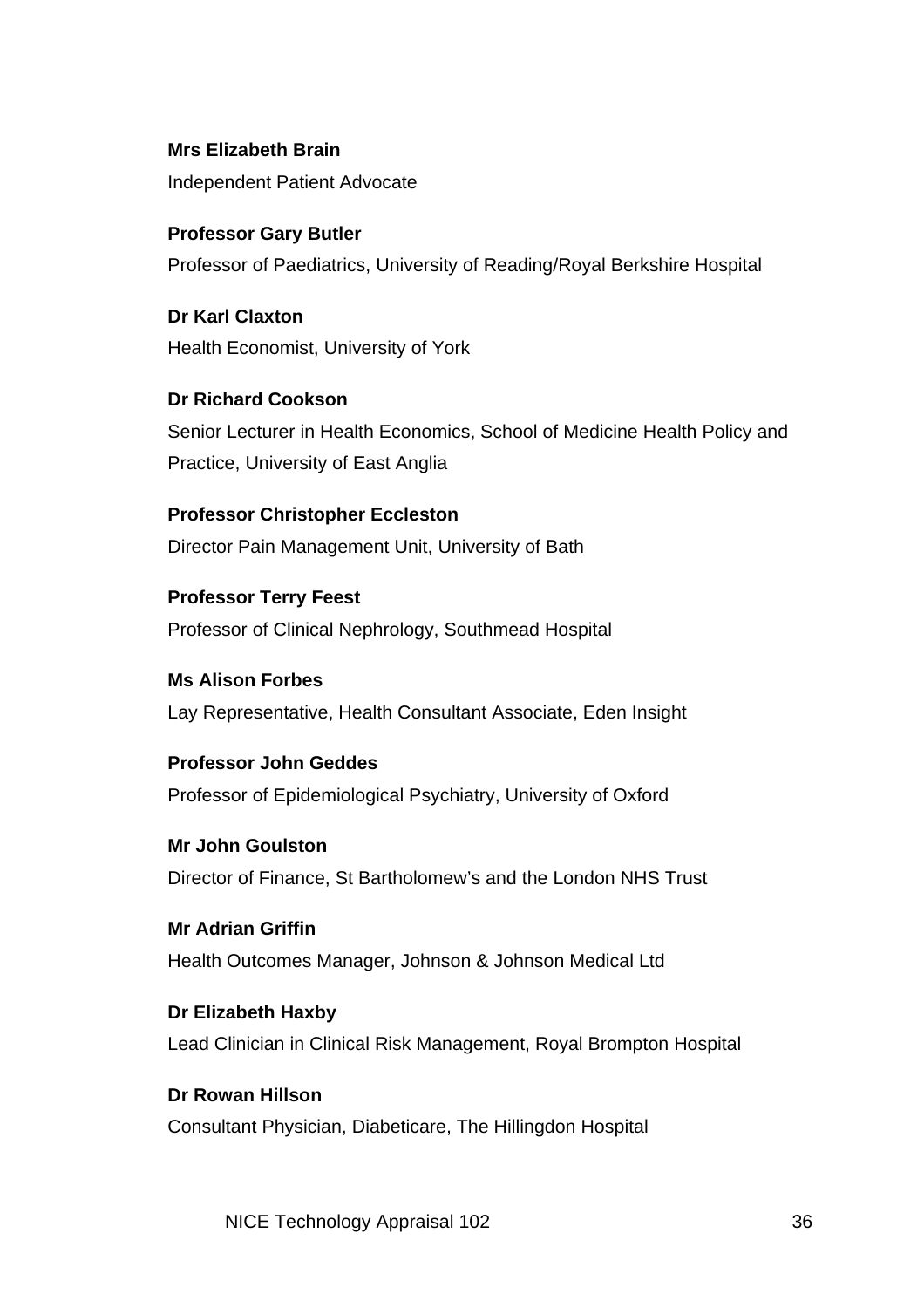### **Dr Catherine Jackson**

Clinical Lecturer in Primary Care Medicine, Alyth Health Centre, Angus, **Scotland** 

### **Mr Muntzer Mughal**

Consultant Surgeon, Lancashire Teaching Hospitals NHS Trust

**Ms Judith Paget** Chief Executive, Caerphilly Local Health Board, Wales

**Dr Katherine Payne** Health Economist, The North West Genetics Knowledge Park, The University of Manchester

**Dr Ann Richardson**  Independent Patient Advocate

**Mrs Kathryn Roberts**  Nurse Practitioner, Hattersley Group Practice, Cheshire

### **Professor Philip Routledge**

Professor of Clinical Pharmacology, College of Medicine, University of Wales, **Cardiff** 

### **Dr Debbie Stephenson**

Head of HTA Strategy, Eli Lilly and Company

**Professor Andrew Stevens (Vice-Chair)**  Professor of Public Health, University of Birmingham

### **Dr Cathryn Thomas**

General Practitioner, & Senior Lecturer, Department of Primary Care & General Practice, University of Birmingham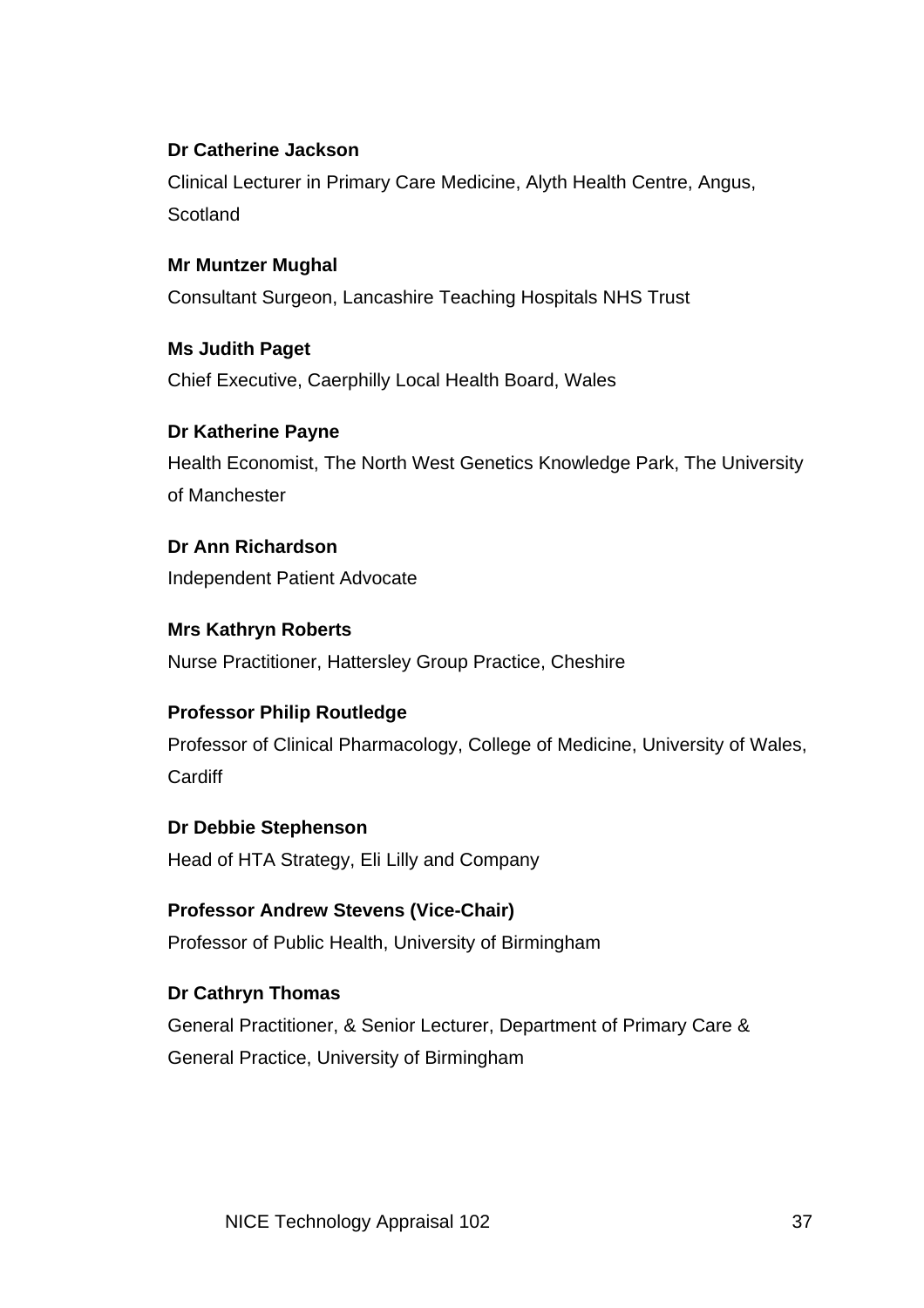### **Dr Norman Vetter**

Reader, Department of Epidemiology, Statistics and Public Health, College of Medicine, University of Wales, Cardiff

### **Dr Paul Watson**

Medical Director, Essex Strategic Health Authority

#### **Dr David Winfield**

Consultant Haematologist, Royal Hallamshire Hospital, Sheffield

### **B. NICE and SCIE project team**

Each technology appraisal is assigned to a team consisting of one or more health technology analysts (who act as technical leads for the appraisal), a technical advisor and a project manager.

#### **Joanna Richardson**

Technical Lead, NICE

**Nick Gould**  Technical Lead, SCIE

**Alec Miners**  Technical Advisor, NICE

**Alana Miller**  Project Manager, NICE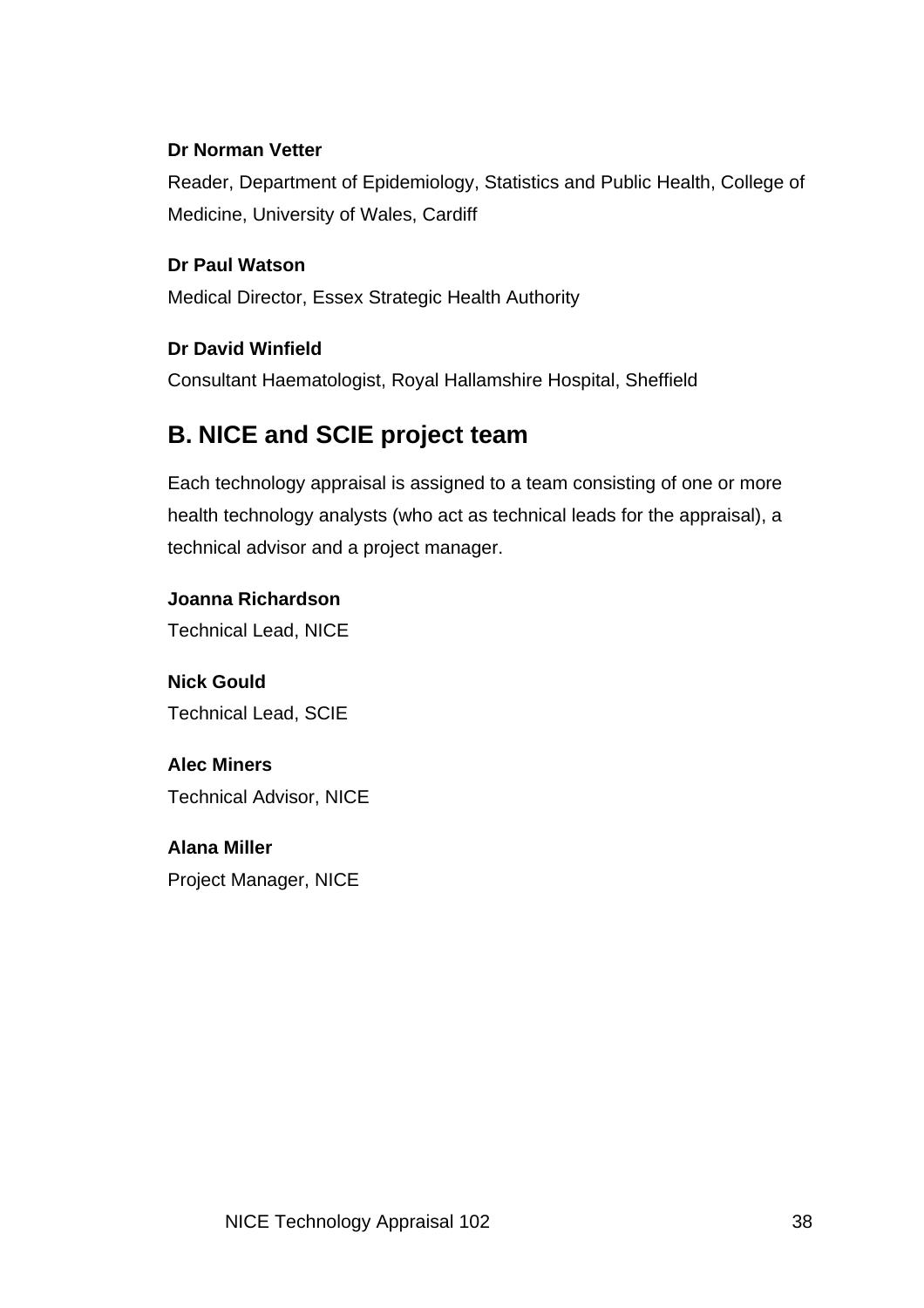## **Appendix B. Sources of evidence considered by the Committee**

A The assessment report for this appraisal was prepared by West Midlands Health Technology Assessment Collaboration (WMHTAC), Department of Public Health and Epidemiology, The University of Birmingham.

Taylor R, Hyde C, Raftery J et al., *The effectiveness and costeffectiveness of parent-training/education programmes for the treatment of conduct disorder, including oppositional defiant disorder, in children.* April 2004.

An additional report was prepared by the Decision Support Unit (DSU), based at the School of Health and Related Research at the University of **Sheffield** 

McCabe C, Sutcliffe P, Kalthenthaler E, *Parent-training programmes in the management of conduct disorder: a report from the NICE Decision Support Unit and the ScHARR Technology Assessment Group.* July 2005.

An additional paper was prepared by the technical leads for this appraisal from the Social Care Institute of Excellence (SCIE) and the National Institute for Health and Clinical Excellence (NICE).

Gould N, Richardson J, *Characteristics that make a 'good' parenttraining/education programme.* A report from SCIE and NICE. July 2005.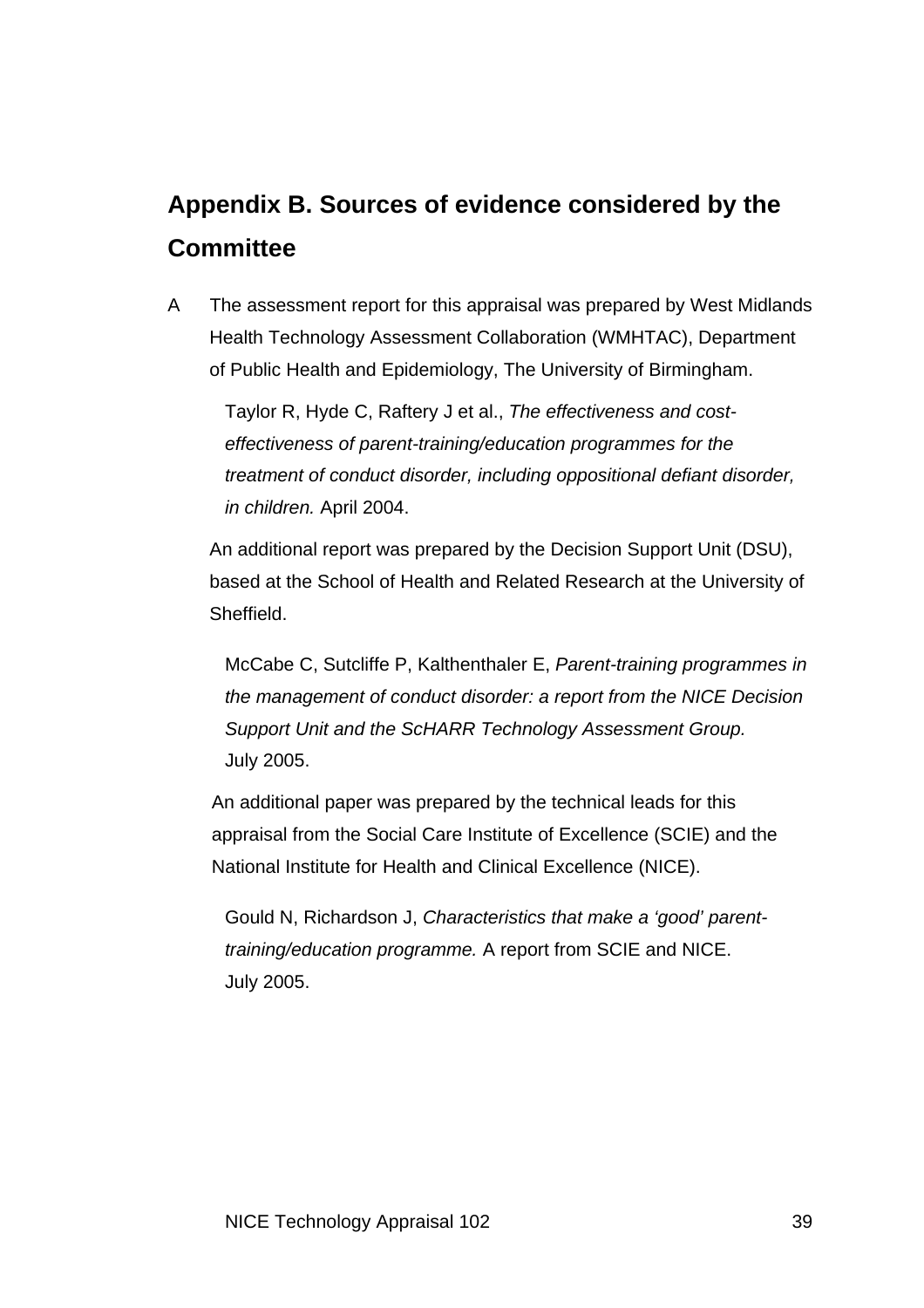- B The following organisations accepted the invitation to participate in this appraisal. They were invited to make submissions and comment on the draft scope, the Assessment Report and the Appraisal Consultation Document (ACD). Consultee organisations are provided with the opportunity to appeal against the Final Appraisal Determination.
	- I Manufacturers/sponsors:
		- Mellow Parenting
		- Parents Plus Programme (Ireland)
		- Triple P Positive Parenting Programme (Australia)
		- Webster-Stratton Programmes (USA)
	- II Professional/specialist and patient/carer groups:
		- ADHD UK Alliance
		- Barnardo's
		- Barnardo's Cymru
		- Contact a Family
		- Fostering Network
		- **Gingerbread**
		- Hyperactive Children's Support Group
		- Mental Health Foundation
		- National Attention Deficit Disorder Information and Support **Service**
		- National Children's Homes
		- National Family and Parenting Institute
		- National Society for the Prevention of Cruelty to Children (NSPCC)
		- Parenting Education and Support Forum
		- Parentline Plus
		- Positive Parenting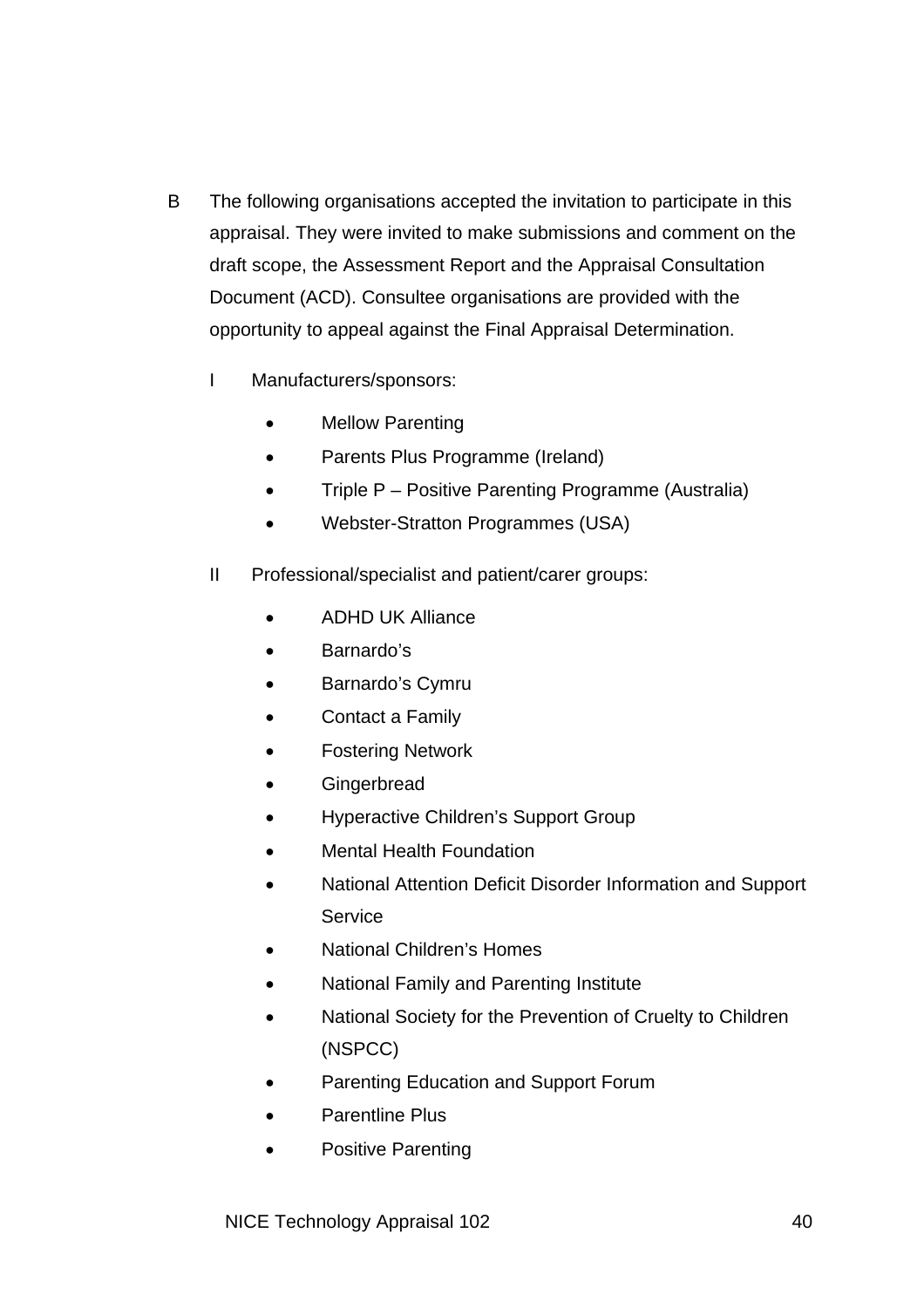- Supporting Others through Volunteer Action (SOVA)
- Strengthening Families, Strengthening Communities (REU)
- Voice for the Child in Care
- Association for Family Therapy
- Association for Family Therapy and Systemic Practice in the UK
- **British Psychological Society**
- Challenging Behaviour Foundation
- Child Psychotherapy Trust
- College of Occupational Therapists
- Community Practitioners' and Health Visitors' Association
- Institute of Family Therapy
- Mental Health Nurses Association
- Royal College of GPs
- Royal College of Nursing
- Royal College of Paediatrics and Child Health
- Royal College of Psychiatrists
- UK Council for Psychotherapy
- Young Minds
- Association of Directors of Social Services
- British Association of Social Workers
- British Association for Adoption and Fostering
- Care Council for Wales
- Foster Care Cooperative
- General Social Care Council
- Social Emotional and Behavioural Difficulties Association
- Caspari Foundation
- National Association for Special Educational Needs
- Children and Young People's Unit
- Children and Young People's Framework Partnerships in **Wales**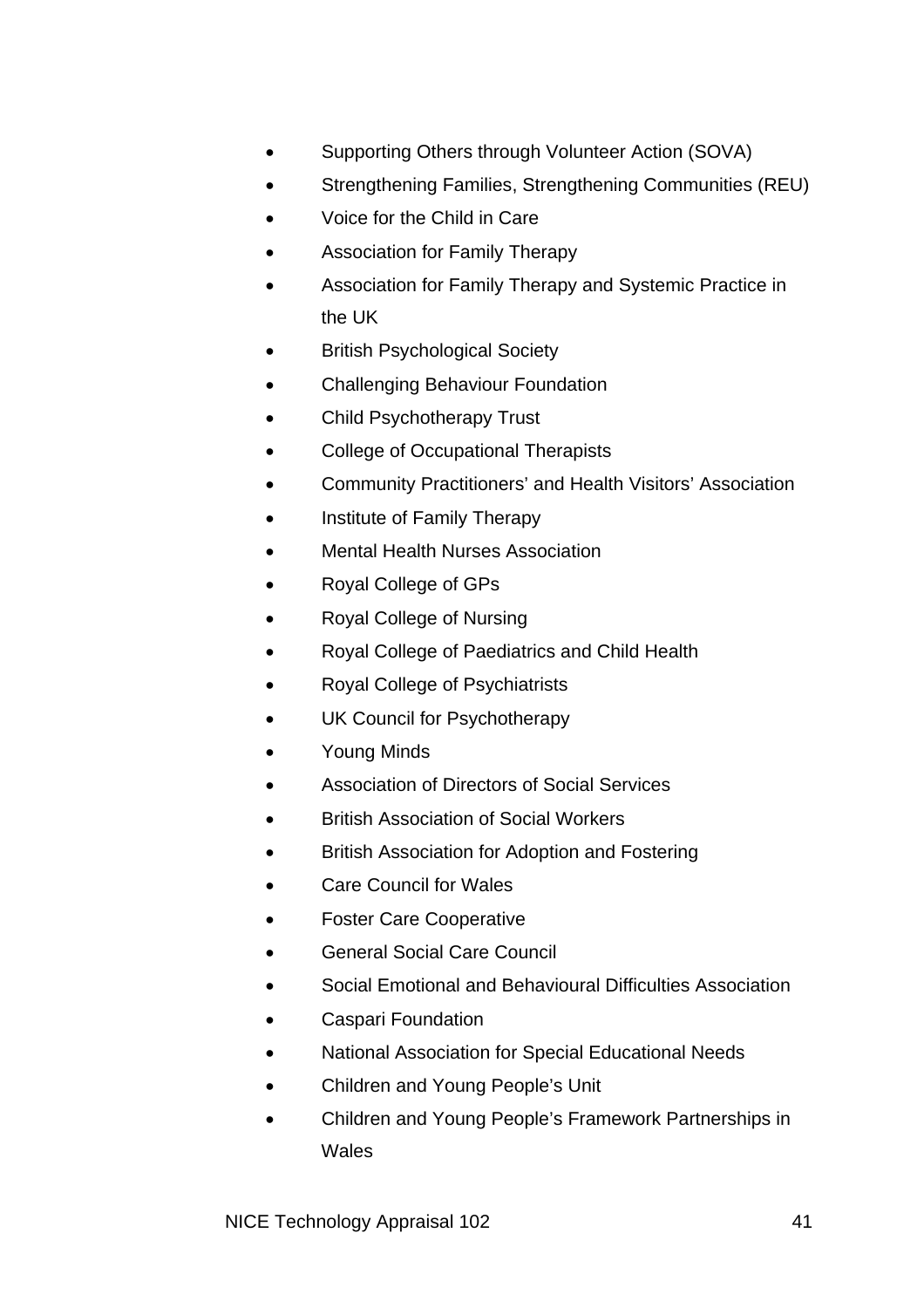- Department for Education and Skills
- Department of Health
- Derbyshire, Dales and South Derbyshire Primary Care **Trust**
- Newcastle-under-Lyme Primary Care Trust
- Race Equality Unit
- Southwark Social Services Department
- Suffolk County Council Social Services Department
- Welsh Assembly Government
- Youth Justice Board for England and Wales
- III Commentator organisations (without the right of appeal):
	- British Medical Association
	- Health Development Agency
	- National Collaborating Centre for Mental Health
	- NHS Confederation
	- NHS Information Authority
	- NHS Purchasing and Supplies Agency
	- C'mon Everybody, Sheffield
	- Campbell Collaboration Social Welfare Group
	- Centre for Evidence-Based Social Services
	- Cochrane Collaboration Developmental, Psychosocial and Learning Problems Review Group
	- Disorders of Childhood Interdisciplinary Research Group, Institute of Psychiatry
	- Health Services Research Unit, Department of Public Health, University of Oxford
	- Joseph Rowntree Foundation
	- JUC/SWEC Research Subcommittee
	- Research in Practice
	- NHS Quality Improvement for Scotland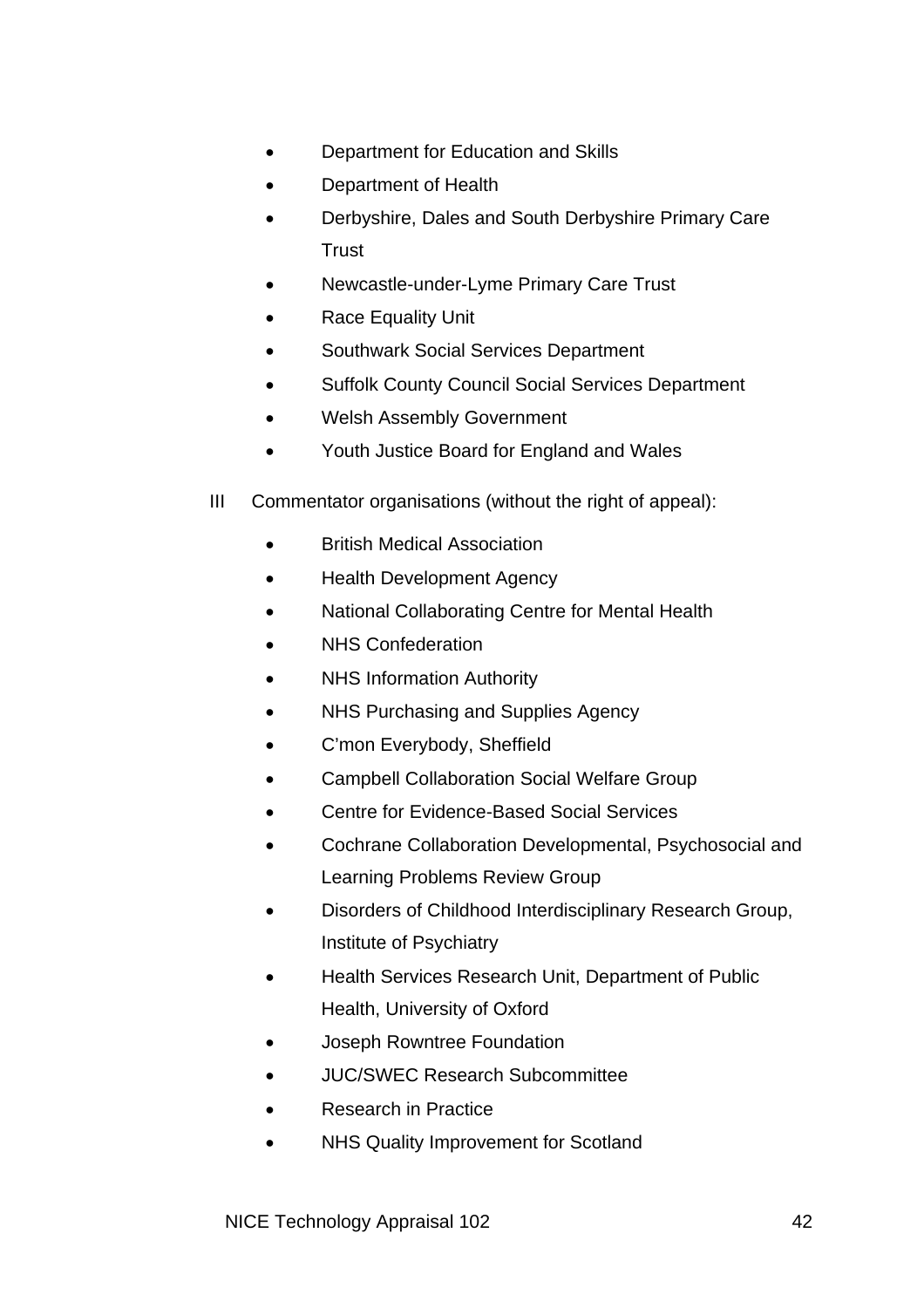- C The following individuals were selected from clinical specialist and patient advocate nominations from the professional/specialist and patient/carer groups. They participated in the Appraisal Committee discussions and provided evidence to inform the Appraisal Committee's deliberations. They gave their expert personal view on parenttraining/education programmes in the management of children with conduct disorders by attending the initial Committee discussion and/or providing written evidence to the Committee. They were also invited to comment on the ACD.
	- Dr Judy Hutchings, Director, Sure Start Parent Support Research Programme and Incredible Years Wales Centre
	- Dr Stephen Scott, Reader in Child Health & Behaviour, Consultant Child & Adolescent Psychiatrist, Institute of Psychiatry, South London and Maudsley NHS Trust
	- Mrs Dot Yellen, Area Children's Services Manager, NSPCC Tees Valley, York and North Yorkshire
	- Christine Bidmead, Training Facilitator, Centre for Parent and Child Support, South London and Maudsley NHS Trust
	- Ms Kate Smith, Children's Service Manager, Barnardo's Blackpool Project
	- Ms Julie Oldman, Team Leader, Barnardo's Blackpool Project
- D There was no direct parent involvement at the Appraisal Committee meetings. However, a video was produced by NICE staff and presented at the initial committee meetings. The video included six parents who had completed a parent-training/education programme run by Barnardo's in Blackpool. We would like to thank the parents and the Barnardo's staff involved in the production.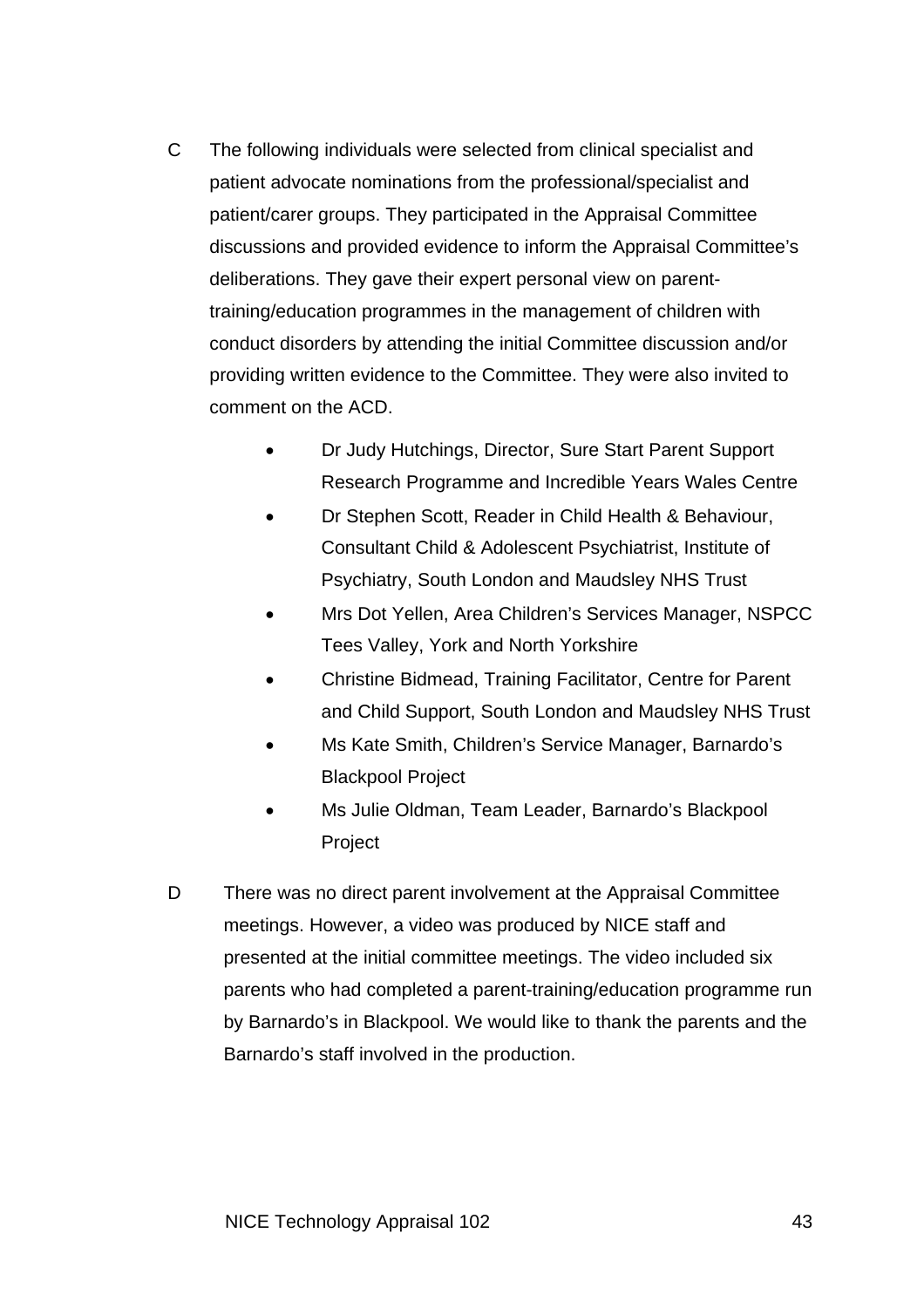# **Appendix C. Detail on criteria for audit of the use of parent-training/education programmes in the management of children with conduct disorders**

### *Possible objectives for an audit*

An audit on the appropriate and effective use of parent-training/education programmes in the management of children with conduct disorders could be carried out to ensure the following.

- Parents/carers of children with conduct disorders are referred to groupbased or individual-based parent-training/education programmes.
- Parent-training/education programmes to which parents/carers of children with conduct disorders are referred meet essential criteria.

### *Possible children to be included in the audit*

An audit on the first objective above could be carried out on all children found to have a conduct disorder in a time period suitable for audit, for example, 6 months.

An audit on the second objective above could be carried out on all groupbased or individual-based parent-training/education programmes to which parents/carers of children determined to have a conduct disorder were referred in a time period suitable for audit, for example, 6 months.

### *Measures that could be used as a basis for an audit*

The measures that could be used in an audit of parent-training/education programmes in the management of children with conduct disorders are as follows.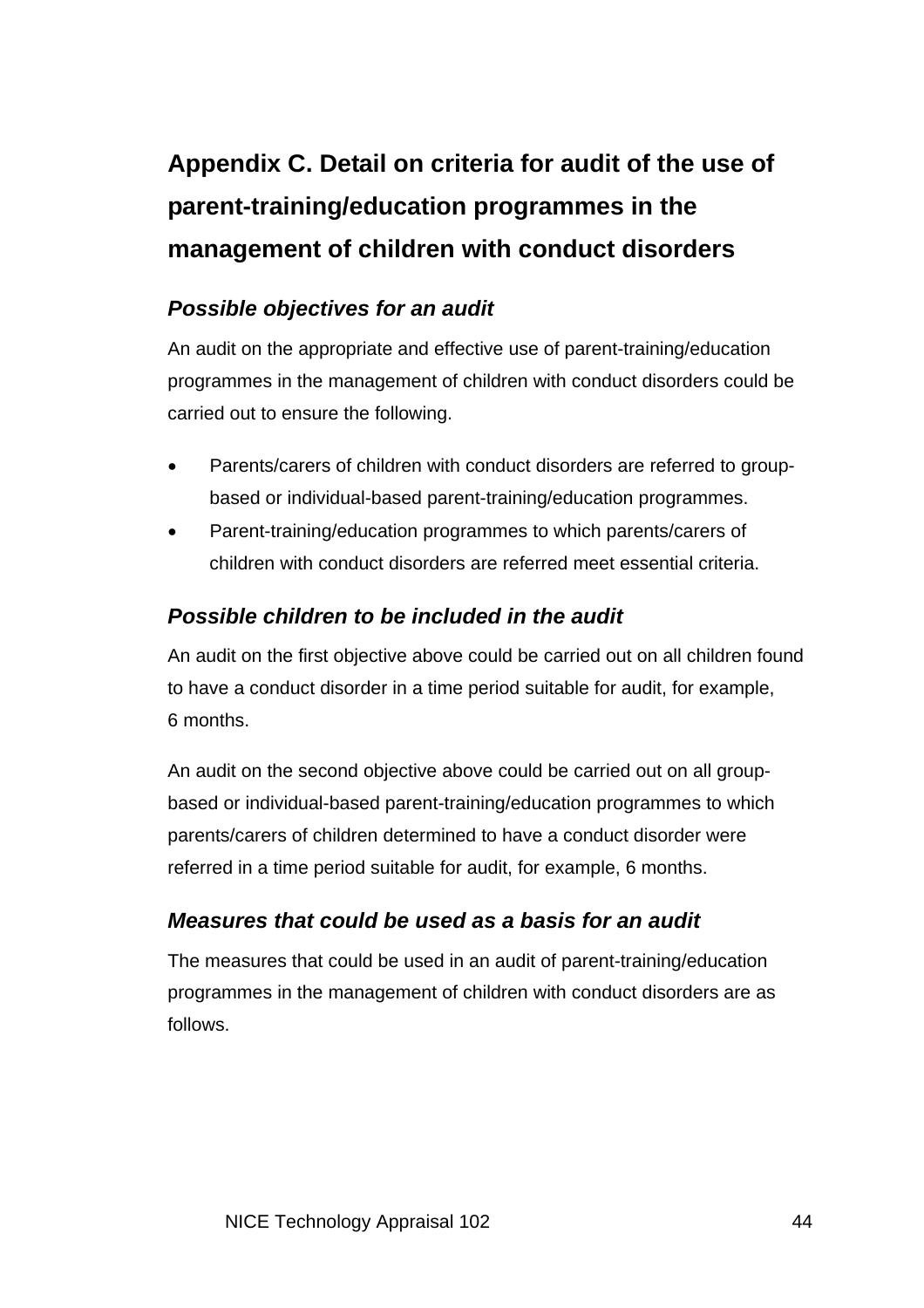| <b>Criterion</b>                                                                                                                                  | <b>Standard</b>                                                | <b>Exception</b>                                                                                                                                                                                                                                                                                                                                                                                                                                                                                                                                          | <b>Definition of</b>                                                                                                                                                                                                                                                                                                                                                                                                                                                                                                                                                                                                                                                                                                                                                                                                                                                                                                                                                                                                      |
|---------------------------------------------------------------------------------------------------------------------------------------------------|----------------------------------------------------------------|-----------------------------------------------------------------------------------------------------------------------------------------------------------------------------------------------------------------------------------------------------------------------------------------------------------------------------------------------------------------------------------------------------------------------------------------------------------------------------------------------------------------------------------------------------------|---------------------------------------------------------------------------------------------------------------------------------------------------------------------------------------------------------------------------------------------------------------------------------------------------------------------------------------------------------------------------------------------------------------------------------------------------------------------------------------------------------------------------------------------------------------------------------------------------------------------------------------------------------------------------------------------------------------------------------------------------------------------------------------------------------------------------------------------------------------------------------------------------------------------------------------------------------------------------------------------------------------------------|
|                                                                                                                                                   |                                                                |                                                                                                                                                                                                                                                                                                                                                                                                                                                                                                                                                           | terms                                                                                                                                                                                                                                                                                                                                                                                                                                                                                                                                                                                                                                                                                                                                                                                                                                                                                                                                                                                                                     |
| The parent/carer<br>1.<br>of a child with a<br>conduct disorder<br>is referred to a<br>group-based<br>parent-training/<br>education<br>programme. | 100% of<br>children found<br>to have a<br>conduct<br>disorder. | There is no<br>А.<br>group-based<br>parent-<br>training/education<br>programme<br>available in the<br>locality where the<br>child lives.<br>The parent/carer<br>В.<br>of a child with a<br>conduct disorder<br>is referred to an<br>individual-based<br>training/education<br>programme when<br>either of the<br>following<br>happens:<br>there are<br>a.<br>particular<br>difficulties in<br>engaging with<br>the parents or<br>a family's needs<br>b.<br>are too complex<br>to be met by<br>group-based<br>parent-training/<br>education<br>programmes. | 'Conduct disorder'<br>refers to conduct<br>disorder and<br>oppositional defiant<br>disorder (ODD). To<br>meet DSM-IV and<br>ICD-10 definitions of<br>conduct disorder, at<br>least three<br>behavioural criteria<br>(including<br>aggression to people<br>and/or animals,<br>destruction of<br>property,<br>deceitfulness, theft<br>and serious violation<br>of rules) have to be<br>exhibited in the<br>preceding<br>12 months, with at<br>least one criterion<br>present in the last<br>6 months.<br>Professional staff will<br>need to agree locally<br>on how to document<br>the finding that the<br>child has a conduct<br>disorder and that the<br>parent/carer of the<br>child was referred to<br>a group-based<br>parent-<br>training/education<br>programme, for audit<br>purposes.<br>Professional staff<br>also will need to<br>agree locally on how<br>to document the<br>difficulties in<br>engaging with<br>parents or the<br>complexities of the<br>family's needs that<br>cannot be met by<br>group-based |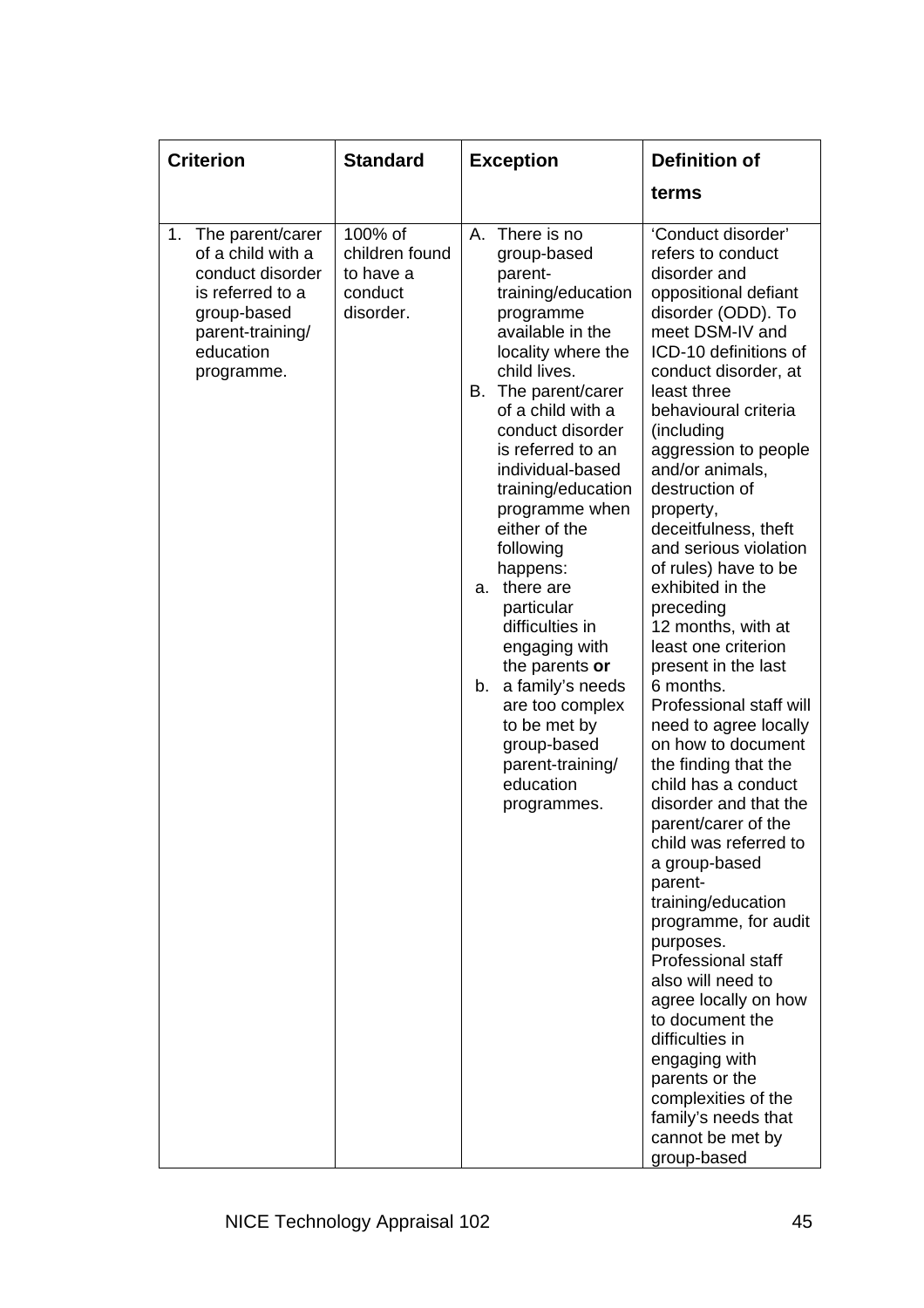|         |                                       |                                |       | programmes as<br>referred to in the<br>exception, for audit<br>purposes.<br>'Parent' applies to<br>the main carer of the<br>child, even though in<br>some situations the<br>child does not live<br>with his or her<br>parents.<br>'Programme'<br>indicates that the<br>intervention is<br>structured and its<br>key components are<br>documented,<br>allowing the<br>programme to be<br>reliably applied by<br>different workers<br>with appropriate<br>training (see<br>measure 3 below). |
|---------|---------------------------------------|--------------------------------|-------|--------------------------------------------------------------------------------------------------------------------------------------------------------------------------------------------------------------------------------------------------------------------------------------------------------------------------------------------------------------------------------------------------------------------------------------------------------------------------------------------|
| 2.      | The parent-                           | 100% of                        | None. | This measure                                                                                                                                                                                                                                                                                                                                                                                                                                                                               |
|         | training/<br>education                | group-based<br>and             |       | applies to both<br>group-based and                                                                                                                                                                                                                                                                                                                                                                                                                                                         |
|         | programme to                          | individual-                    |       | individual-based                                                                                                                                                                                                                                                                                                                                                                                                                                                                           |
|         | which the                             | based parent-                  |       | parent-                                                                                                                                                                                                                                                                                                                                                                                                                                                                                    |
|         | parent/carer of a                     | training/                      |       | training/education                                                                                                                                                                                                                                                                                                                                                                                                                                                                         |
|         | child with a<br>conduct disorder      | education                      |       | programmes.<br>Professional staff will                                                                                                                                                                                                                                                                                                                                                                                                                                                     |
|         | is referred meets                     | programmes<br>to which the     |       | need to agree locally                                                                                                                                                                                                                                                                                                                                                                                                                                                                      |
|         | all of the                            | parents/                       |       | on how the following                                                                                                                                                                                                                                                                                                                                                                                                                                                                       |
|         | following:                            | carers of                      |       | are defined for audit                                                                                                                                                                                                                                                                                                                                                                                                                                                                      |
| a.      | is structured and                     | children with                  |       | purposes: 'structured                                                                                                                                                                                                                                                                                                                                                                                                                                                                      |
|         | b. has a curriculum                   | conduct                        |       | programme';                                                                                                                                                                                                                                                                                                                                                                                                                                                                                |
|         | informed by the<br>principles of      | disorders are<br>referred, for |       | 'curriculum informed<br>by the principles of                                                                                                                                                                                                                                                                                                                                                                                                                                               |
|         | social-learning                       | 2a–2m.                         |       | social-learning                                                                                                                                                                                                                                                                                                                                                                                                                                                                            |
|         | theory and                            |                                |       | theory'; 'relationship-                                                                                                                                                                                                                                                                                                                                                                                                                                                                    |
| $C_{1}$ | includes                              |                                |       | enhancing                                                                                                                                                                                                                                                                                                                                                                                                                                                                                  |
|         | relationship-                         |                                |       | strategies',                                                                                                                                                                                                                                                                                                                                                                                                                                                                               |
|         | enhancing                             |                                |       | 'appropriately trained<br>and skilled                                                                                                                                                                                                                                                                                                                                                                                                                                                      |
| d.      | strategies and<br>offers a sufficient |                                |       | facilitators';                                                                                                                                                                                                                                                                                                                                                                                                                                                                             |
|         | number of                             |                                |       | 'supervision of                                                                                                                                                                                                                                                                                                                                                                                                                                                                            |
|         | sessions and                          |                                |       | facilitators';                                                                                                                                                                                                                                                                                                                                                                                                                                                                             |
| е.      | enables parents                       |                                |       | 'productive                                                                                                                                                                                                                                                                                                                                                                                                                                                                                |
|         | to identify their                     |                                |       | therapeutic alliance                                                                                                                                                                                                                                                                                                                                                                                                                                                                       |
|         | own parenting<br>objectives and       |                                |       | with parents' and<br>'programme                                                                                                                                                                                                                                                                                                                                                                                                                                                            |
|         |                                       |                                |       |                                                                                                                                                                                                                                                                                                                                                                                                                                                                                            |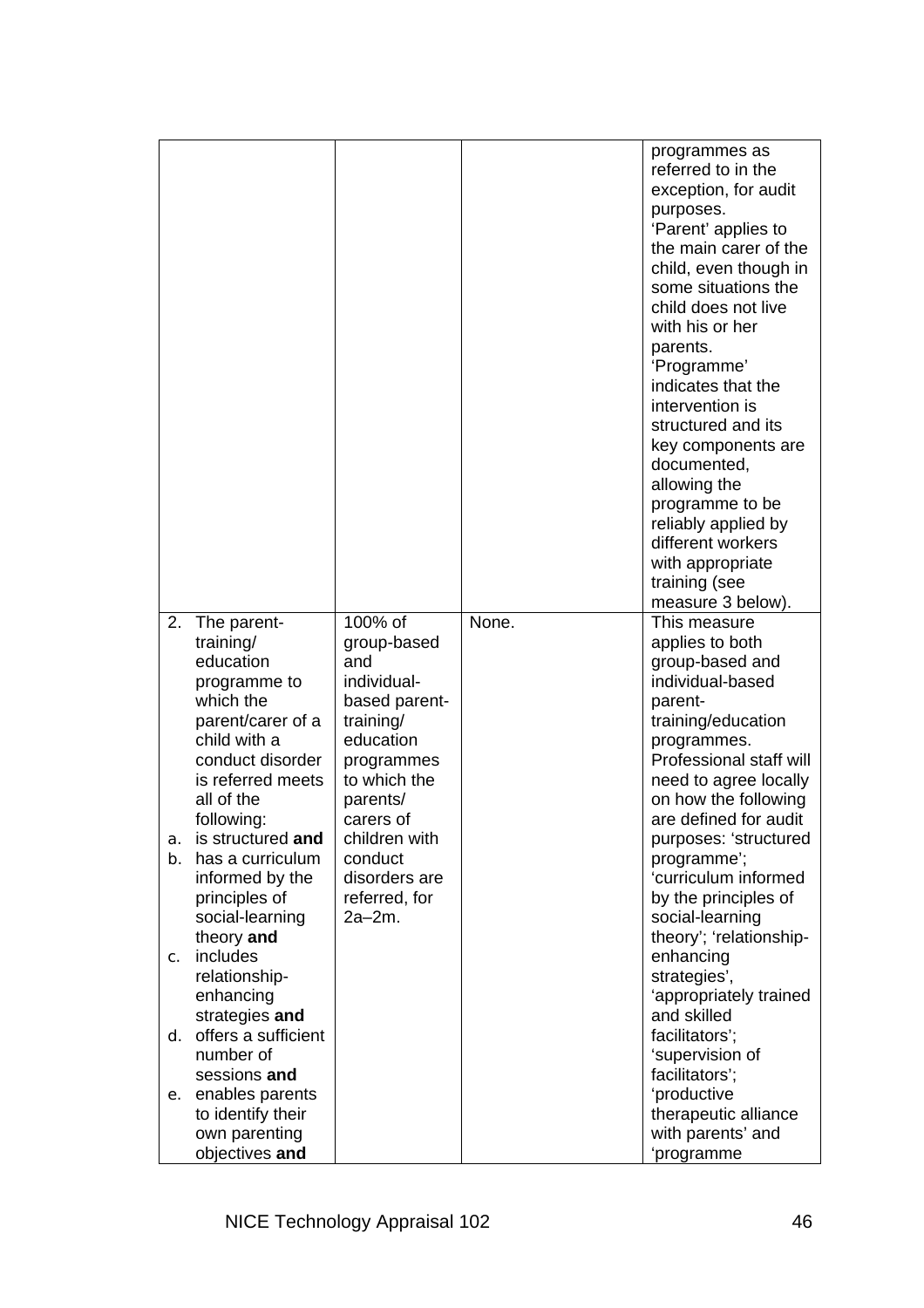| f. | incorporates          |  | developer's manual'.       |
|----|-----------------------|--|----------------------------|
|    | role-play during      |  | Social-learning            |
|    | sessions and          |  | approaches can             |
|    | incorporates<br>g.    |  | include skills             |
|    | homework to be        |  | rehearsal and role         |
|    | undertaken            |  | play, watching             |
|    | between               |  | recorded vignettes         |
|    | sessions and          |  | as triggers for            |
|    | h. is delivered by    |  | discussion of              |
|    |                       |  |                            |
|    | appropriately         |  | alternative parenting      |
|    | trained and           |  | strategies, and            |
|    | skilled facilitators  |  | preparation and            |
|    | and                   |  | review of homework.        |
| i. | is delivered by       |  | Relationship-              |
|    | facilitators who      |  | enhancing strategies       |
|    | are supervised        |  | can include play and       |
|    | and                   |  | praise, and effective      |
| j. | is delivered by       |  | discipline strategies.     |
|    | facilitators who      |  | 'Sufficient number of      |
|    | have access to        |  | sessions' means an         |
|    | necessary             |  | optimum of 8 to 12 to      |
|    | ongoing               |  | maximize the               |
|    | professional          |  | possible benefits for      |
|    | development           |  | participants.              |
|    | and                   |  | 'Homework' has the         |
|    | is delivered by<br>k. |  | purpose of achieving       |
|    | facilitators who      |  | generalisation of          |
|    | are able to           |  | newly rehearsed            |
|    | engage in a           |  | behaviours to the          |
|    | productive            |  | home situation.            |
|    |                       |  | <b>Facilitators should</b> |
|    | therapeutic           |  | be accredited as           |
|    | alliance with         |  |                            |
|    | parents and           |  | meeting relevant           |
| I. | adheres to the        |  | standards (such as         |
|    | programme             |  | the National               |
|    | developer's           |  | Occupational               |
|    | manual and            |  | <b>Standards for Work</b>  |
|    | m. uses all           |  | with Parents).             |
|    | necessary             |  | The programme              |
|    | programme             |  | developer's manual         |
|    | materials.            |  | and materials are          |
|    |                       |  | intended to ensure         |
|    |                       |  | consistent                 |
|    |                       |  | implementation of          |
|    |                       |  | the programme.             |
|    |                       |  |                            |
|    |                       |  |                            |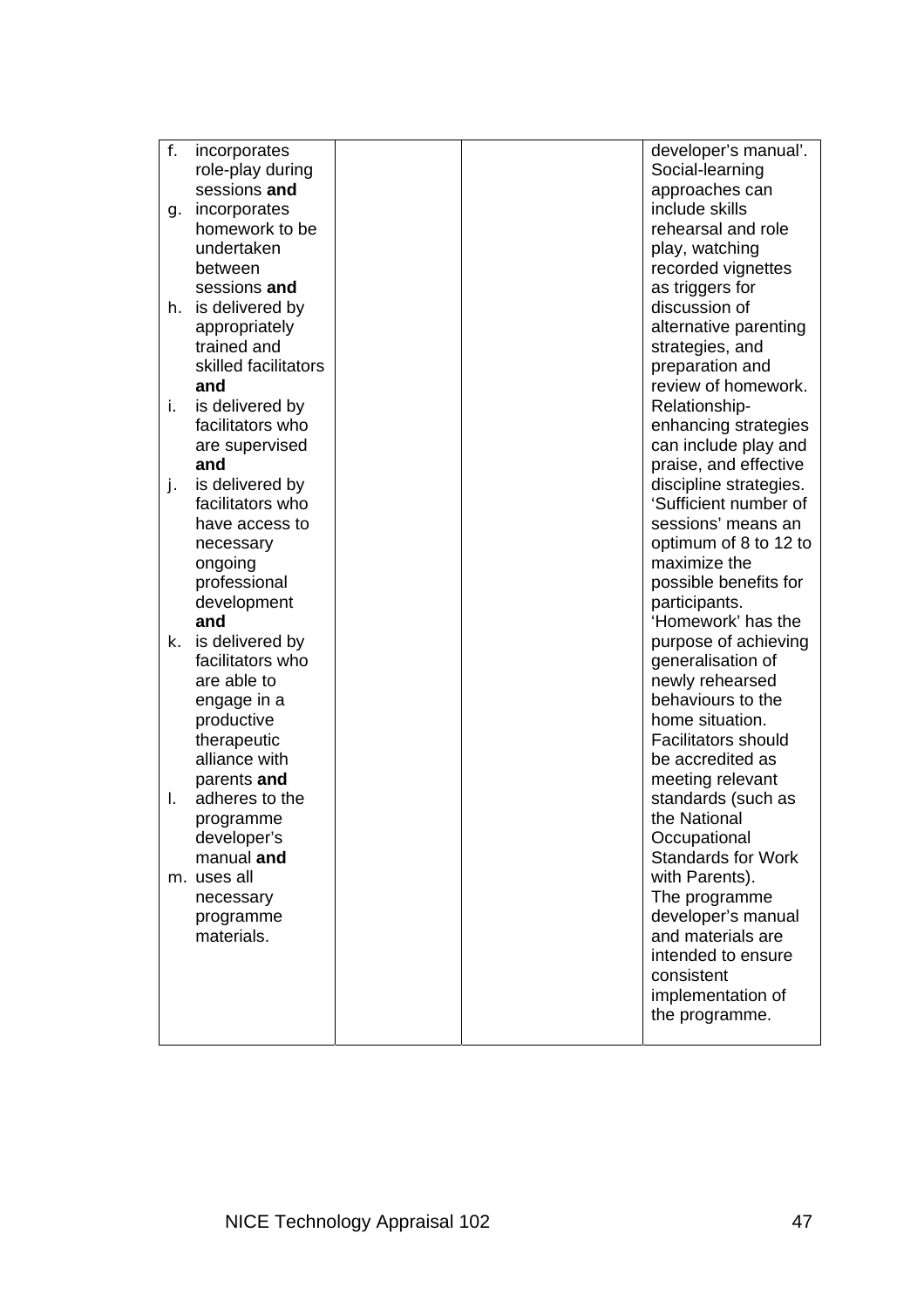| 3. | The parent-         | 100% of       | None | 'Proven                 |
|----|---------------------|---------------|------|-------------------------|
|    | training/educatio   | group-based   |      | effectiveness' is       |
|    | n programme to      | and           |      | based on evidence       |
|    | which the           | individual-   |      | from randomised         |
|    | parent/carer of a   | based parent- |      | controlled trials or    |
|    | child with a        | training/     |      | other suitable          |
|    | conduct disorder    | education     |      | rigorous evaluation     |
|    | is referred         | programmes    |      | methods undertaken      |
|    | demonstrates        | to which the  |      | independently.          |
|    | proven              | parents/      |      | Professional staff will |
|    | effectiveness.      | carers of     |      | need to agree locally   |
|    |                     | children with |      | on what constitutes     |
|    |                     | conduct       |      | rigorous evaluation     |
|    |                     | disorders are |      | methods, undertaken     |
|    |                     | referred.     |      | independently, such     |
|    |                     |               |      | as an audit.            |
| 4. | Support is          | 100% of       | None | Professional staff will |
|    | available to        | parent-       |      | need to agree locally   |
|    | enable parents      | training/     |      | on how 'support' is     |
|    | who could find it   | education     |      | defined for audit       |
|    | difficult to access | programmes    |      | purposes and the        |
|    | the programme       | to which the  |      | evidence needed for     |
|    | to participate.     | parents/      |      | audit purposes.         |
|    |                     | carers of     |      | Support could be by     |
|    |                     | children with |      | providing an            |
|    |                     | conduct       |      | accessible venue,       |
|    |                     | disorders are |      | helping with            |
|    |                     | referred.     |      | transport, and          |
|    |                     |               |      | providing support for   |
|    |                     |               |      | any caring              |
|    |                     |               |      | responsibilities that   |
|    |                     |               |      | might hinder            |
|    |                     |               |      | participation.          |

### *Calculation of compliance*

Compliance (%) with the first measure described in the table above is calculated as follows.

Number of children whose referral is consistent with the **criterion** *plus* number of children who meet any **exception**  $\times$  100

Number of children to whom the **measure** applies